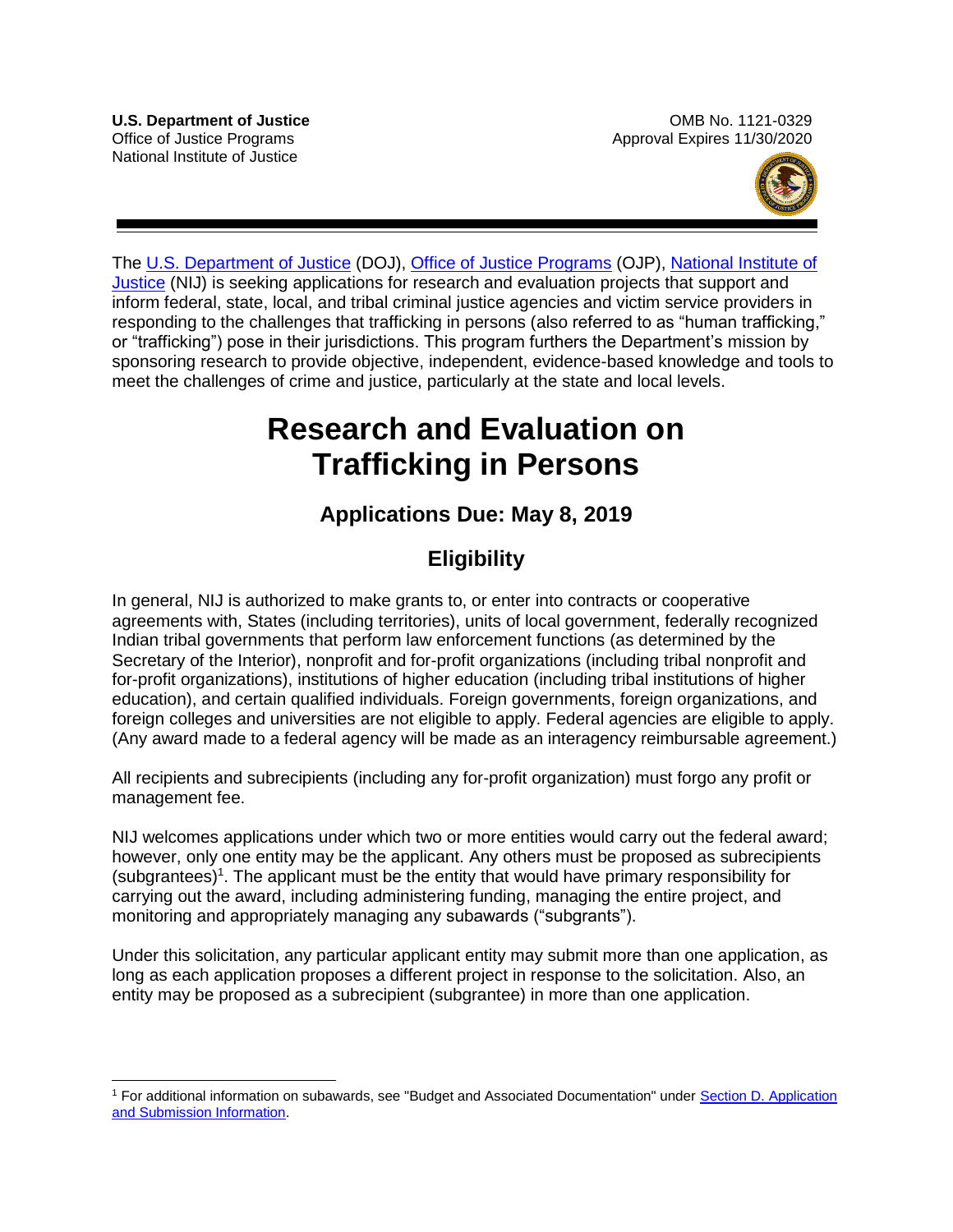NIJ may elect to fund applications submitted under this FY 2019 solicitation in future fiscal years, dependent on, among other considerations, the merit of the applications and on the availability of appropriations.

# **Deadline**

Applicants must register with Grants.gov at<https://www.grants.gov/web/grants/register.html> prior to submitting an application. All applications are due by 11:59 p.m. eastern time on May 8, 2019*.*

To be considered timely, an application must be submitted by the application deadline using Grants.gov, and the applicant must have received a validation message from Grants.gov that indicates successful and timely submission. OJP urges applicants to submit applications at least 72 hours prior to the application due date, to allow time for the applicant to receive validation messages or rejection notifications from Grants.gov, and to correct in a timely fashion any problems that may have caused a rejection notification.

OJP encourages all applicants to read this [Important Notice: Applying for Grants in Grants.gov.](https://ojp.gov/funding/Apply/Grants-govInfo.htm)

For additional information, see [How to Apply](#page-28-0) in [Section D. Application and Submission](#page-14-0)  [Information.](#page-14-0)

# **Contact Information**

For technical assistance with submitting an application, contact the Grants.gov Customer Support Hotline at 800-518-4726, 606-545-5035, at [https://www.grants.gov/web/grants/support.html,](https://www.grants.gov/web/grants/support.html) or via email to [support@grants.gov.](mailto:support@grants.gov) The [Grants.gov](https://www.grants.gov/web/grants/support.html) Support Hotline operates 24 hours a day, 7 days a week, except on federal holidays.

An applicant that experiences unforeseen Grants.gov technical issues beyond its control that prevent it from submitting its application by the deadline may email the NIJ contact identified below **within 24 hours after the application deadline** to request approval to submit its application. Additional information on reporting technical issues appears under Experiencing Unforeseen Grants.gov Technical Issues in the [How to Apply](#page-28-0) section.

For assistance with any other requirements of this solicitation, contact the National Criminal Justice Reference Service (NCJRS) Response Center: toll-free at 1-800-851-3420; via TTY at 301-240-6310 (hearing impaired only); email [grants@ncjrs.gov;](mailto:grants@ncjrs.gov) fax to 301-240-5830; or web chat at [https://webcontact.ncjrs.gov/ncjchat/chat.jsp.](https://webcontact.ncjrs.gov/ncjchat/chat.jsp) The NCJRS Response Center hours of operation are 10:00 a.m. to 6:00 p.m. eastern time, Monday through Friday, and 10:00 a.m. to 8:00 p.m. eastern time on the solicitation close date. General information on applying for NIJ awards can be found at [www.nij.gov/funding/Pages/welcome.aspx.](http://www.nij.gov/funding/Pages/welcome.aspx) Answers to frequently asked questions that may assist applicants are posted at [www.nij.gov/funding/Pages/faqs.aspx.](http://www.nij.gov/funding/Pages/faqs.aspx)

Grants.gov number assigned to this solicitation: NIJ-2019-15231

Release date: February 26, 2019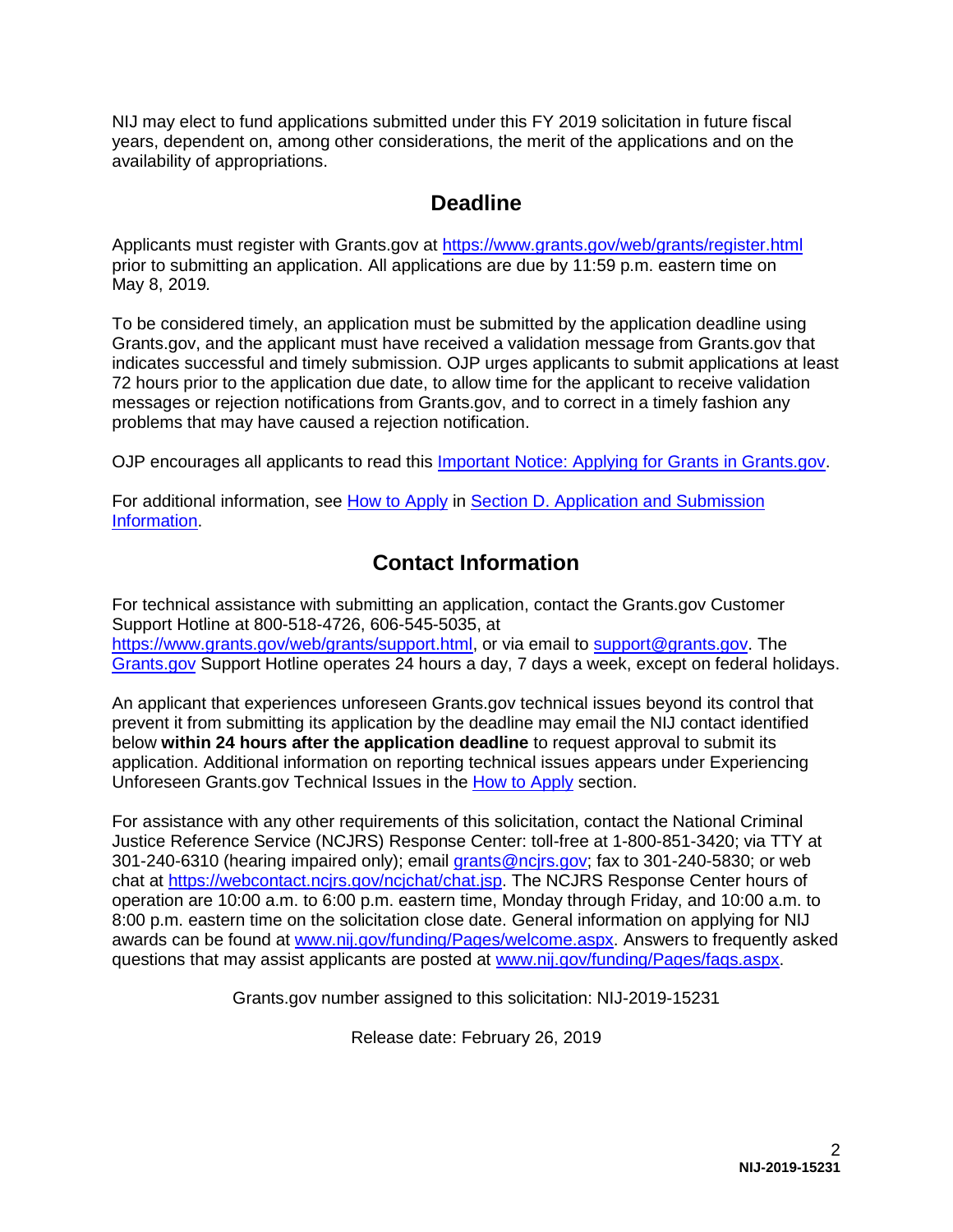# **Contents**

| Limitation on Use of Award Funds for Employee Compensation; Waiver13            |  |
|---------------------------------------------------------------------------------|--|
| Prior Approval, Planning, and Reporting of Conference/Meeting/Training Costs 14 |  |
|                                                                                 |  |
|                                                                                 |  |
|                                                                                 |  |
|                                                                                 |  |
|                                                                                 |  |
|                                                                                 |  |
|                                                                                 |  |
|                                                                                 |  |
|                                                                                 |  |
|                                                                                 |  |
|                                                                                 |  |
| General Information about Post-Federal Award Reporting Requirements39           |  |
|                                                                                 |  |
|                                                                                 |  |
| Freedom of Information Act and Privacy Act (5 U.S.C. 552 and 5 U.S.C. 552a) 40  |  |
|                                                                                 |  |
|                                                                                 |  |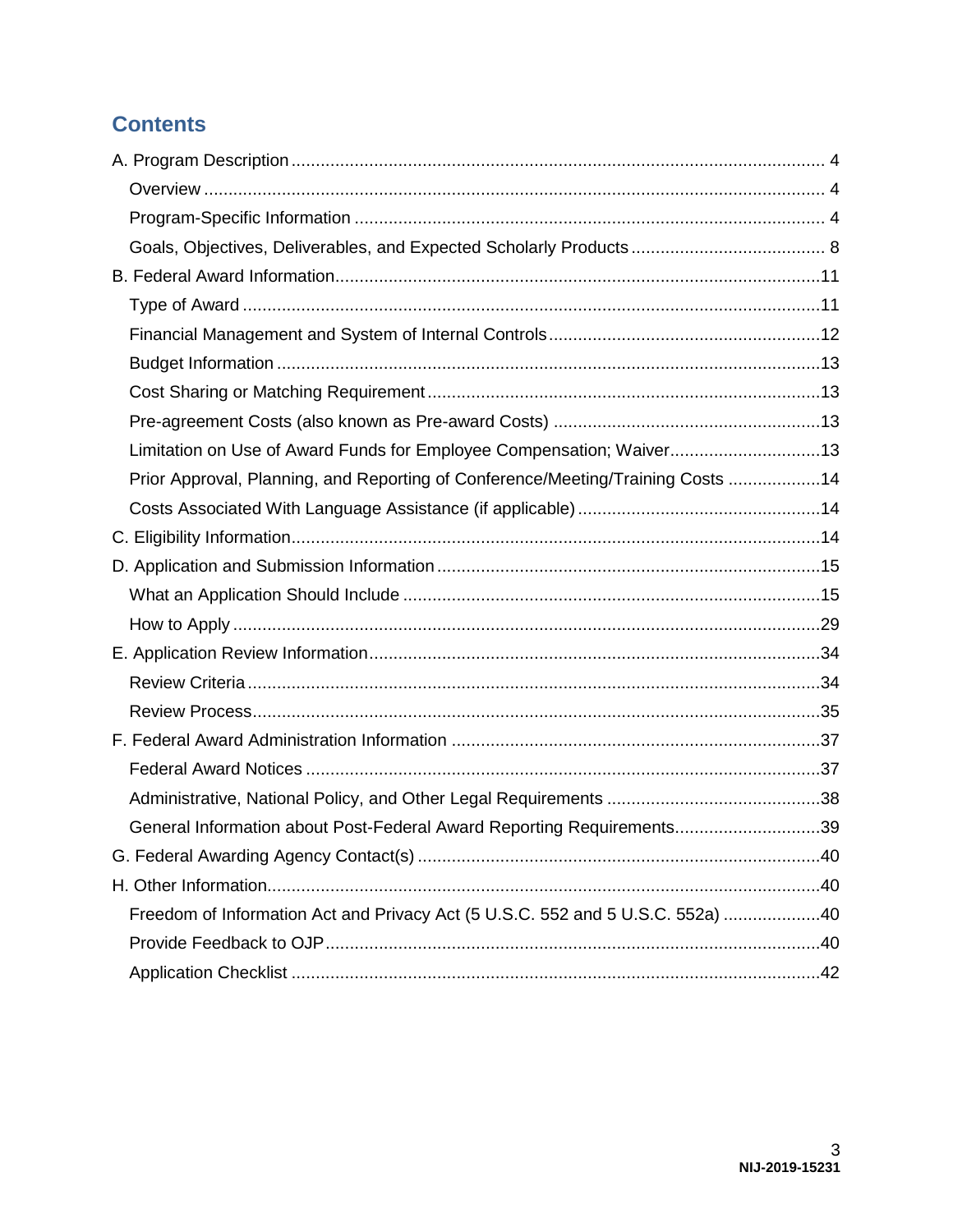# **Research and Evaluation on Trafficking in Persons**

# **(CFDA No. 16.560)**

# <span id="page-3-0"></span>**A. Program Description**

# <span id="page-3-1"></span>**Overview**

With this solicitation, NIJ continues to build upon its research and evaluation efforts to better understand, prevent, and respond to trafficking in persons in the United States. Applicants should propose research projects that — first and foremost — have clear implications for criminal justice policy and practice in the United States.

NIJ is interested in research projects addressing both sex and labor trafficking. NIJ is particularly interested in research responding to the following priority areas:

- 1) Labor trafficking research.
- 2) Evaluation research focused on victim service providers (e.g., sex and labor trafficking, minor and adult victims, etc.)
- 3) Building knowledge of the "grooming" process of traffickers (i.e., how does one become a sex or labor trafficker?)

This solicitation supports the U.S. Department of Justice priority to reduce victimization. Due to NIJ's commitment to building out a multitude of aspects of trafficking research, strong applications that address human trafficking in the U.S. in a criminal justice context that falls outside of these priority areas will also be considered. In rare circumstances, for example where law prohibits the archiving of agency data, NIJ may agree to a successful application creating and archiving an appropriate synthetic dataset. Those circumstances will be rare, decided by NIJ on a case-by-case basis, and will require extensive documentation and justification for exceptions to be made.

**Statutory Authority:** Title I of the Omnibus Crime Control and Safe Streets Act of 1968 (sections 201 and 202).

# <span id="page-3-2"></span>**Program-Specific Information**

This solicitation seeks applications for funding research and evaluation projects that will address the knowledge gaps related to trafficking in persons, that have clear implications for criminal justice policy and practice in the United States. NIJ has funded research on trafficking in persons for over a decade, and is particularly interested in proposals that build upon, and complement, its earlier research investments. Applicants should familiarize themselves with this prior NIJ-funded research, and include relevant research in their literature review. For a [summary of NIJ-funded research projects on the subject of human traffic](http://www.nij.gov/nij/topics/crime/human-trafficking/welcome.htm)king, see **http://www.nij.gov/nij/topics/crime/human-trafficking/welcome.htm**. Additionally, applicants are strongly encouraged to familiarize themselves with research projects on this issue that are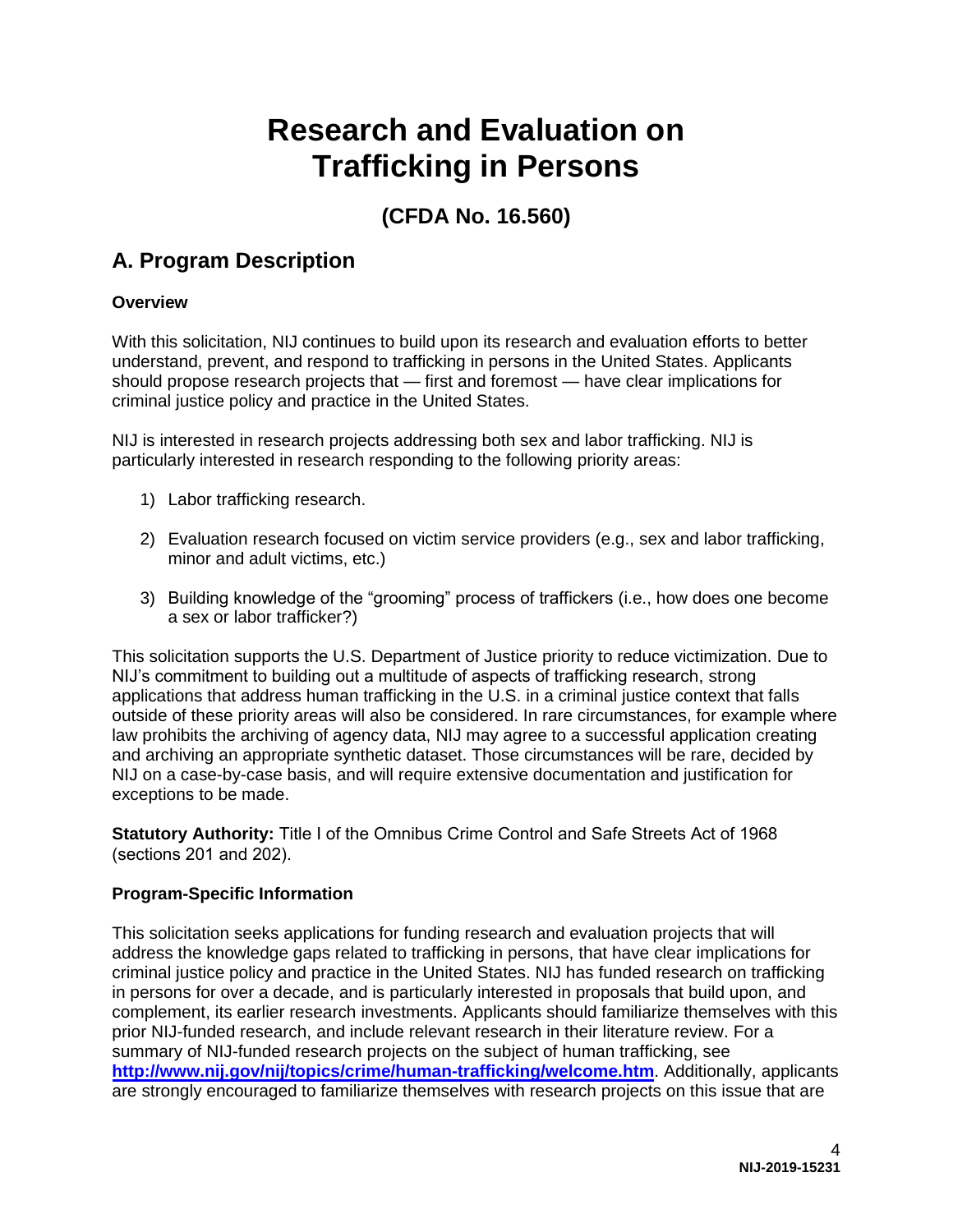funded by other federal agencies,<sup>2</sup> as the U.S. has adopted a whole-of-government approach to respond to human trafficking issues.

**Definitions and Scope:** For the purposes of this solicitation, "trafficking in persons" (and/or "human trafficking," "trafficking") is defined as the recruitment, harboring, transportation, provision, or obtaining of, a person for the purpose of: (1) subjection to a commercial sex act that is induced by force, fraud, or coercion, or in which the person induced to perform such act has not attained 18 years of age; or (2) labor or services, through the use of force, fraud, or coercion for the purpose of subjection to involuntary servitude, peonage, debt bondage, or slavery.<sup>3</sup>

**Fostering partnerships between researchers and trafficking survivors:** NIJ seeks to promote researcher-survivor partnerships in response to this solicitation, and will consider this when making award selections. For the purposes of this solicitation, such a partnership would include a research team with survivor(s) and/or survivor-led organization to conduct criminal justice research and/or evaluation that relates to the needs of the victim service community, but also has implications for local, state, tribal, and national practice or policy. The partnership may include working with a researcher or service provider with lived experience, or include a plan for mentoring or training survivor consultants to engage in future research on human trafficking and service provision. Research teams with survivor members should also be noted.

Applications proposing such partnerships should include a signed, written agreement between the researcher and survivor or survivor-led organization as a separate appendix. The written agreement should, at a minimum, outline the roles of the researcher(s) and survivor(s), provide a statement of work, detail partnership activities, and discuss mentoring opportunities (if applicable). Applications proposed with partnerships that fail to include a signed written agreement must include a strong justification for not including such an agreement.

**Research Issues and Questions:** NIJ is seeking research that supports the missions of U.S. criminal justice agencies (whether federal, state, local, and/or tribal) and victim services providers to prevent, address, and respond to human trafficking in their jurisdictions. Proposals should develop and analyze information and data that have clear implications for criminal justice policy and practice in the United States. NIJ is particularly interested in the following three priority areas. Note that NIJ will consider all strong proposals for research or evaluations that address how to improve the criminal justice response to human trafficking in the United States, regardless of whether the proposal addresses one or more of the following focus areas.

# **1. Labor Trafficking Research**

NIJ seeks applications proposing research projects that contribute to the body of evidence concerning labor trafficking in the United States to help state and local law enforcement, as well as victim service providers, to better assist these types of victims. Possible areas of focus may include, but are not limited to:

<sup>&</sup>lt;sup>2</sup> Including but not limited to Department of Justice's Office on Violence Against Women (OVW) and Office for Victims of Crime (OVC), the Department of Homeland Security's Science and Technology Directorate, the State Department's Office to Monitor and Combat Trafficking in Persons, and the Department of Health and Human Services.

<sup>3</sup> See 22 USC § 7102 for additional information.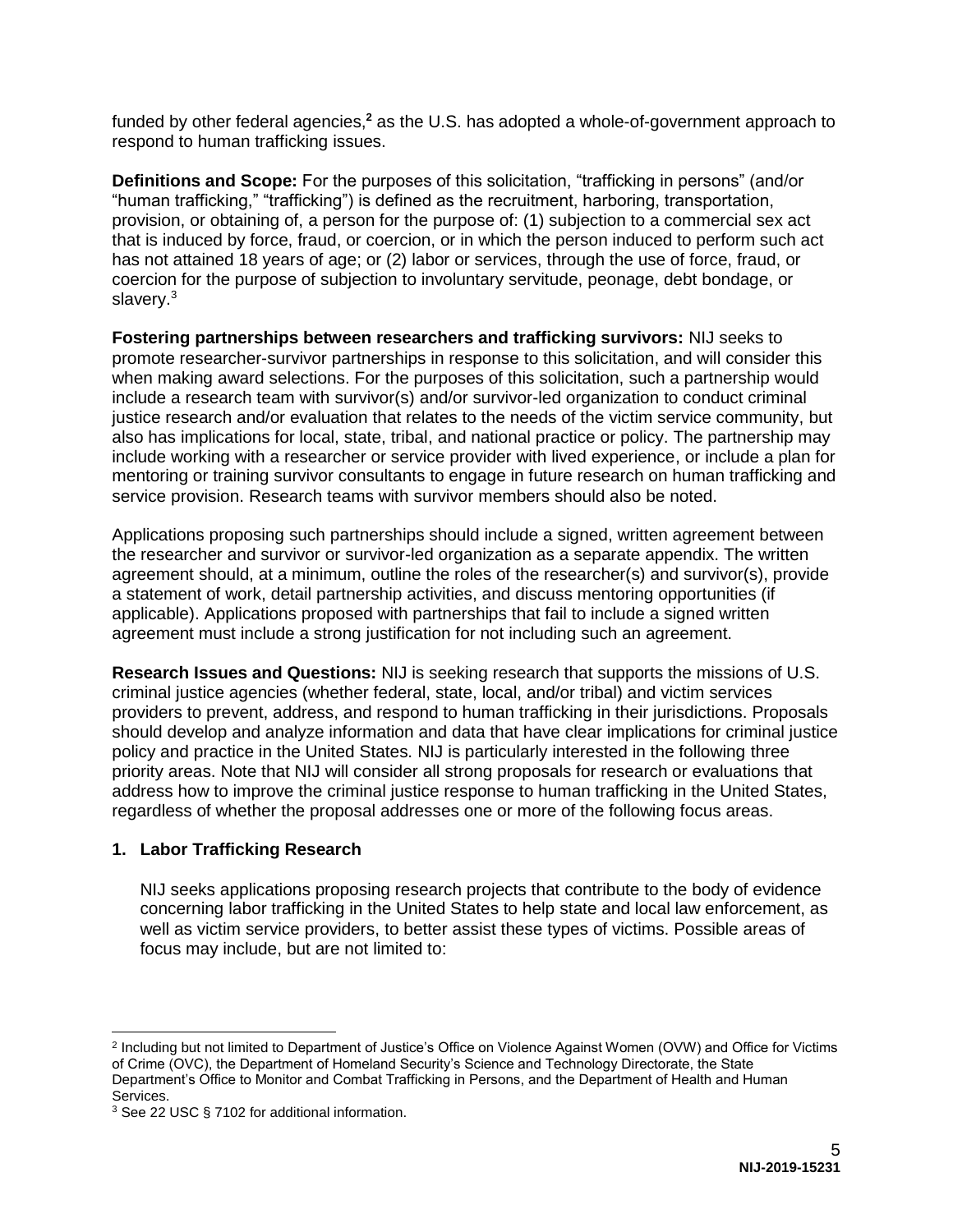- Developing identification evaluation methods to assist in identifying victims of labor trafficking in a range of industries (e.g., domestic work, agriculture, industry, construction, or retail).
- Foundational work on forced child labor.
- Effectiveness of services aimed at labor trafficking victims.

Proposed studies focused on the US narrative of labor trafficking outside the three noted areas will also be considered.

### **2. Evaluation Research on Victim Service Programs<sup>4</sup>**

In collaboration with the Office for Victims of Crime (OVC), NIJ seeks proposals for either: (1) formative evaluations and evaluability assessments, or (2) outcome evaluations of trafficking in persons programs. For both options, evaluations considering a diverse array of victim service approaches for victims of all forms of human trafficking (e.g., labor and sex trafficking; minor and adult victims, etc.) will be prioritized.

### *Option 1: Formative Evaluations and Evaluability Assessments*

NIJ recognizes that not all victim services programs may be at the stage of outcome evaluation readiness, and as such, a phased approach is needed. In Option 1, applicants should plan to conduct a formative evaluation, as well as an evaluability assessment, to determine whether an outcome evaluation of the program or model is possible. Applicants should consider the diverse array of service programs for all trafficking victims (e.g., labor and sex trafficking; youth and adult victims, etc.)

If successful, an awardee may be asked to submit an application for funding of additional phases to build on its findings. The specifics of the additional phases will be dependent on the findings of the formative evaluation and evaluability assessment. Subsequent phases may include: 1) a process evaluation of the specified program(s) or model(s), or 2) an outcome/impact evaluation of specified program(s) or model(s). Future evaluation opportunities arising out of the phased approach may also include support for replication studies of programs or models.

Evaluation Designs should include:

- Descriptive research of victim service program(s) leading to the development of a logic model(s);
- Evaluability and research capacity assessments of programs to be studied, including but not limited to access to data and sample, consent procedures, and agency burden;
- Development of implementation guide for specific program(s); and

<sup>4</sup> Under this priority area, the term "program" encompasses models, practices, and programs that exist in the victim services area. Evaluation research can be proposed of specific victim services organizations, victim service delivery models, and/or victim service interventions.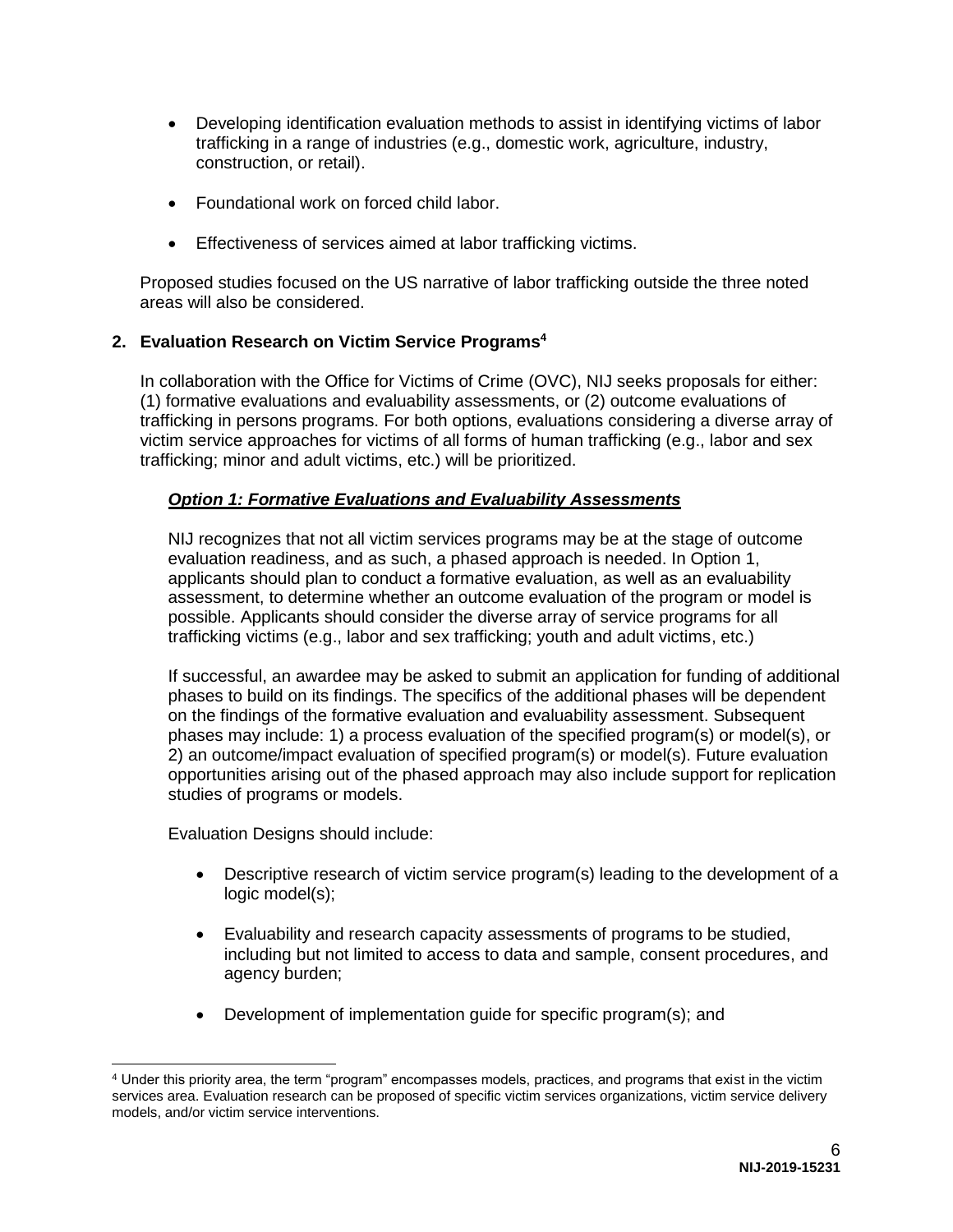Development of instruments or measures to test fidelity of program(s).

Completing the formative evaluation and evaluability assessment should not exceed a 24-month performance period. Applications should provide detailed information on how all tasks will be accomplished, include a multidisciplinary evaluation team, and demonstrate clear support from related partners.

Applicants are expected to use rigorous research methods in testing models during all phases, with preference given to those that employ experimental research designs.

### *Option 2: Outcome Evaluation*

The phased evaluation approach described above outlines a multistep process that ultimately results in a rigorous outcome evaluation. In cases where programs have achieved a suitable level of development, NIJ encourages applicants to propose rigorous outcome evaluations, using randomized evaluation designs where it is possible and appropriate to do so. If this is not possible or appropriate, applicants should propose the most rigorous and appropriate design possible that is likely to produce high-quality, causal evidence.

Under this option, NIJ will only fund projects that evaluate well-developed programs. Applications should include, and append supplementary materials as necessary to describe, the level of program development. Supplementary materials may include copies of, or links to, logic models, program guides and materials, policies and procedures, manuals, prior evaluation findings, program staffing, and funding information. Note: funding under this solicitation may only be used to cover costs associated with the evaluation, but may include reasonable costs incurred by program personnel to support activities directly and exclusively required for the execution of the evaluation (e.g., manual extraction of administrative records).

Randomized controlled trial (RCT) studies are a powerful, much-needed tool for building scientific evidence about what works. Therefore, studies employing RCT methods to assess the effectiveness of programs and practices will be given higher-priority consideration. RCT applications with strong designs measuring outcomes of self-evident policy importance are strongly encouraged. A strong RCT design should include low sample attrition, sufficient sample size, close adherence to random assignment, valid outcome measures, and statistical analyses. Taking RCT costs into consideration, applicants may want to consider studies using privacy protected administrative data that is already being collected, or implementing an intervention into a program that is already funded.

#### **3. Building Knowledge of the "Grooming" Process of Traffickers.**

Building on previous NIJ research that examined human traffickers' decision-making and organizational processes, this solicitation seeks to better understand the individual or behavioral factors of traffickers and their origins (i.e., how does one become a trafficker?). Areas of both sex and labor trafficking are of interest. NIJ aims to understand the grooming process used to develop future traffickers. The ultimate goal of this type of research will be to better-understand the motivations, mechanisms, and/or vulnerabilities involved in becoming a trafficker, which may inform the development of prevention and intervention strategies.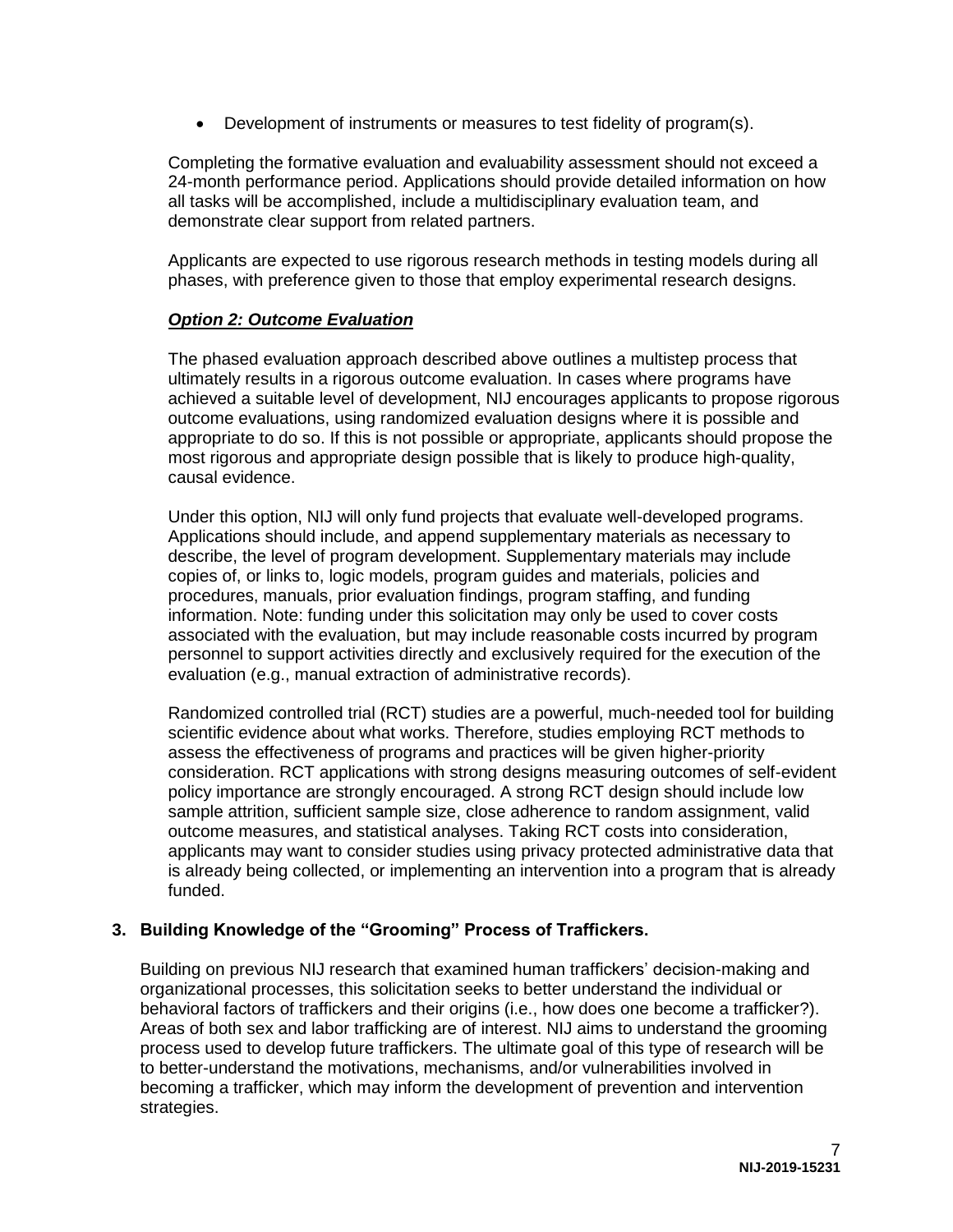# **New Investigator/Early Career Opportunity**

NIJ is interested in supporting researchers who are early in their careers and new to NIJ's research grant portfolios, specifically non-tenured assistant professors, or equivalent full-time staff scientist positions in a research institution, who propose research on topics relevant to NIJ's Office of Research and Evaluation (ORE) and/or Office of Science and Technology (OST). To that end NIJ may, in appropriate circumstances, give special consideration in award decisions to applications proposing such researchers as principal investigators (PIs). To qualify, the proposed PI must at the time of application submission:

- Hold a non-tenured assistant professor appointment at an accredited institution of higher education in the United States, or an equivalent full-time staff scientist position at a research institution; and
- Have completed a terminal degree or post-graduate clinical training within the ten (10) years prior to September 30, 2019, and
- Have never previously received NIJ funding as a PI on a research project, with the exception of Graduate Research Fellows or Data Resources Program grantees.

If seeking to be considered for the New Investigator/Early Career Opportunity, the applicant should identify that they are submitting a New Investigator/Early Career proposal on the title page of the application.

#### **Encouraging Program Investments in Economically-Distressed Communities (Qualified Opportunity Zones)**

Under this program, OJP will, as appropriate, give priority consideration in award decisions to applications that propose projects that directly benefit federally designated Qualified Opportunity Zones (QOZ).<sup>5</sup> In order to assist NIJ in considering this factor, applicants should include information in the application that specifies how the project will generate information about enhancing public safety in the specified QOZs. For resources on QOZs, and for a current list of designated QOZs, see the U.S. Department of the Treasury's resource webpage, accessible at [https://www.cdfifund.gov/pages/opportunity-zones.aspx.](https://www.cdfifund.gov/pages/opportunity-zones.aspx)

#### <span id="page-7-0"></span>**Goals, Objectives, Deliverables, and Expected Scholarly Products**

The goal of this research program is to contribute to the building of a comprehensive and extensive understanding of human trafficking as it occurs in the United States; and to provide federal, state, local, and tribal criminal justice agencies with evidence-based knowledge and tools to address the crime as it occurs in their communities. The primary objective of this solicitation is to produce research studies that will fill gaps in the existing research literature, and build on existing work to provide necessary insights in priority areas. A second objective of this solicitation is to fund research that will provide the empirical basis upon which to formulate and implement policies and programs to address human trafficking in the United States.

<sup>5</sup> See Public Law 115-97, Title I, Subtitle C, Part IX, Subpart B, Sec. 13823.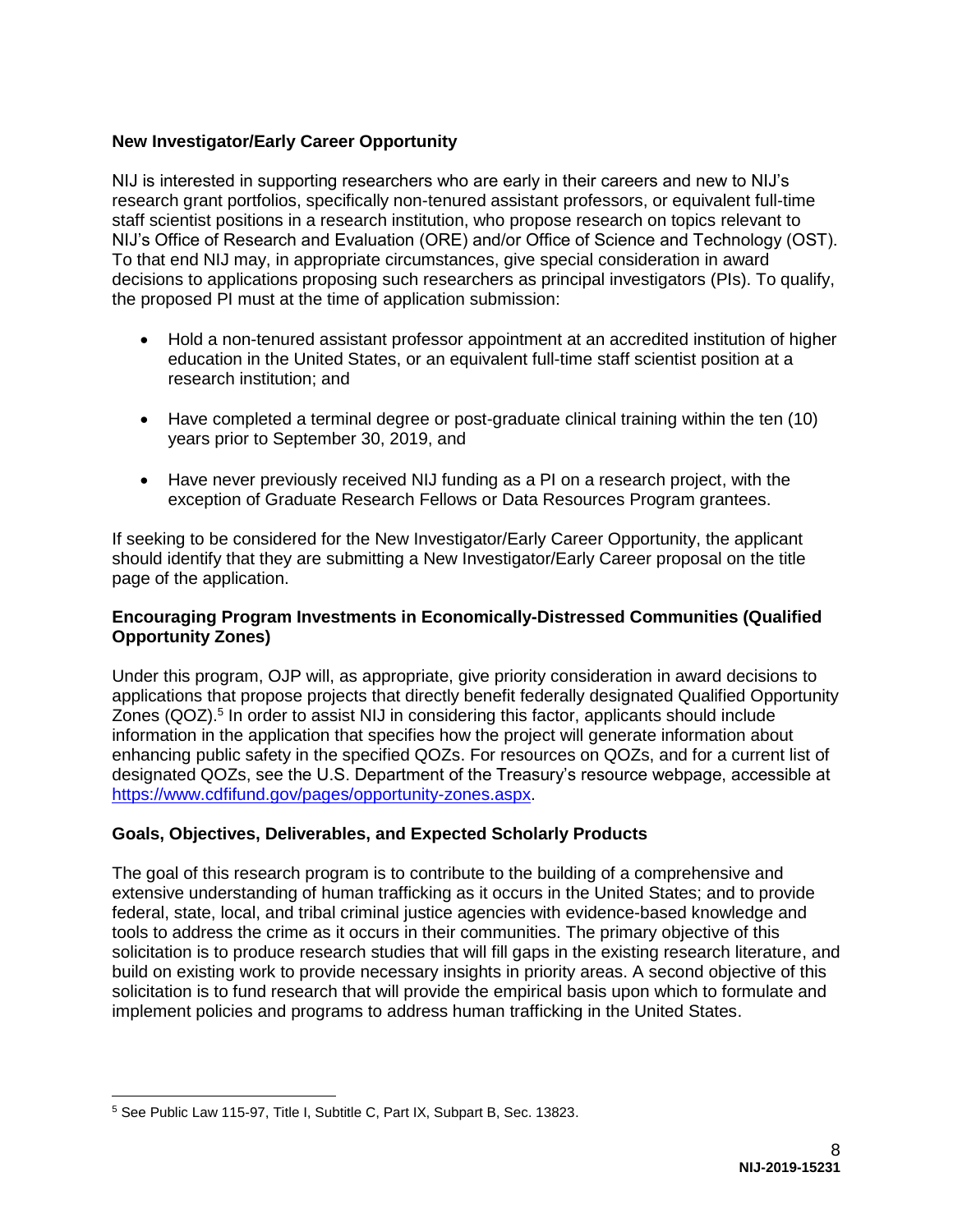Final Research Report. Any recipient of an award under this solicitation will be expected to submit a final research report. Additional information on the final research report requirement for the solicitation is posted on the [Post Award Reporting Requirements Page](https://www.nij.gov/funding/Pages/post-award-reporting.aspx) on NIJ's website.

Required Data Sets and Associated Files and Documentation*.* Any recipient of an award under this solicitation will be expected to submit to the National Archive of Criminal Justice Data (NACJD) all relevant data sets that result in whole or in part from the work funded by the award, along with associated files and any documentation necessary for future efforts by others to reproduce the project's findings and/or to extend the scientific value of the data set through secondary analysis. For more information, see Program Narrative in Section D. Application and [Submission Information.](#page-14-0)

In addition to these deliverables (and the required reports and data on performance measures described in [Section F. Federal Award Administration Information\)](#page-36-0), NIJ expects scholarly products to result from each award under this solicitation, taking the form of one or more published, peer-reviewed, scientific journal articles, and/or (if appropriate) law review journal articles, book chapter(s) or book(s) in the academic press, technological prototypes, patented inventions, or similar scientific products. NIJ expects that there will be an equal effort to make the research findings accessible to practitioner and policymaker audiences through articles in trade publications, the development of training manuals, policy briefs, conferences, webinars, and articles for newspapers or magazines.

The Goals, Objectives, Deliverables, and Expected Scholarly Products are directly related to the performance measures that demonstrate the results of the work completed.

#### **Performance Measures**

OJP will require each successful applicant to submit regular performance data that demonstrate the results of the work carried out under the award (see ["General Information about Post-](#page-38-0)[Federal Award Reporting Requirements"](#page-38-0) in [Section F. Federal Award Administration](#page-36-0)  [Information\)](#page-36-0).

Applicants should visit OJP's performance measurement page at [www.ojp.gov/performance](https://www.ojp.gov/performance) for an overview of performance measurement activities at OJP.

The application should demonstrate the applicant's understanding of the performance data reporting requirements for this grant program and detail how the applicant will gather the required data should it receive funding.

Please note that applicants are **not** required to submit performance data with the application. Performance measures information is included as an alert that successful applicants will be required to submit performance data as part of the reporting requirements under an award.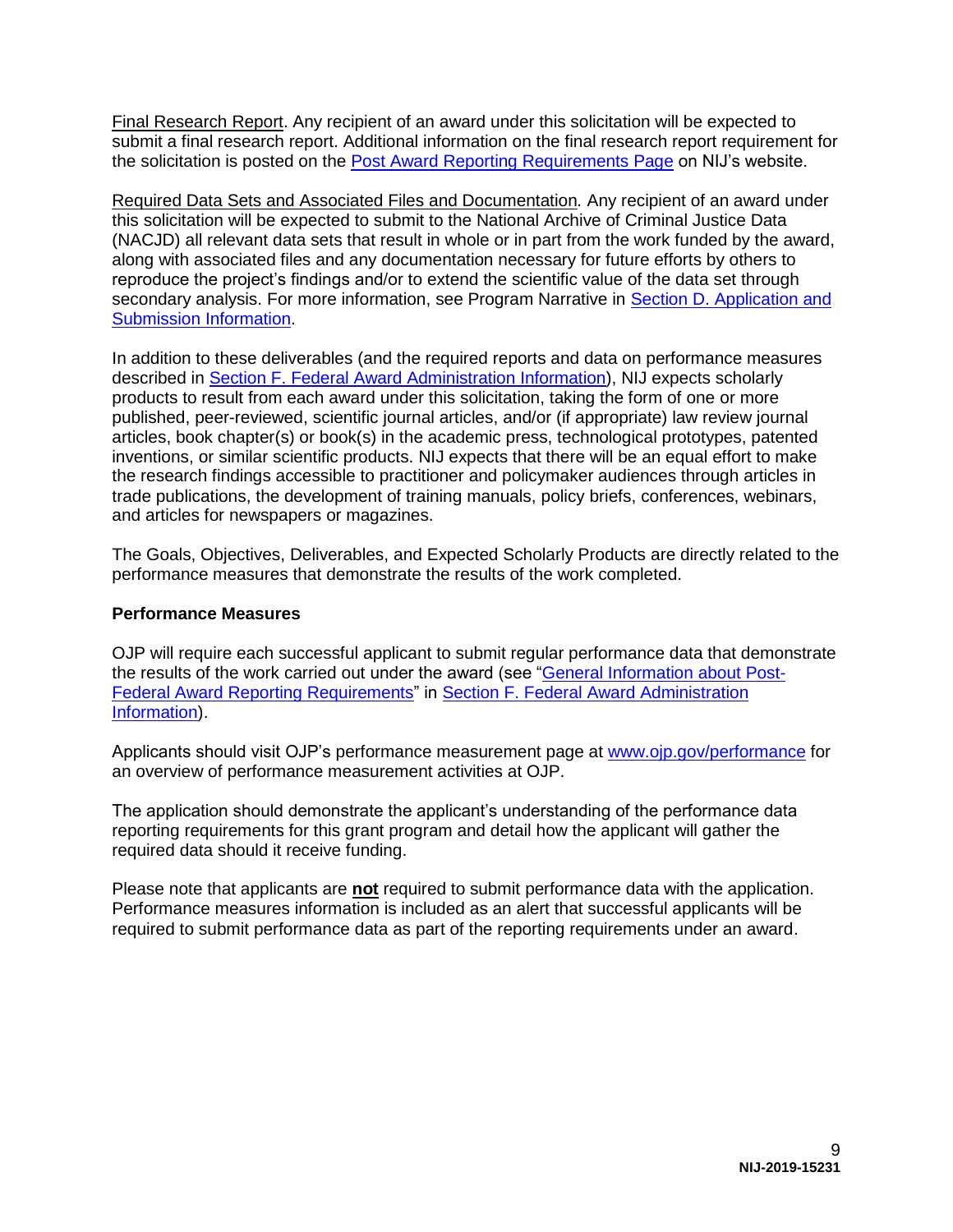| Objective                                                                                                                                                                 | <b>Performance Measure(s)</b>                                                                                                                                                                                                                                                                                                                                                                                                                                                                                                                                                                                                                                                                                                                                                                                                                                                     | <b>Data Recipient Provides</b>                                                                                                                                                                                                                                                                                                                                                                                                                                                                              |
|---------------------------------------------------------------------------------------------------------------------------------------------------------------------------|-----------------------------------------------------------------------------------------------------------------------------------------------------------------------------------------------------------------------------------------------------------------------------------------------------------------------------------------------------------------------------------------------------------------------------------------------------------------------------------------------------------------------------------------------------------------------------------------------------------------------------------------------------------------------------------------------------------------------------------------------------------------------------------------------------------------------------------------------------------------------------------|-------------------------------------------------------------------------------------------------------------------------------------------------------------------------------------------------------------------------------------------------------------------------------------------------------------------------------------------------------------------------------------------------------------------------------------------------------------------------------------------------------------|
| Conduct<br>research in<br>social and<br>behavioral<br>sciences<br>having clear<br>implications for<br>criminal justice<br>policy and<br>practice in the<br>United States. | 1. Relevance to the needs of the field as measured<br>by whether the project's substantive scope did<br>not deviate from the funded project or any<br>subsequent agency-approved modifications to<br>the scope.<br>2. Quality of the research as demonstrated by the<br>scholarly products that result in whole or in part<br>from work funded under the NIJ award, such as<br>published, peer-reviewed, scientific journal<br>articles, and/or (as appropriate for the funded<br>project) law review journal articles, book<br>chapter(s) or book(s) in the academic press,<br>technological prototypes, patented inventions, or<br>similar scientific products.<br>3. Quality of management as measured by such<br>factors as whether significant project milestones<br>were achieved, reporting and other deadlines<br>were met, and costs remained within approved<br>limits. | 1. Quarterly financial reports,<br>semi-annual and final<br>progress reports, and<br>products of the work<br>performed under the NIJ<br>award (including, at minimum,<br>a final research report).<br>If applicable, an annual audit<br>report.<br>2. List of citation(s) to all<br>scholarly products that<br>resulted in whole or in part<br>from work funded under the<br>NIJ award.<br>3. If applicable, each data set<br>that resulted in whole or in<br>part from work funded under<br>the NIJ award. |

# **Evaluation Research**

If an application includes an evaluation research component (or consists entirely of evaluation research), the application is expected to propose the most rigorous evaluation design appropriate for the research questions to be addressed. If the primary purpose of the evaluation is to determine the effectiveness or impact of an intervention (e.g., program, practice, or policy), the most rigorous evaluation designs may include random selection and assignment of participants (or other appropriate units of analysis) to experimental and control conditions. In cases where randomization is not feasible, applicants should propose a strong quasiexperimental design that can address the risk of selection bias.

Applications that include evaluation research should consider the feasibility of including cost/benefit analysis. In cases where evaluations find that interventions have produced the intended benefit, cost/benefit analysis provides valuable and practical information for practitioners and policymakers that aids decision-making.

Evaluation research projects may also address a wide range of research questions beyond those focused on the effectiveness or impact of an intervention. Different research designs may be more appropriate for different research questions and at different stages of program development. The intervention strategies, setting, other contextual factors, and resources should be taken into account when selecting an evaluation design. In all cases, applications are expected to propose the most rigorous evaluation design appropriate for the research questions to be addressed.

Applicants are encouraged to review evidence rating criteria at [https://www.crimesolutions.gov/about\\_starttofinish.aspx](https://www.crimesolutions.gov/about_starttofinish.aspx) for further information on high-quality evaluation design elements.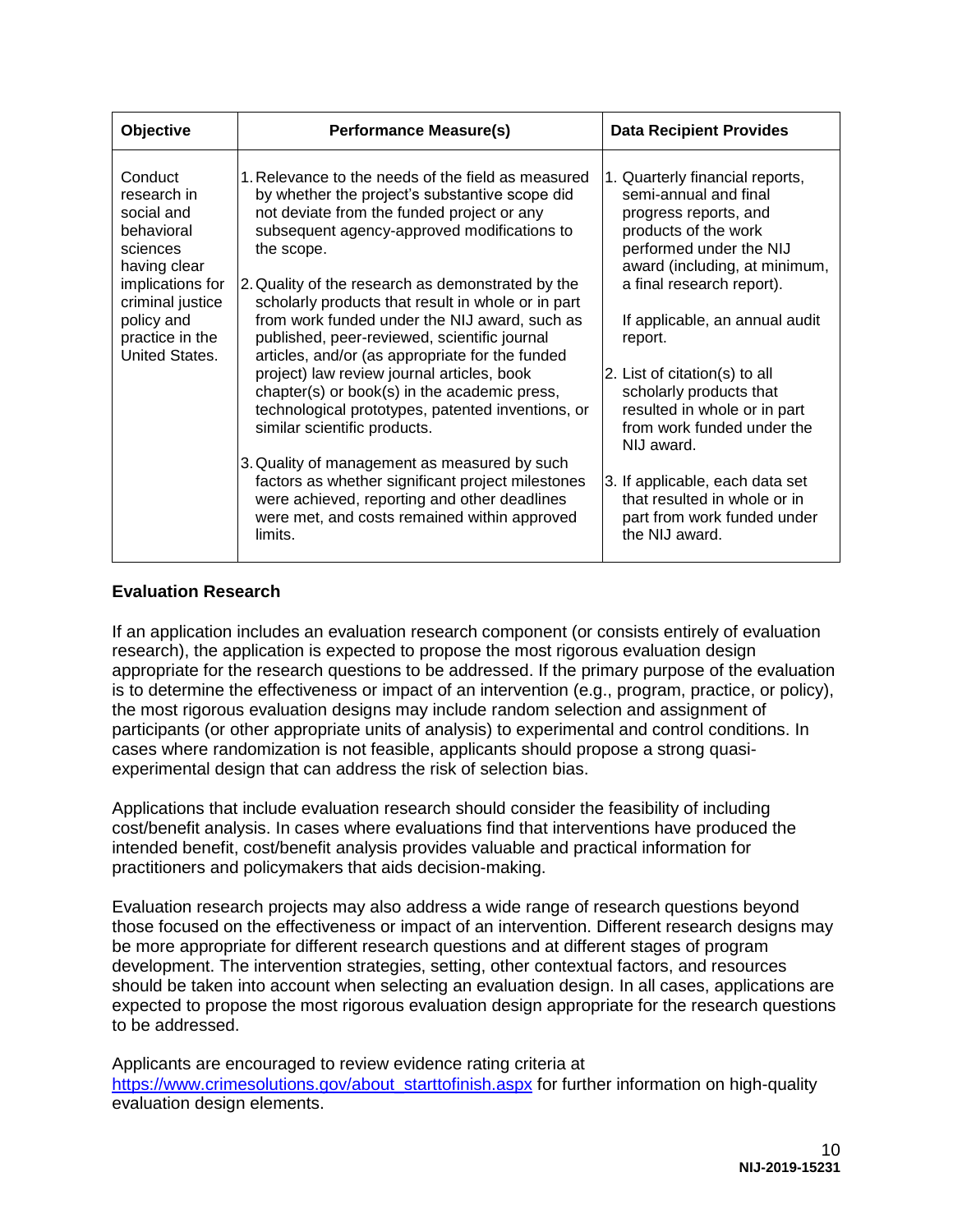# <span id="page-10-0"></span>**B. Federal Award Information**

NIJ expects to make multiple awards with an estimated total amount awarded of up to \$1.5 million. Successful applicants will be expected to complete the work proposed within a five-year period of performance.

To allow time for (among other things) any necessary post-award review and financial clearance by OJP of the proposed budget and for any associated responses or other action(s) that may be required of the recipient, applicants should propose an award start date of January 1, 2020.

If the applicant is proposing a project that reasonably could be conducted in discrete phases, with each phase resulting in completion of one or more significant, defined milestones, then NIJ strongly recommends that the applicant structure the application—specifically including the narrative, expected scholarly products, timelines/milestones, and budget detail worksheet and budget narrative—to clearly define each phase. (This is particularly the case if the applicant proposes a project that will exceed—in cost or the length of the period of performance—the amount or length of time anticipated for an individual award (or awards) under this solicitation.) Given limitations on the availability to NIJ of funds for awards for research, development, and evaluation, this information will assist NIJ in considering whether partial funding of applications would be productive. (If, in FY 2019, NIJ elects to fund only certain phases of a proposed project, the expected scholarly products from the partial-funding award may, in some cases, vary from those described above.)

NIJ's decisions regarding future funding for applications only partially funded in FY 2019, will consider, among other factors, the availability of appropriations, when the program or project was last competed, OJP's strategic priorities, and OJP's assessment of both the management of the award (for example, timeliness and quality of progress reports), and the progress of the work funded under the award.

All awards are subject to the availability of appropriated funds and to any modifications or additional requirements that may be imposed by law.

# <span id="page-10-1"></span>**Type of Award**

NIJ expects that any award under this solicitation will be made in the form of a grant or cooperative agreement. A cooperative agreement is a particular type of award that provides for OJP to have substantial involvement in carrying out award activities. See Administrative, [National Policy, and Other Legal Requirements,](#page-37-0) under [Section F. Federal Award Administration](#page-36-0)  [Information,](#page-36-0) for a brief discussion of what may constitute substantial federal involvement. As discussed [later in the solicitation,](#page-13-0) important rules (including limitations) apply to any conference/meeting/training costs under cooperative agreements.

**Please note:** Any recipient of an award under this solicitation will be required to comply with DOJ regulations on confidentiality and protection of human subjects. See "Requirements related to Research" under ["Overview of Legal Requirements Generally Applicable to OJP Grants and](https://ojp.gov/funding/Explore/LegalOverview/index.htm)  [Cooperative Agreements – FY 2018 Awards"](https://ojp.gov/funding/Explore/LegalOverview/index.htm) in the OJP Funding Resource Center at [https://ojp.gov/funding/index.htm.](https://ojp.gov/funding/index.htm)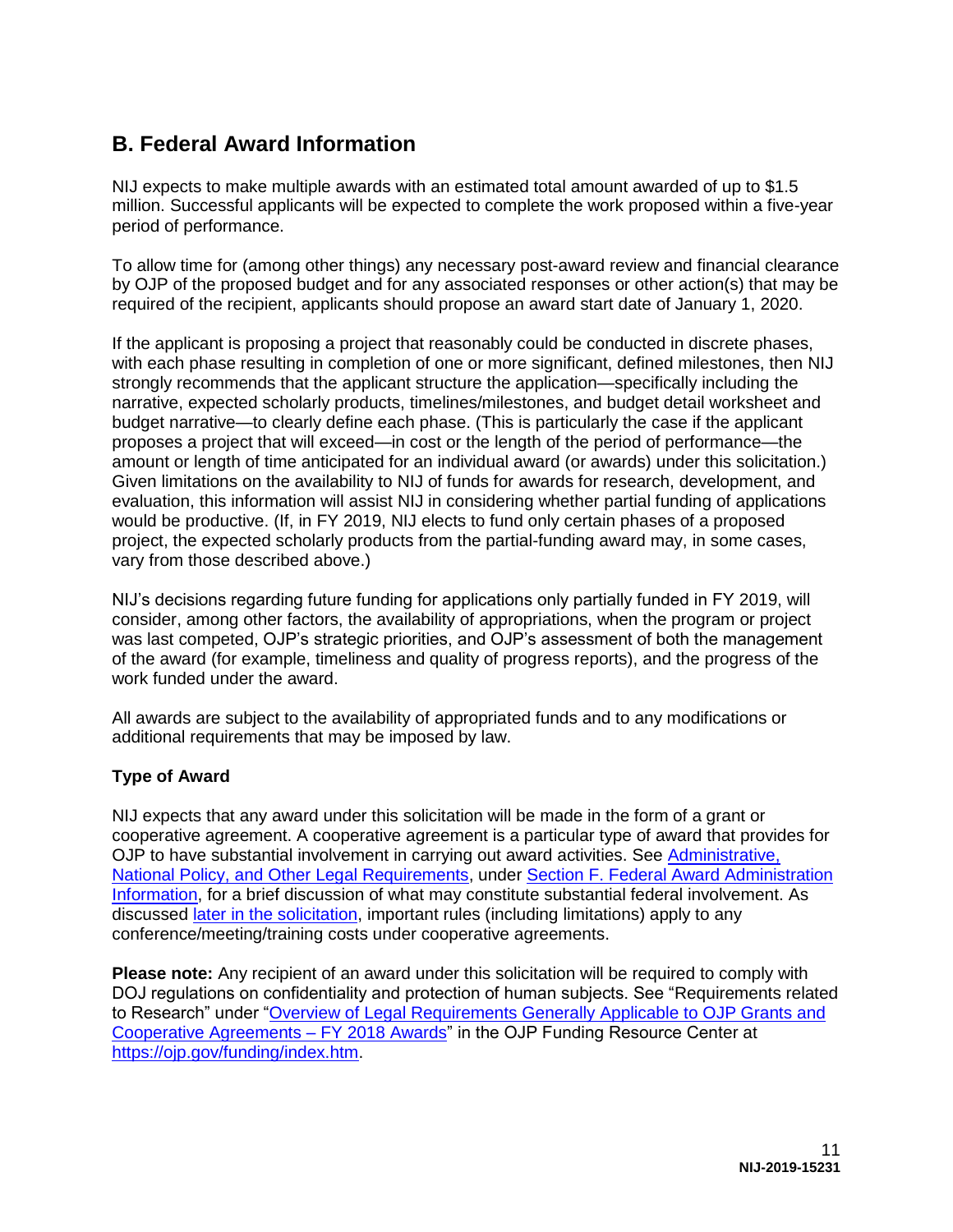### <span id="page-11-0"></span>**Financial Management and System of Internal Controls**

Award recipients and subrecipients (including recipients or subrecipients that are pass-through entities<sup>6</sup>) must, as described in the Part 200 Uniform Requirements<sup>7</sup> as set out at 2 C.F.R. 200.303:

- (a) Establish and maintain effective internal control over the Federal award that provides reasonable assurance that [the recipient (and any subrecipient)] is managing the Federal award in compliance with Federal statutes, regulations, and the terms and conditions of the Federal award. These internal controls should be in compliance with guidance in "Standards for Internal Control in the Federal Government" issued by the Comptroller General of the United States and the "Internal Control Integrated Framework", issued by the Committee of Sponsoring Organizations of the Treadway Commission (COSO).
- (b) Comply with Federal statutes, regulations, and the terms and conditions of the Federal awards.
- (c) Evaluate and monitor [the recipient's (and any subrecipient's)] compliance with statutes, regulations and the terms and conditions of Federal awards.
- (d) Take prompt action when instances of noncompliance are identified including noncompliance identified in audit findings.
- (e) Take reasonable measures to safeguard protected personally identifiable information and other information the Federal awarding agency or pass-through entity designates as sensitive or [the recipient (or any subrecipient)] considers sensitive consistent with applicable Federal, state, local, and tribal laws regarding privacy and obligations of confidentiality.

To help ensure that applicants understand applicable administrative requirements and cost principles, OJP encourages prospective applicants to enroll, at no charge, in the DOJ Grants Financial Management Online Training, available at [https://onlinegfmt.training.ojp.gov.](https://onlinegfmt.training.ojp.gov/) (This training is required for all OJP recipients.)

Also, applicants should be aware that OJP collects information from applicants on their financial management and systems of internal controls (among other information) which is used to make award decisions. Under [Section D. Application and Submission Information,](#page-14-0) applicants may access and review the OJP Financial Management and System of Internal Controls Questionnaire [\(https://ojp.gov/funding/Apply/Resources/FinancialCapability.pdf\)](https://ojp.gov/funding/Apply/Resources/FinancialCapability.pdf) that OJP requires **all** applicants (other than an individual applying in his/her personal capacity) to download, complete, and submit as part of the application.''

 $\overline{a}$ 

 $6$  For purposes of this solicitation, the phrase "pass-through entity" includes any recipient or subrecipient that provides a subaward ("subgrant") to carry out part of the funded award or program.

<sup>7</sup> The "Part 200 Uniform Requirements" means the DOJ regulation at 2 C.F.R Part 2800, which adopts (with certain modifications) the provisions of 2 C.F.R. Part 200.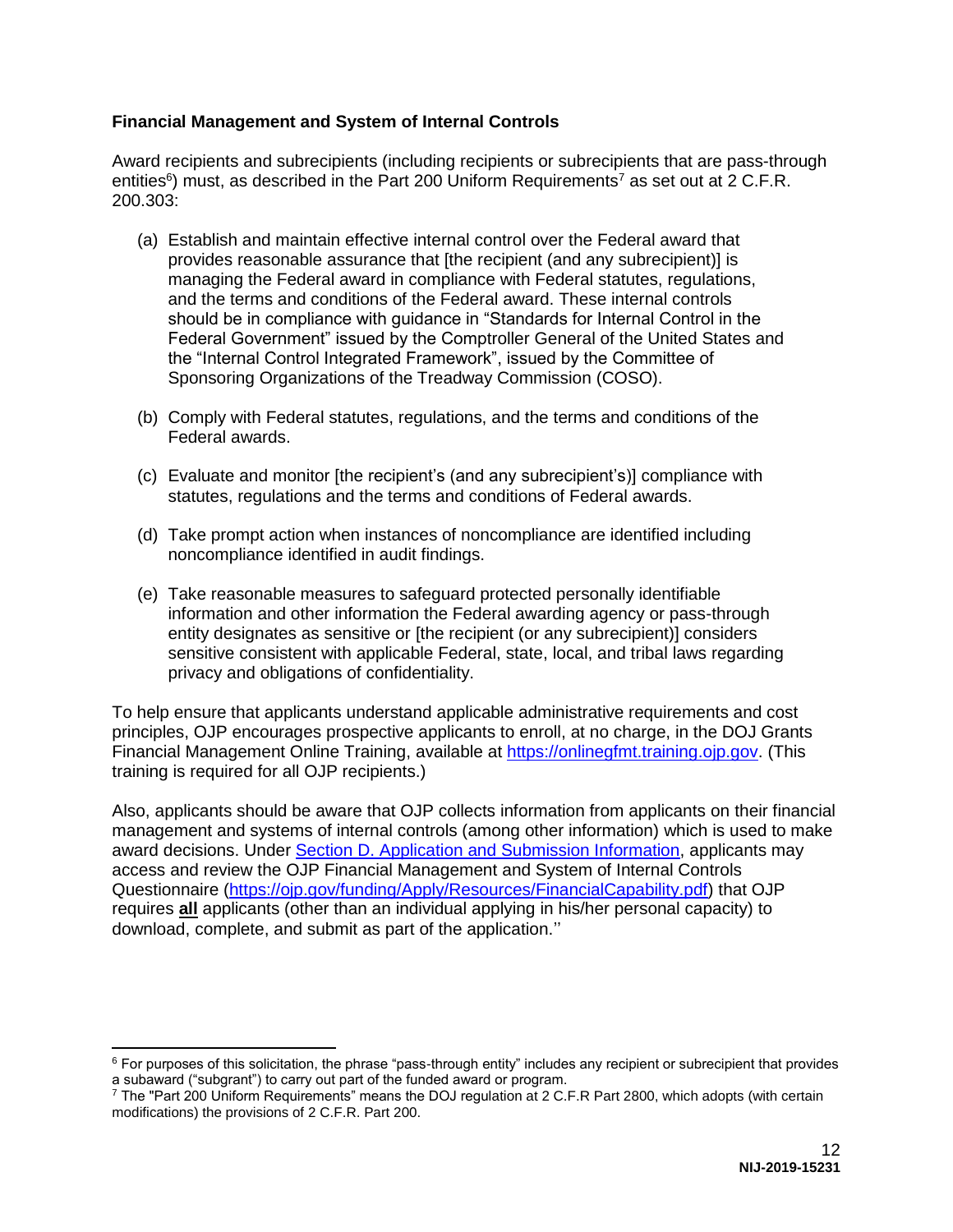## <span id="page-12-0"></span>**Budget Information**

 $\overline{a}$ 

#### What will not be funded:

- Applications primarily to purchase equipment, materials, or supplies. (A budget may include these items if they are necessary to conduct research, development, demonstration, evaluation, or analysis.)
- Applications that are not responsive to this specific solicitation.

### <span id="page-12-1"></span>**Cost Sharing or Matching Requirement**

See "Cofunding" paragraph under item 4 ("Budget and Associated Documentation") under [What](#page-14-1)  [an Application Should Include](#page-14-1) in [Section D. Application and Submission Information.](#page-14-0)

#### <span id="page-12-2"></span>**Pre-agreement Costs (also known as Pre-award Costs)**

Pre-agreement costs are costs incurred by the applicant prior to the start date of the period of performance of the federal award.

OJP does **not** typically approve pre-agreement costs; an applicant must request and obtain the prior written approval of OJP for all such costs. All such costs incurred prior to award and prior to approval of the costs are incurred at the sole risk of the applicant. (Generally, no applicant should incur project costs *before* submitting an application requesting federal funding for those costs.) Should there be extenuating circumstances that make it appropriate for OJP to consider approving pre-agreement costs, the applicant may contact the point of contact listed on the title page of this solicitation for the requirements concerning written requests for approval. If approved in advance by OJP, award funds may be used for pre-agreement costs, consistent with the recipient's approved budget and applicable cost principles. See the section on "Costs Requiring Prior Approval" in the DOJ Grants Financial Guide at <https://ojp.gov/financialguide/DOJ/index.htm>for more information.

#### <span id="page-12-3"></span>**Limitation on Use of Award Funds for Employee Compensation; Waiver**

With respect to any award of more than \$250,000 made under this solicitation, a recipient may not use federal funds to pay total cash compensation (salary plus cash bonuses) to any employee of the recipient at a rate that exceeds 110 percent of the maximum annual salary payable to a member of the Federal Government's Senior Executive Service (SES) at an agency with a Certified SES Performance Appraisal System for that year.<sup>8</sup> The 2019 salary table for SES employees is available at the Office of Personnel Management website at [https://www.opm.gov/policy-data-oversight/pay-leave/salaries-wages/salary](https://www.opm.gov/policy-data-oversight/pay-leave/salaries-wages/salary-tables/19Tables/exec/html/ES.aspx)[tables/19Tables/exec/html/ES.aspx](https://www.opm.gov/policy-data-oversight/pay-leave/salaries-wages/salary-tables/19Tables/exec/html/ES.aspx)*.* Note: A recipient may compensate an employee at a greater rate, provided the amount in excess of this compensation limitation is paid with nonfederal funds. (Non-federal funds used for any such additional compensation will not be considered matching funds, where match requirements apply.) If only a portion of an employee's time is charged to an OJP award, the maximum allowable compensation is equal to the percentage of time worked times the maximum salary limitation.

<sup>&</sup>lt;sup>8</sup> OJP does not apply this limitation on the use of award funds to the nonprofit organizations listed in Appendix VIII to 2 C.F.R. Part 200.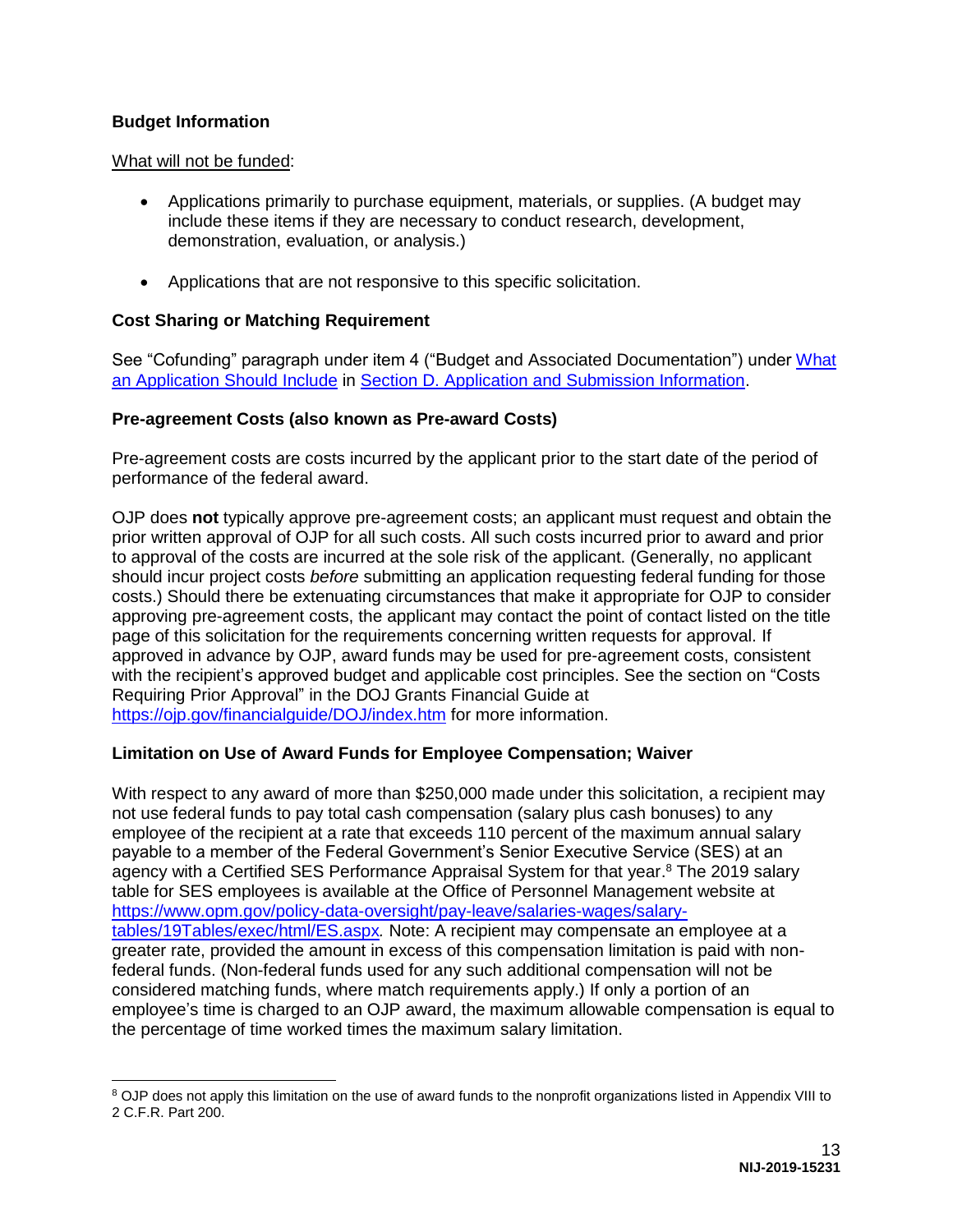The Director of the National Institute of Justice may exercise discretion to waive, on an individual basis, this limitation on compensation rates allowable under an award. An applicant that requests a waiver should include a detailed justification in the budget narrative of its application. An applicant that does not submit a waiver request and justification with its application should anticipate that OJP will require the applicant to adjust and resubmit the budget.

The justification should address, in the context of the work the individual would do under the award, the particular qualifications and expertise of the individual, the uniqueness of a service the individual will provide, the individual's specific knowledge of the proposed program or project, and a statement that explains whether and how the individual's salary under the award would be commensurate with the regular and customary rate for an individual with his/her qualifications and expertise, and for the work he/she would do under the award.

# <span id="page-13-0"></span>**Prior Approval, Planning, and Reporting of Conference/Meeting/Training Costs**

OJP strongly encourages every applicant that proposes to use award funds for any conference-, meeting-, or training-related activity (or similar event) to review carefully—before submitting an application—the OJP policy and guidance on approval, planning, and reporting of such events, available at [www.ojp.gov/financialguide/DOJ/PostawardRequirements/chapter3.10a.htm.](https://ojp.gov/financialguide/DOJ/PostawardRequirements/chapter3.10a.htm) OJP policy and guidance (1) encourage minimization of conference, meeting, and training costs; (2) require prior written approval (which may affect project timelines) of most conference, meeting, and training costs for cooperative agreement recipients and of some conference, meeting, and training costs for grant recipients; and (3) set cost limits, which include a general prohibition of all food and beverage costs.

# <span id="page-13-1"></span>**Costs Associated With Language Assistance (if applicable)**

If an applicant proposes a program or activity that would deliver services or benefits to individuals, the costs of taking reasonable steps to provide meaningful access to those services or benefits for individuals with limited English proficiency may be allowable. Reasonable steps to provide meaningful access to services or benefits may include interpretation or translation services, where appropriate.

For additional information, see the "Civil Rights Compliance" section under ["Overview of Legal](https://ojp.gov/funding/Explore/LegalOverview/index.htm)  [Requirements Generally Applicable to OJP Grants and Cooperative Agreements – FY 2018](https://ojp.gov/funding/Explore/LegalOverview/index.htm)  [Awards"](https://ojp.gov/funding/Explore/LegalOverview/index.htm) in the OJP Funding Resource Center at [https://ojp.gov/funding/index.htm.](https://ojp.gov/funding/index.htm)

# <span id="page-13-2"></span>**C. Eligibility Information**

For eligibility information, see title page.

For information on cost sharing or match requirements, see ["What an Application Should](#page-14-1)  [Include"](#page-14-1) in [Section D. Application and Submission Information.](#page-14-0)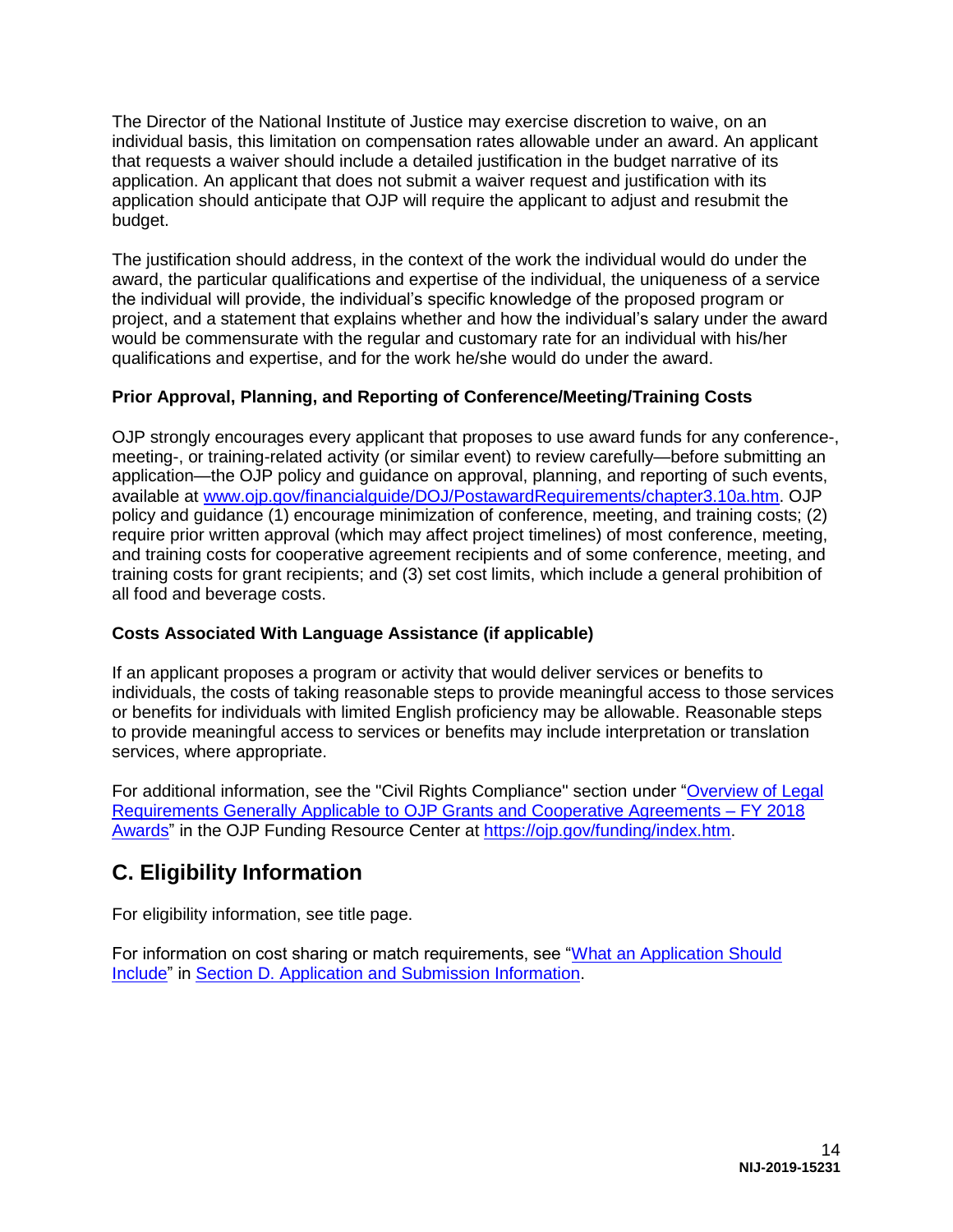# <span id="page-14-0"></span>**D. Application and Submission Information**

## <span id="page-14-1"></span>**What an Application Should Include**

This section describes in detail what an application should include. An applicant should anticipate that if it fails to submit an application that contains all of the specified elements, it may negatively affect the review of its application; and, should a decision be made to make an award, it may result in the inclusion of award conditions that preclude the recipient from accessing or using award funds until the recipient satisfies the conditions and OJP makes the funds available.

Moreover, an applicant should anticipate that an application that OJP determines is nonresponsive to the scope of the solicitation, or that OJP determines does not include the application elements that NIJ has designated to be critical, will neither proceed to peer review nor receive further consideration. For this solicitation, NIJ has designated the following application elements as critical: Program Narrative, Budget Detail Worksheet and Budget Narrative, and resumes/curriculum vitae of key personnel. (For purposes of this solicitation, "key personnel" means the principal investigator, and any and all co-principal investigators.)

**NOTE:** OJP has combined the Budget Detail Worksheet and Budget Narrative in a single document collectively referred to as the Budget Detail Worksheet. See "Budget Information and Associated Documentation" below for more information about the Budget Detail Worksheet and where it can be accessed.

OJP strongly recommends that applicants use appropriately descriptive file names (e.g*.*, "Program Narrative," "Budget Detail Worksheet," "Timelines," "Memoranda of Understanding," "Resumes") for all attachments. Also, OJP recommends that applicants include resumes in a single file.

Please review the "Note on File Names and File Types" under [How to Apply](#page-28-0) to be sure applications are submitted in permitted formats.

#### **1. Information to Complete the Application for Federal Assistance (SF-424)**

The SF-424 is a required standard form used as a cover sheet for submission of preapplications, applications, and related information. Grants.gov and OJP's Grants Management System (GMS) take information from the applicant's profile to populate the fields on this form. When selecting "type of applicant," if the applicant is a for-profit entity, select "For-Profit Organization" or "Small Business" (as applicable).

To avoid processing delays, an applicant must include an accurate legal name on its SF-424. On the SF-424, current OJP award recipients, when completing the field for "Legal Name" (box 8a), should use the same legal name that appears on the prior year award document (which is also the legal name stored in OJP's financial system.) Also, these recipients should enter the Employer Identification Number (EIN) in box 8b exactly as it appears on the prior year award document. An applicant with a current, active award(s) must ensure that its GMS profile is current. If the profile is not current, the applicant should submit a Grant Adjustment Notice updating the information on its GMS profile prior to applying under this solicitation.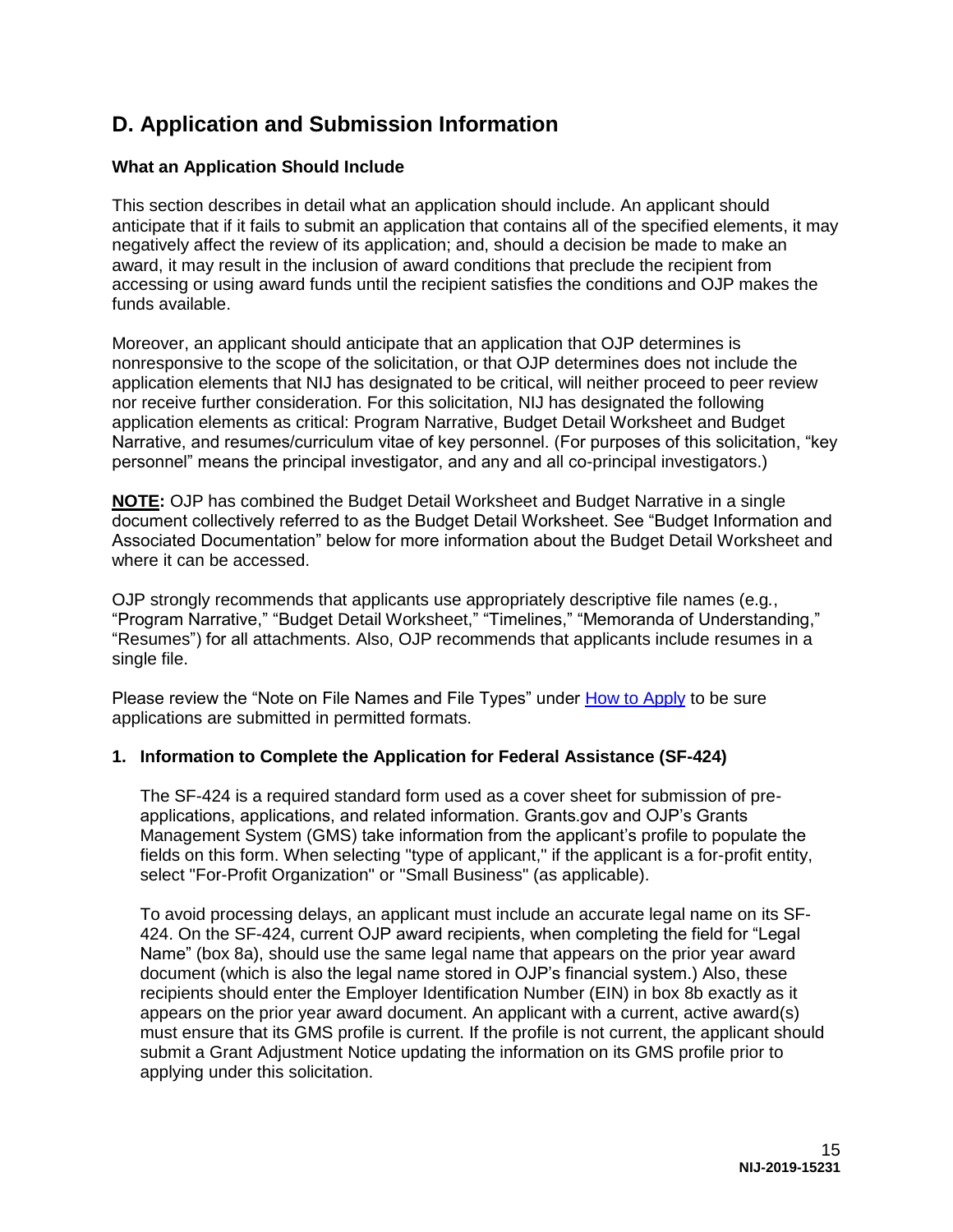A new applicant entity should enter its official legal name in box 8a, its address in box 8d, its EIN in box 8b, and its Data Universal Numbering System (DUNS) number in box 8c of the SF-424. A new applicant entity should attach official legal documents to their applications (e.g., articles of incorporation, 501(c)(3) status documentation, organizational letterhead etc.) to confirm the legal name, address, and EIN entered into the SF-424. OJP will use the System for Award Management (SAM) to confirm the legal name and DUNS number entered in the SF-424; therefore, an applicant should ensure that the information entered in the SF-424 matches its current registration in SAM. See the [How to Apply](#page-28-0) section for more information on SAM and DUNS numbers.

**Intergovernmental Review:** This solicitation ("funding opportunity") **is not** subject to [Executive Order 12372.](https://www.archives.gov/federal-register/codification/executive-order/12372.html) (In completing the SF-424, an applicant is to answer question 19 by selecting the response that the "Program is not covered by E.O. 12372.")

#### **2. Project Abstract**

The project abstract is a very important part of the application, and serves as an introduction to the proposed project. NIJ uses the project abstract for a number of purposes, including assignment of the application to an appropriate review panel. If the application is funded, the project abstract typically will become public information and be used to describe the project.

Applications should include a high-quality project abstract that summarizes the proposed project in 250-400 words. Project abstracts not submitted in the template below should be—

- Written for a general public audience.
- Submitted as a separate attachment with "Project Abstract" as part of its file name.
- Single-spaced, using the form's standard 12-point font (with 1-inch margins).

As a separate attachment, the project abstract will **not** count against the page limit for the program narrative.

Project abstracts should follow the detailed template (including the detailed instructions as to content) available at [www.nij.gov/funding/documents/nij-project-abstract-template.pdf](https://nij.gov/funding/documents/nij-project-abstract-template.pdf)*.*

#### **3. Program Narrative**

The program narrative section of the application should not exceed 30 double-spaced pages in 12-point font with 1-inch margins. If included in the main body of the program narrative, tables, charts, figures, and other illustrations count toward the 30-page limit for the narrative section. The project abstract, table of contents, appendices, and government forms do not count toward the 30-page limit.

If the program narrative fails to comply with these length-related restrictions, NIJ may consider such noncompliance in peer review and in final award decisions.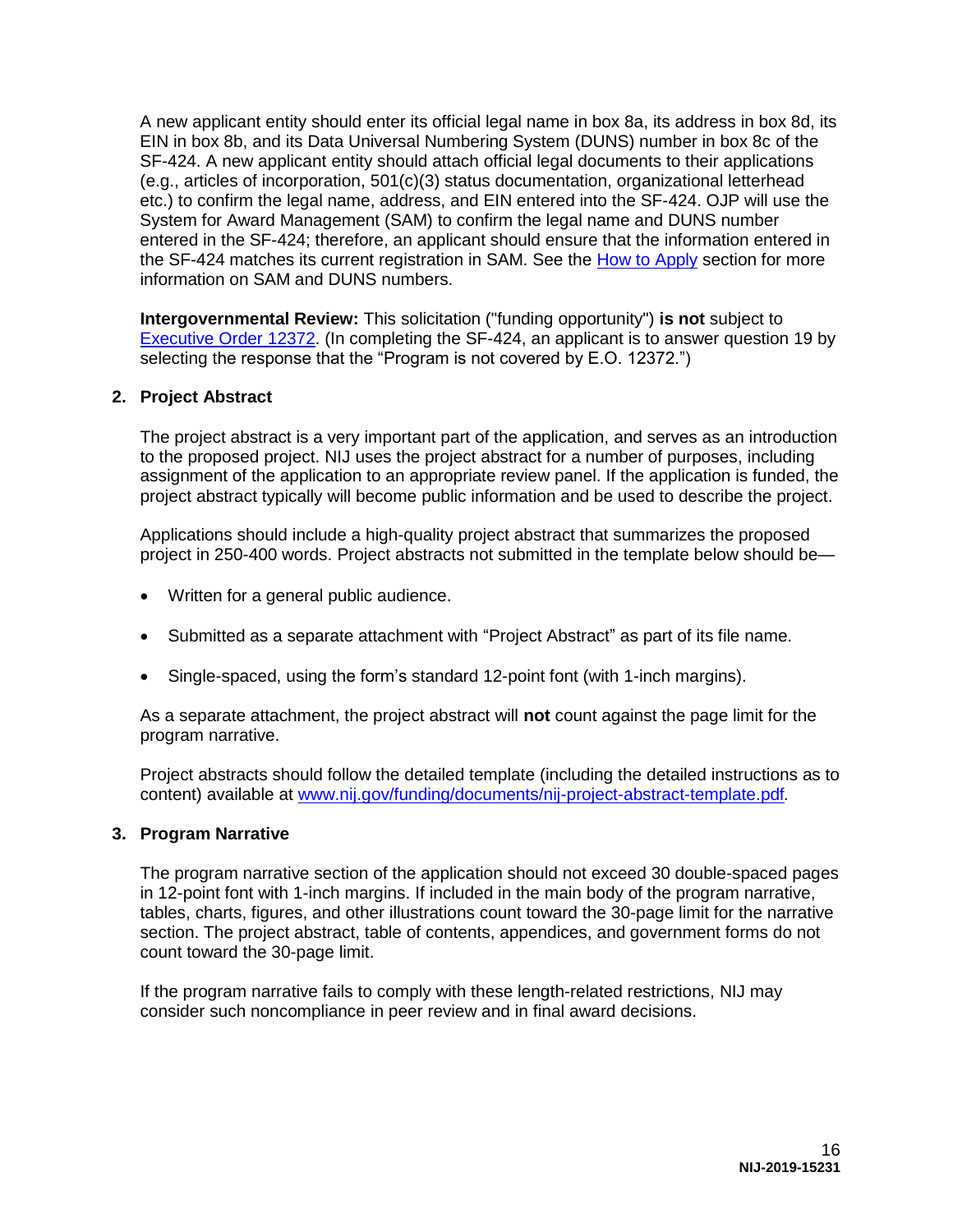The following sections should be included as part of the program narrative.<sup>9</sup>

#### Program Narrative Guidelines:

**a. Title Page** (not counted against the 30-page program narrative limit).

The title page should include the title of the project, submission date, funding opportunity number, and the name and complete contact information (that is, address, telephone number, and e-mail address) for both the applicant and the principal investigator.

**b. Resubmit Response** (if applicable) (not counted against the 30-page program narrative limit).

If an applicant is resubmitting an application presented previously to NIJ, but not funded, the applicant should indicate this. A statement should be provided, no more than two pages, addressing: (1) the title, submission date, and NIJ-assigned application number of the previous application, and (2) a brief summary of revisions to the application, including responses to previous feedback received from NIJ.

**c. Table of Contents and Figures** (not counted against the 30-page program narrative limit).

#### **d. Main Body**

 $\overline{a}$ 

The main body of the program narrative should describe the proposed project in depth. The following sections should be included as part of the program narrative:

 Statement of the Problem and Research Questions. The statement of the problem should address the need for research in this area. Applicants should discuss current gaps in data, research, and knowledge, including those for particular justice sectors, for certain populations, and to answer questions relevant to current policy and practice needs and public interests. As part of this discussion, applicants should present a review of previous literature and discuss previous research related to these problems.

This section should also identify the proposed research questions and discuss the purpose, goals, and objectives of the proposed project.

 Project Design and Implementation. Applicants should provide a detailed description of the strategies to implement this research project and address the research questions. Design elements should follow directly from the research project's goals and objectives and address the program-specific information noted on page 4. Applicants should describe the research methodology in detail and demonstrate the validity and usefulness of the data they will collect. Applicants should consider the

<sup>&</sup>lt;sup>9</sup> As noted earlier, if the proposed program or project reasonably could be conducted in discrete phases, with each phase resulting in completion of one or more significant, defined milestones, then NIJ strongly recommends that the applicant structure the application – specifically including the narrative, expected scholarly products, timelines/milestones, and budget detail worksheet and budget narrative – to set out each phase clearly. (In appropriate cases, the expected scholarly product(s) from a particular phase may vary from those described above.) See generally "Goals, Objectives, Deliverables, and Expected Scholarly Products" under "Program-Specific Information," above.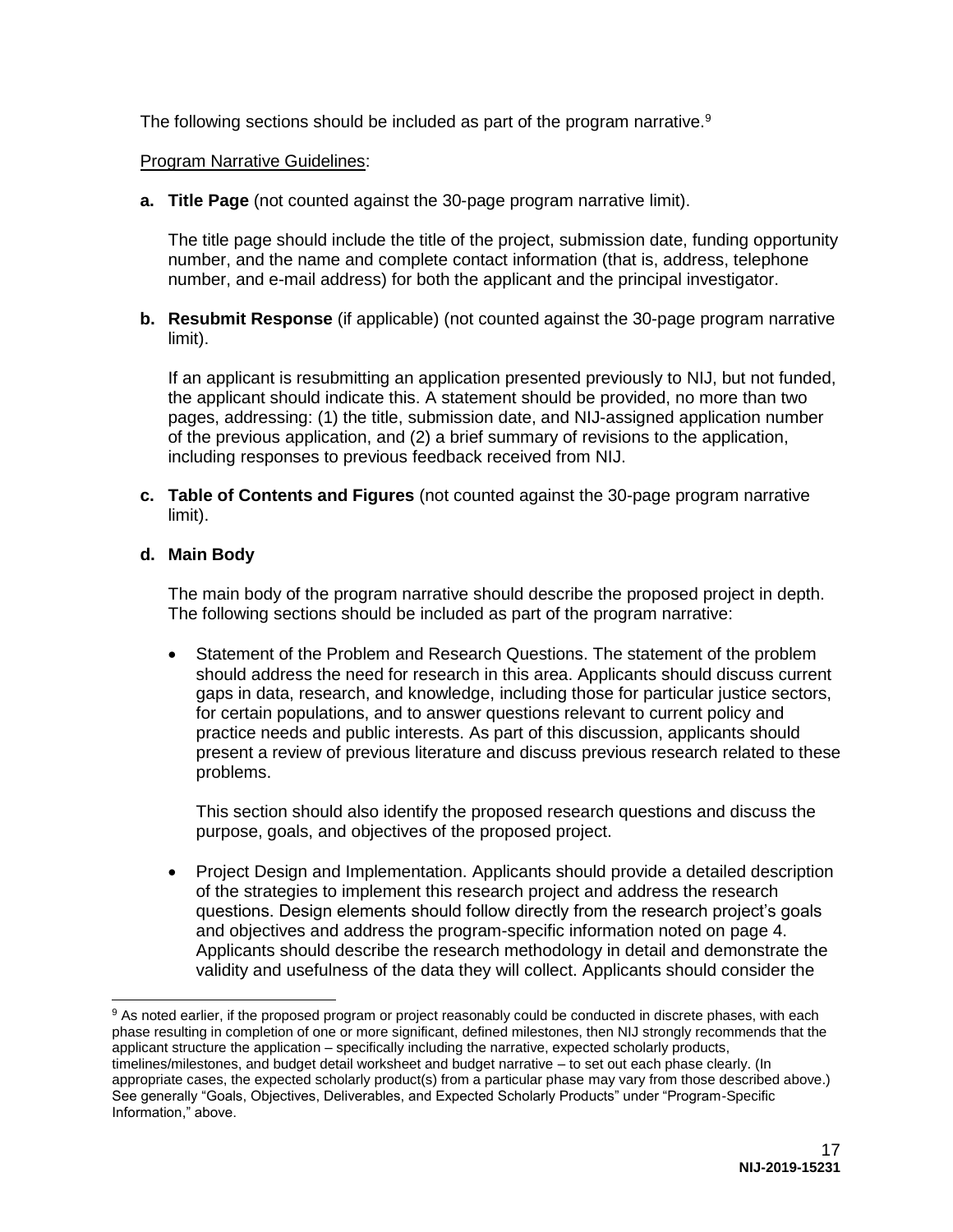rigor and soundness of the methodology and analytical and technical approaches for the proposed research and address the feasibility of the proposed project and potential challenges or problems in carrying out the activities.

• Potential Impact. Applicants should describe the potential impact of the research and how it may inform or improve criminal or juvenile justice-related policy, practice, or theory in the United States.

The discussion of impact should include a discussion of the deliverables, including planned scholarly products indicated in the project-specific information on page 8 and a plan for dissemination to appropriate audiences. Applicants should identify plans to produce or make available to broader interested practitioners and policy makers in a form that is designed to be readily accessible and useful to them.

- Capabilities/Competencies. This section should describe the experience and capability of the applicant organization, key staff, and any proposed subgrantees (including consultants) that the applicant will use to implement and manage this effort and the federal funds under this award, highlighting any previous experience implementing projects of similar scope, design, and magnitude. Applicants should address:
	- $\circ$  Experience and capacity to work with the proposed data sources in the conduct of similar research efforts.
	- $\circ$  Experience and capacity to design and implement rigorous research and data analysis projects.
	- o Experience producing and disseminating meaningful deliverables.

Applicants should also outline the management plan and organization that connects to the goals and objectives of the project.

- **e. Appendices** (not counted against the 30-page program narrative limit) include:
	- Bibliography/references.
	- Any tools/instruments, questionnaires, tables/charts/graphs, or maps pertaining to the proposed project that are supplemental to such items included in the main body of the narrative.
	- Curriculum vitae or resume of the principal investigator and any and all co-principal investigators. In addition, curriculum vitae, resume, or biographical sketches of all other individuals (regardless of "investigator" status) who will be significantly involved in substantive aspects of the proposed project (including, for example, individuals such as statisticians used to conduct proposed data analysis).
	- To assist OJP in assessing actual or apparent conflicts of interest (including such conflicts on the part of prospective reviewers of the application), a complete list of the individuals named or otherwise identified anywhere in the application (including in the budget or in any other attachment) who will or may work (or advise or consult) on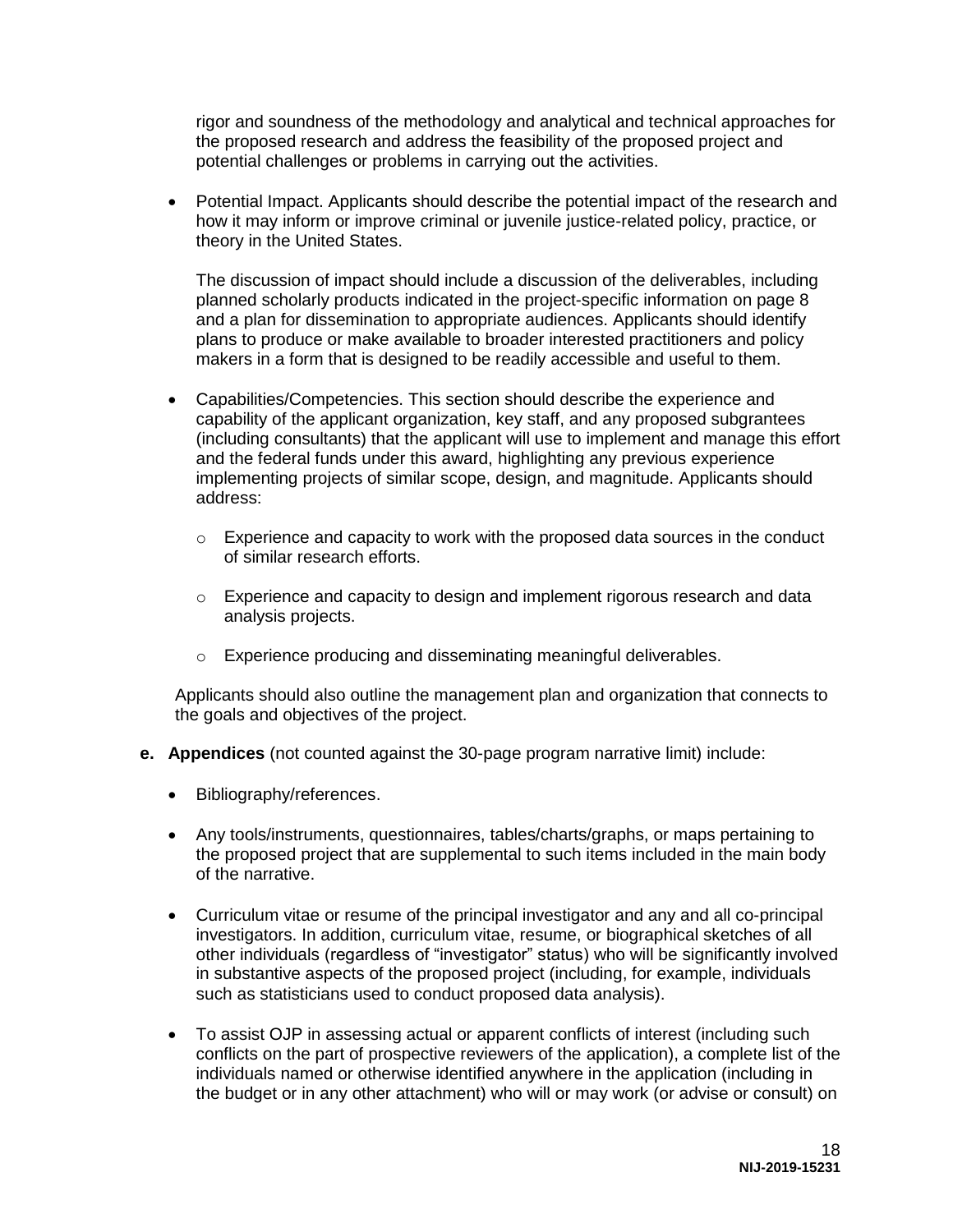the proposed research, development, or evaluation project. This applies to all such individuals, including, for example, individuals who are or would be employees of the applicant or employees of any proposed subrecipient entity, any individuals who themselves may be a subrecipient, and individuals who may (or will) work without compensation (such as advisory board members). This appendix to the program narrative is to include, for each listed individual: name, title, employer, any other potentially-pertinent organizational affiliation(s), and the individual's proposed roles and responsibilities in carrying out the proposed project. If the application identifies any specific entities or organizations (other than the applicant) that will or may work (or advise or consult) on the proposed project, without also naming any associated individuals, the name of each such organization also should be included on this list. Applicants should use the "Proposed Project Staff, Affiliation, and Roles" form available at<https://www.nij.gov/funding/documents/nij-project-staff-template.xlsx>to provide this list.

If the application (including the budget) identifies any proposed non-competitive agreements that are or may be considered procurement "contracts" (rather than subawards) for purposes of federal grants administrative requirements the applicant also must list the entities with which the applicant proposes to contract. Applicants should provide this list as a separate sheet entitled "Proposed non-competitive procurement contracts."

For information on distinctions — for purposes of federal grants administrative requirements — between subawards and procurement contracts under awards, see "Budget and Associated Documentation," below.

- Proposed project timeline and expected milestones.
- Human Subjects Protection paperwork (documentation and forms related to Institutional Review Board (IRB) review). (See [nij.gov/funding/humansubjects/Pages/welcome.aspx\)](https://nij.gov/funding/humansubjects/Pages/welcome.aspx) **Note**: Final IRB approval is not required at the time an application is submitted.
- Privacy Certificate (for further guidance go to [nij.gov/funding/humansubjects/pages/confidentiality.aspx\)](https://nij.gov/funding/humansubjects/pages/confidentiality.aspx).
- List of any previous and current NIJ awards to the applicant and investigator(s), including the NIJ-assigned award numbers and a brief description of any scholarly products that resulted in whole or in part from work funded under the NIJ award(s). (See "Goals, Objectives, Deliverables, and Expected Scholarly Products" under "Program-Specific Information," above, for definition of "scholarly products.")
- List of other agencies, organizations, or funding sources to which this application has been submitted (if applicable).
- Applicants proposing to use incentives or stipends payments as part of their research project design, must submit an incentive or stipend approval request, as a separate document, according to the requirements set forth at [https://www.nij.gov/funding/Pages/research-participant-costs-and-incentives.aspx.](https://www.nij.gov/funding/Pages/research-participant-costs-and-incentives.aspx)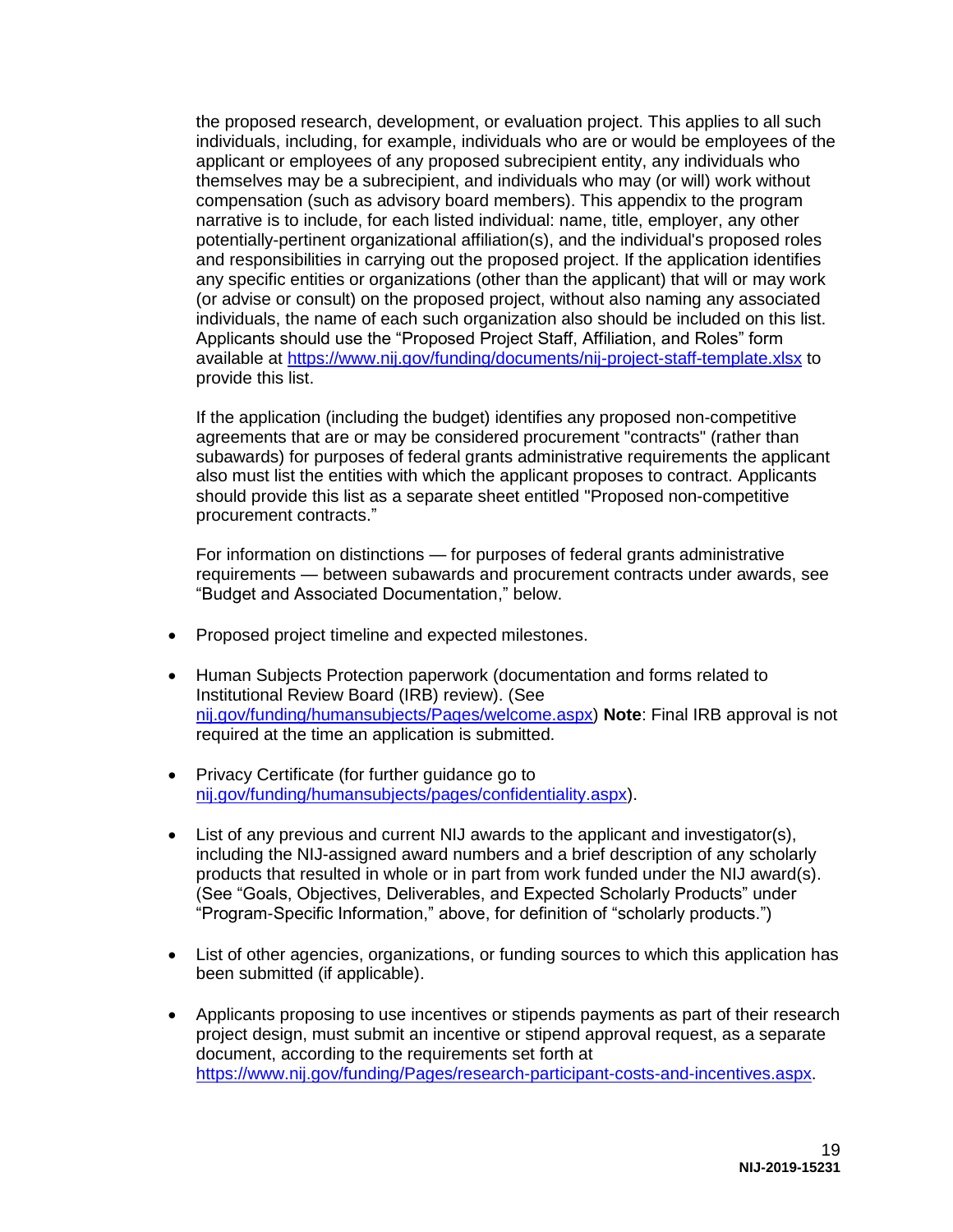• Data archiving plan. Applicants should anticipate that NIJ will require, through special award conditions, that relevant data sets resulting in whole or in part from projects funded under this solicitation be submitted for archiving with the NACJD. (See [https://nij.gov/funding/data-resources-program/Pages/data-archiving](https://nij.gov/funding/data-resources-program/Pages/data-archiving-strategies.aspx)[strategies.aspx.](https://nij.gov/funding/data-resources-program/Pages/data-archiving-strategies.aspx))

Applications should include as an appendix a brief plan – labeled "Data Archiving Plan" – to comply with data archiving requirements. The plan should provide brief details about proposed data management and archiving, including submission to NIJ (through NACJD) of **all files and documentation** necessary to allow for future efforts by others to reproduce the project's findings and/or to extend the scientific value of the data set through secondary analysis. Pertinent files and documentation include, among other things, qualitative and quantitative data produced, instrumentation and data collection forms, codebook(s), any specialized programming code necessary to reproduce all constructed measures and the original data analysis, description of necessary de-identification procedures, and (when required) a copy of the privacy certificate and informed consent protocols.

The plan should be one or two pages in length and include the level of effort associated with meeting archiving requirements.

Note that required data sets are to be submitted on, or before, the end of the period of performance.

 Letters of cooperation/support or administrative agreements from organizations collaborating in the project, such as law enforcement and correctional agencies (if applicable).

#### **4. Budget and Associated Documentation**

The Budget Detail Worksheet and the Budget Narrative are now combined in a single document collectively referred to as the Budget Detail Worksheet. The Budget Detail Worksheet is a user-friendly, fillable, Microsoft Excel-based document designed to calculate totals. Additionally, the Excel workbook contains worksheets for multiple budget years that can be completed as necessary. **All applicants should use the Excel version when completing the proposed budget in an application, except in cases where the applicant does not have access to Microsoft Excel or experiences technical difficulties.** If an applicant does not have access to Microsoft Excel or experiences technical difficulties with the Excel version, then the applicant should use the 508-compliant accessible Adobe Portable Document Format (PDF) version.

Both versions of the Budget Detail Worksheet can be accessed at [https://ojp.gov/funding/Apply/Forms/BudgetDetailWorksheet.htm.](https://ojp.gov/funding/Apply/Forms/BudgetDetailWorksheet.htm)

#### **a. Budget Detail Worksheet**

The Budget Detail Worksheet should provide the detailed computation for each budget line item, listing the total cost of each and showing how it was calculated by the applicant. For example, costs for personnel should show the annual salary rate and the percentage of time devoted to the project for each employee paid with grant funds. The Budget Detail Worksheet should present a complete itemization of all proposed costs.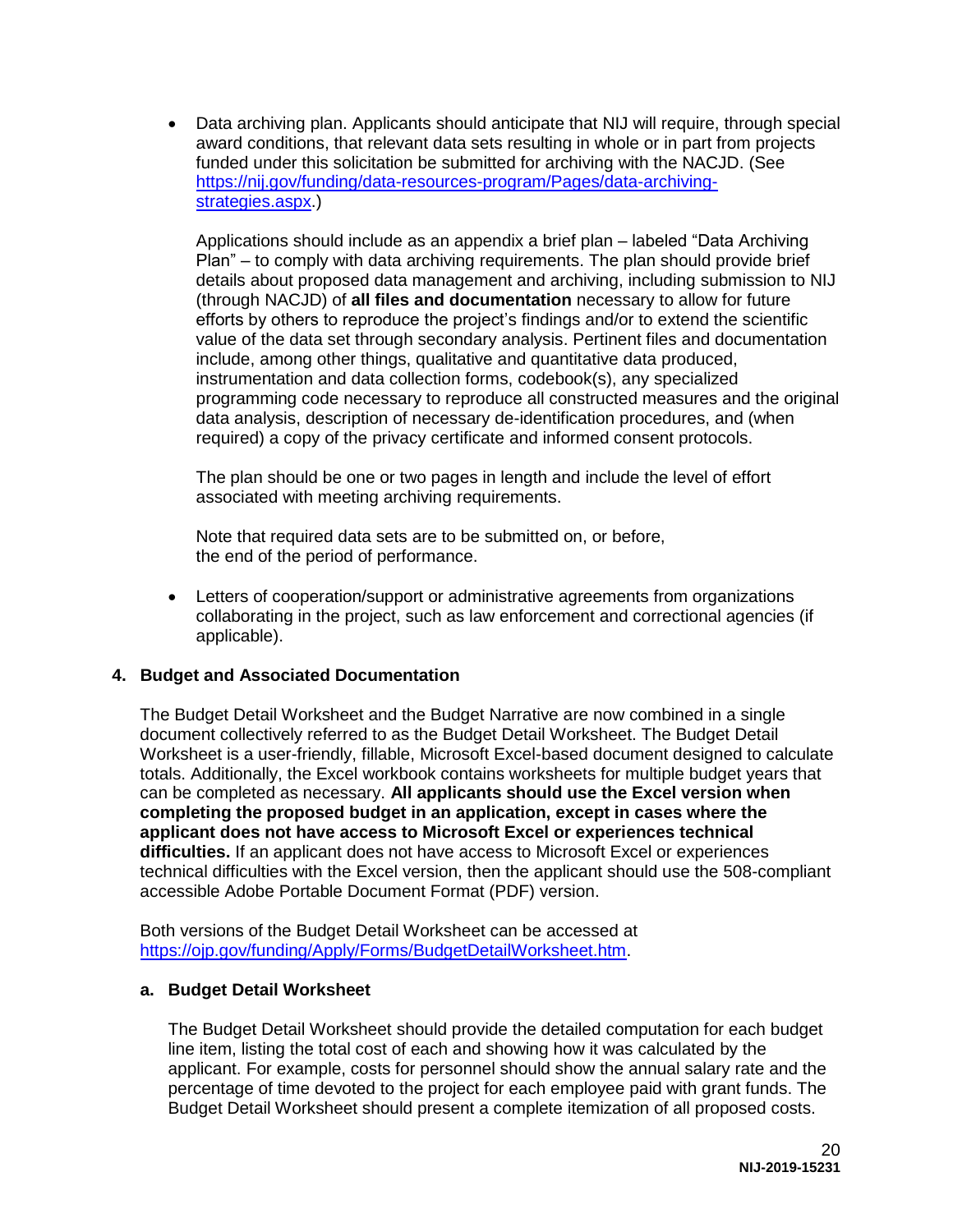For questions pertaining to budget and examples of allowable and unallowable costs, see the DOJ Grants Financial Guide at [https://ojp.gov/financialguide/DOJ/index.htm.](https://ojp.gov/financialguide/DOJ/index.htm)

#### **b. Budget Narrative**

The budget narrative should thoroughly and clearly describe every category of expense listed in the Budget Detail Worksheet. OJP expects proposed budgets to be complete, cost effective, and allowable (e.g., reasonable, allocable, and necessary for project activities).

An applicant should demonstrate in its budget narrative how it will maximize cost effectiveness of award expenditures. Budget narratives should generally describe cost effectiveness in relation to potential alternatives and the goals of the project. For example, a budget narrative should detail why planned in-person meetings are necessary, or how technology and collaboration with outside organizations could be used to reduce costs, without compromising quality.

The budget narrative should be mathematically sound and correspond clearly with the information and figures provided in the Budget Detail Worksheet. The narrative should explain how the applicant estimated and calculated all costs, and how those costs are necessary to the completion of the proposed project. The narrative may include tables for clarification purposes, but need not be in a spreadsheet format. As with the Budget Detail Worksheet, the budget narrative should describe costs by year.

#### **c. Cofunding**

An award made by NIJ under this solicitation may account for up to 100 percent of the total cost of the project. The application should indicate whether it is feasible for the applicant to contribute cash, facilities, or services as non-federal support for the project. The application should identify generally any such contributions that the applicant expects to make and the proposed budget should indicate in detail which items, if any, will be supported with non-federal contributions.

For additional match information, see the [Cost Sharing or Match Requirement](#page-12-1) section under [Section B. Federal Award Information.](#page-10-0)

If a successful application proposes a voluntary match amount, and OJP approves the budget, the total match amount incorporated into the approved budget becomes mandatory and subject to audit.

#### **d. Information on Proposed Subawards (if any) and on Proposed Procurement Contracts (if any)**

Applicants for OJP awards typically may propose to make *subawards*. Applicants also may propose to enter into procurement *contracts* under the award.

Whether an action – for federal grants administrative purposes – is a subaward or procurement contract is a critical distinction as significantly different rules apply to subawards and procurement contracts. If a recipient enters into an agreement that is a subaward of an OJP award, specific rules apply – many of which are set by federal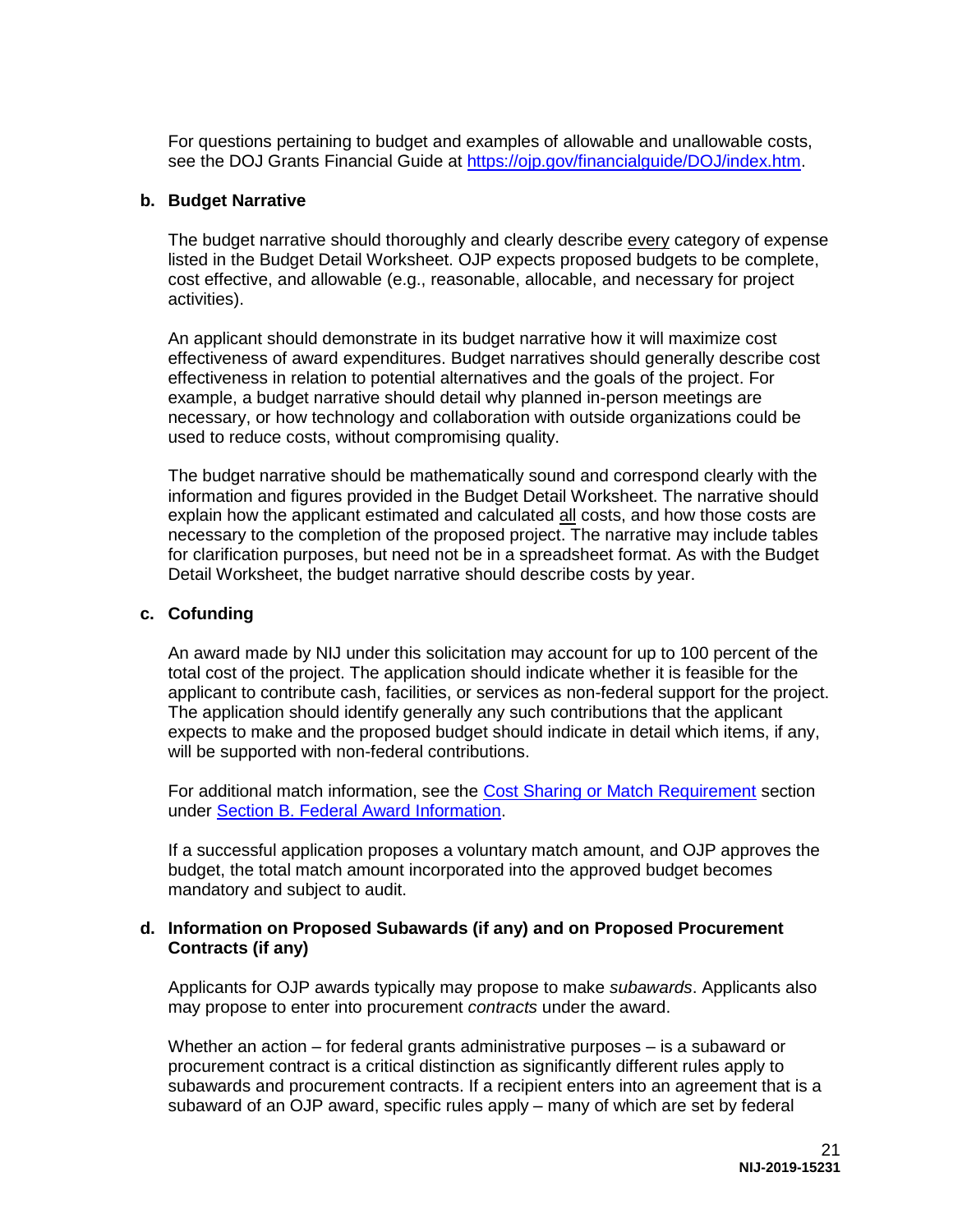statutes and DOJ regulations; others by award conditions. These rules place particular responsibilities on an OJP recipient for any subawards the OJP recipient may make. The rules determine much of what the written subaward agreement itself must require or provide. The rules also determine much of what an OJP recipient must do both before and after it makes a subaward. If a recipient enters into an agreement that is a procurement contract under an OJP award, a substantially different set of federal rules applies.

OJP has developed the following guidance documents to help clarify the differences between subawards and procurement contracts under an OJP award and outline the compliance and reporting requirements for each. This information can be accessed online at [https://ojp.gov/training/training.htm.](https://ojp.gov/training/training.htm)

- [Subawards under OJP Awards and Procurement Contracts under Awards: A](https://ojp.gov/training/pdfs/Subaward-Procure-Toolkit-D.pdf)  [Toolkit for OJP Recipients.](https://ojp.gov/training/pdfs/Subaward-Procure-Toolkit-D.pdf)
- [Checklist to Determine Subrecipient or Contractor Classification.](https://ojp.gov/training/pdfs/Subrecipient-Procure-cklist-B.pdf)
- **[Sole Source Justification Fact Sheet and Sole Source Review Checklist.](https://ojp.gov/training/pdfs/Sole-Source-FactSheet-C.pdf)**

In general, the central question is the relationship between what the third-party will do under its agreement with the recipient and what the recipient has committed (to OJP) to do under its award to further a public purpose (e.g., services the recipient will provide, products it will develop or modify, research or evaluation it will conduct). If a third party will provide some of the services the recipient has committed (to OJP) to provide, will develop or modify all or part of a product the recipient has committed (to OJP) to develop or modify, or will conduct part of the research or evaluation the recipient has committed (to OJP) to conduct, OJP will consider the agreement with the third party a *subaward* for purposes of federal grants administrative requirements.

This will be true **even if** the recipient, for internal or other non-federal purposes, labels or treats its agreement as a procurement, a contract, or a procurement contract. Neither the title nor the structure of an agreement determines whether the agreement -- for purposes of federal grants administrative requirements -- is a *subaward* or is instead a procurement *contract* under an award. The substance of the relationship should be given greater consideration than the form of agreement between the recipient and the outside entity.

# **1. Information on proposed subawards**

A recipient of an OJP award may not make subawards ("subgrants") unless the recipient has specific federal authorization to do so. Unless an applicable statute or DOJ regulation specifically authorizes (or requires) subawards, a recipient must have authorization from OJP before it may make a subaward.

A particular subaward may be authorized by OJP because the recipient included a sufficiently-detailed description and justification of the proposed subaward in the Program Narrative, Budget Detail Worksheet, and Budget Narrative as approved by OJP. If, however, a particular subaward is not authorized by federal statute or regulation, and is not approved by OJP, the recipient will be required, post-award, to request and obtain written authorization from OJP before it may make the subaward.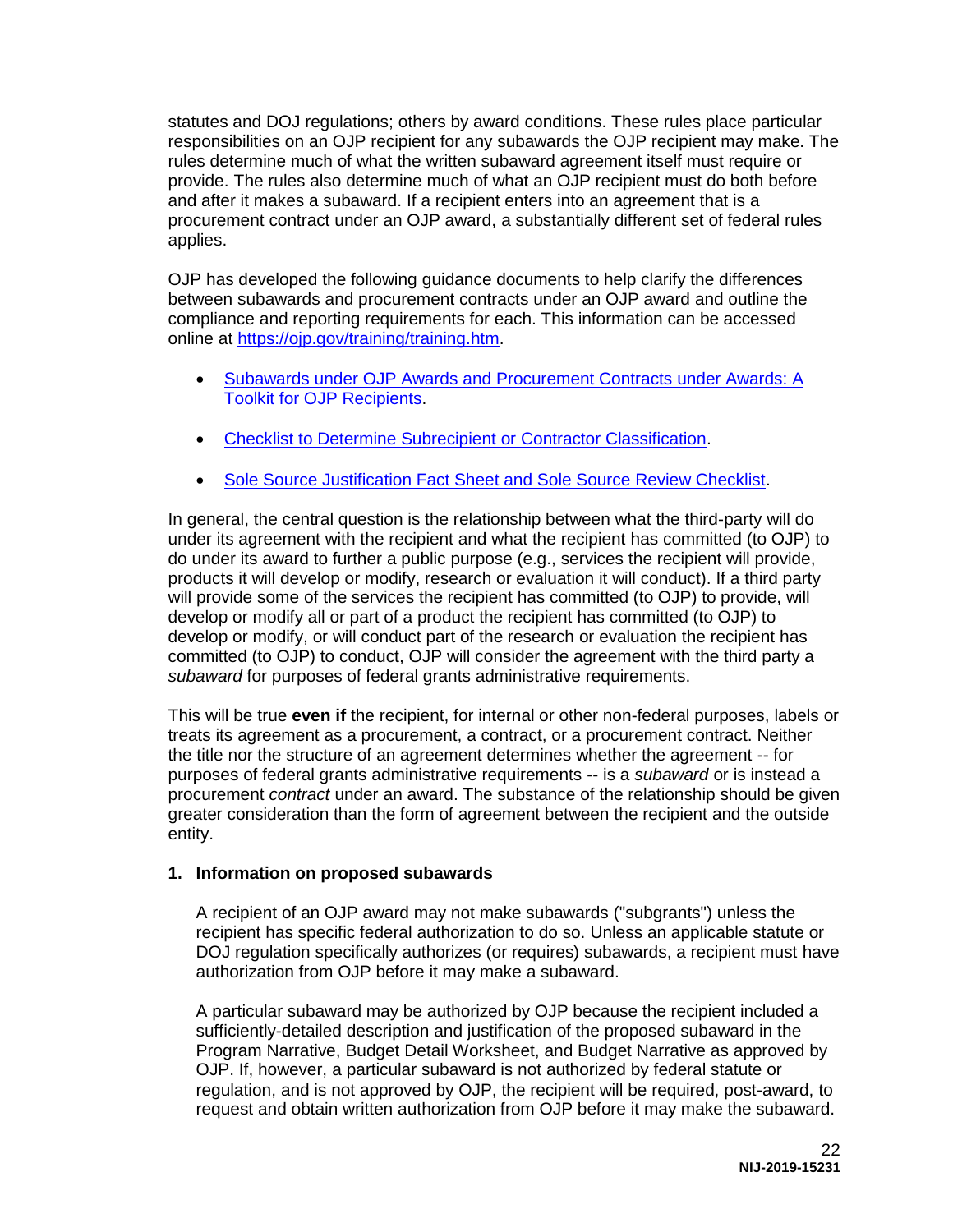If an applicant proposes to make one or more subawards to carry out the federal award and program, the applicant should-- (1) identify (if known) the proposed subrecipient(s), (2) describe in detail what each subrecipient will do to carry out the federal award and federal program, and (3) provide a justification for the subaward(s), with details on pertinent matters such as special qualifications and areas of expertise. Pertinent information on subawards should appear not only in the Program Narrative, but also in the Budget Detail Worksheet and Budget Narrative.

#### **2. Information on proposed procurement contracts (with specific justification for proposed noncompetitive contracts over \$250,000)**

Unlike a recipient contemplating a subaward, a recipient of an OJP award generally does not need specific prior federal authorization to enter into an agreement that - for purposes of federal grants administrative requirements -- is considered a procurement contract, **provided that** (1) the recipient uses its own documented procurement procedures and (2) those procedures conform to applicable federal law, including the Procurement Standards of the (DOJ) Part 200 Uniform Requirements (as set out at 2 C.F.R. 200.317 - 200.326). The Budget Detail Worksheet and Budget Narrative should identify proposed procurement contracts. (As discussed above, subawards must be identified and described separately from procurement contracts.)

The Procurement Standards in the Part 200 Uniform Requirements, however, reflect a general expectation that agreements that (for purposes of federal grants administrative requirements) constitute procurement "contracts" under awards will be entered into on the basis of full and open competition. All noncompetitive (sole source) procurement contracts must meet the OJP requirements outlined at [https://ojp.gov/training/subawards-procurement.htm.](https://ojp.gov/training/subawards-procurement.htm) If a proposed procurement contract would exceed the Simplified Acquisition Threshold -- currently, \$250,000 -- a recipient of an OJP award may not proceed without competition unless and until the recipient receives specific advance authorization from OJP to use a non-competitive approach for the procurement. An applicant that (at the time of its application) intends – without competition – to enter into a procurement contract that would exceed \$250,000 should include a detailed justification that explains to OJP why, in the particular circumstances, it is appropriate to proceed without competition.

If the applicant receives an award, sole source procurements that do not exceed the Simplified Acquisition Threshold (currently \$250,000) must have written justification for the noncompetitive procurement action maintained in the procurement file. If a procurement file does not have the documentation that meets the criteria outlined in 2 C.F.R. 200, the procurement expenditures may not be allowable. Sole source procurement over the \$250,000 Simplified Acquisition Threshold must have prior approval from OJP using a Sole Source Grant Adjustment Notice (GAN). Written documentation justifying the noncompetitive procurement must be submitted with the GAN and maintained in the procurement file.

#### **e. Pre-Agreement Costs**

For information on preagreement costs, see [Section B. Federal Award Information.](#page-10-0)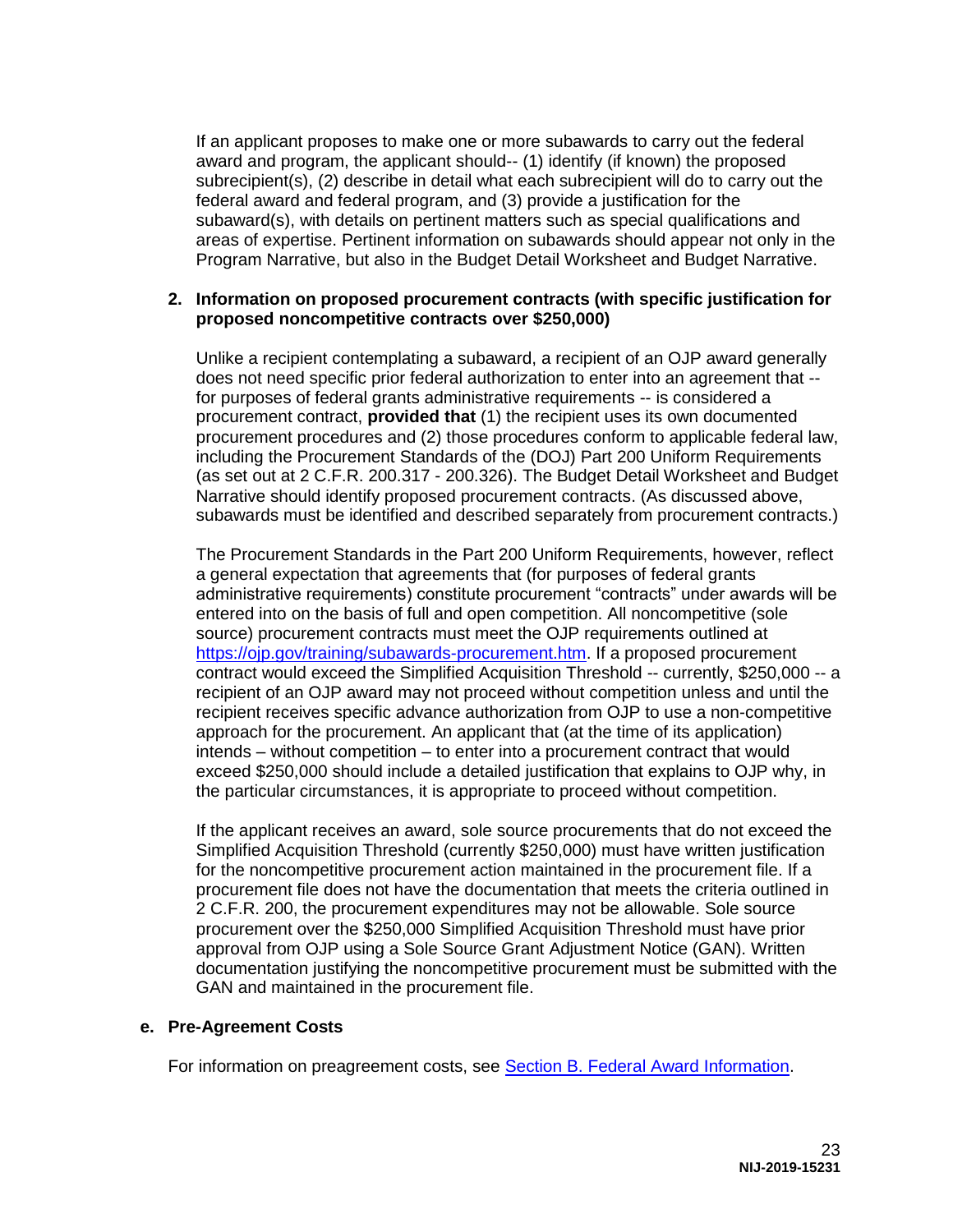# **5. Indirect Cost Rate Agreement (if applicable)**

Indirect costs may be charged to an award only if:

- (a) The recipient has a current (unexpired), federally approved indirect cost rate; or
- (b) The recipient is eligible to use, and elects to use, the "de minimis" indirect cost rate described in the Part 200 Uniform Requirements, as set out at 2 C.F.R. 200.414(f).

An applicant with a current (unexpired) federally-approved indirect cost rate is to attach a copy of the indirect cost rate agreement to the application. An applicant that does not have a current federally-approved rate may request one through its cognizant federal agency, which will review all documentation and approve a rate for the applicant entity, or, if the applicant's accounting system permits, applicants may propose to allocate costs in the direct cost categories.

For assistance with identifying the appropriate cognizant federal agency for indirect costs, please contact the Office of the Chief Financial Officer Customer Service Center at 1-800- 458-0786 or at [ask.ocfo@usdoj.gov.](mailto:ask.ocfo@usdoj.gov) If DOJ is the cognizant federal agency, an applicant may obtain information needed to submit an indirect cost rate proposal at [https://www.ojp.gov/funding/Apply/Resources/IndirectCosts.pdf.](https://www.ojp.gov/funding/Apply/Resources/IndirectCosts.pdf)

Certain OJP recipients have the option of electing to use the "de minimis" indirect cost rate. An applicant that is eligible to use the "de minimis" rate that wishes to use the "de minimis" rate should attach written documentation to the application that advises OJP of both-- (1) the applicant's eligibility to use the "de minimis" rate, and (2) its election to do so. If an eligible applicant elects the "de minimis" rate, costs must be consistently charged as either indirect or direct costs, but may not be double charged or inconsistently charged as both. The "de minimis" rate may no longer be used once an approved federally-negotiated indirect cost rate is in place. (No entity that ever has had a federally-approved negotiated indirect cost rate is eligible to use the "de minimis" rate.) For the "de minimis" rate requirements (including information on eligibility to elect to use the rate), see the Part 200 Uniform Requirements, at 2 C.F.R. 200.414(f).

#### **6. Tribal Authorizing Resolution (if applicable)**

A tribe, tribal organization, or third party that proposes to provide direct services or assistance to residents on tribal lands should include in its application a resolution, letter, affidavit, or other documentation, as appropriate, that demonstrates (as a legal matter) that the applicant has the requisite authorization from the tribe(s) to implement the proposed project on tribal lands. In those instances when an organization or consortium of tribes applies for an award on behalf of a tribe or multiple specific tribes, the application should include appropriate legal documentation, as described above, from all tribes that would receive services or assistance under the award. A consortium of tribes for which existing consortium bylaws allow action without support from all tribes in the consortium (i.e., without an authorizing resolution or comparable legal documentation from each tribal governing body) may submit, instead, a copy of its consortium bylaws with the application.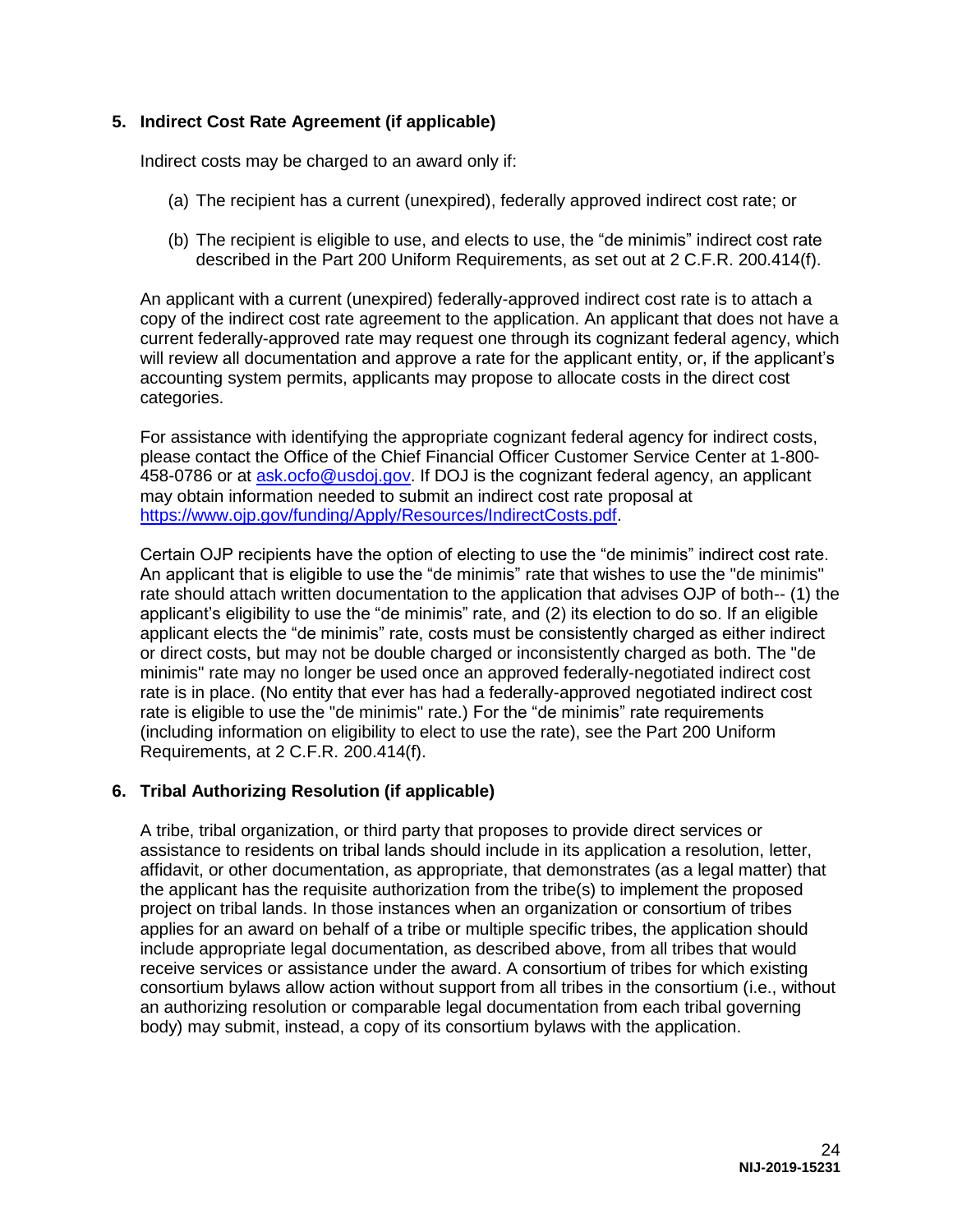#### **7. Financial Management and System of Internal Controls Questionnaire (including applicant disclosure of high-risk status)**

Every OJP applicant (other than an individual applying in his or her personal capacity) is required to download, complete, and submit the [OJP Financial Management and System of](https://ojp.gov/funding/Apply/Resources/FinancialCapability.pdf)  [Internal Controls Questionnaire](https://ojp.gov/funding/Apply/Resources/FinancialCapability.pdf) (Questionnaire) at <https://ojp.gov/funding/Apply/Resources/FinancialCapability.pdf> as part of its application. The Questionnaire helps OJP assess the financial management and internal control systems, and the associated potential risks of an applicant as part of the pre-award risk assessment process.

The Questionnaire should only be completed by financial staff most familiar with the applicant's systems, policies, and procedures in order to ensure that the correct responses are recorded and submitted to OJP. The responses on the Questionnaire directly impact the pre-award risk assessment and should accurately reflect the applicant's financial management and internal control system at the time of the application. The pre-award risk assessment is only one of multiple factors and criteria used in determining funding. However, a pre-award risk assessment that indicates that an applicant poses a higher risk to OJP may affect the funding decision and/or result in additional reporting requirements, monitoring, special conditions, withholding of award funds, or other additional award requirements.

Among other things, the form requires each applicant to disclose whether it currently is designated "high risk" by a federal grant-making agency outside of DOJ. For purposes of this disclosure, high risk includes any status under which a federal awarding agency provides additional oversight due to the applicant's past performance, or other programmatic or financial concerns with the applicant. If an applicant is designated high risk by another federal awarding agency, the applicant must provide the following information:

- The federal awarding agency that currently designates the applicant high risk.
- The date the applicant was designated high risk.
- The high-risk point of contact at that federal awarding agency (name, phone number, and email address).
- The reasons for the high-risk status, as set out by the federal awarding agency.

OJP seeks this information to help ensure appropriate federal oversight of OJP awards. An applicant that is considered "high-risk" by another federal awarding agency is not automatically disqualified from receiving an OJP award. OJP may, however, consider the information in award decisions, and may impose additional OJP oversight of any award under this solicitation (including through the conditions that accompany the award document).

#### **8. Disclosure of Lobbying Activities**

Each applicant must complete and submit this information. An applicant that expends any funds for lobbying activities is to provide all of the information requested on the form Disclosure of Lobbying Activities (SF-LLL) posted at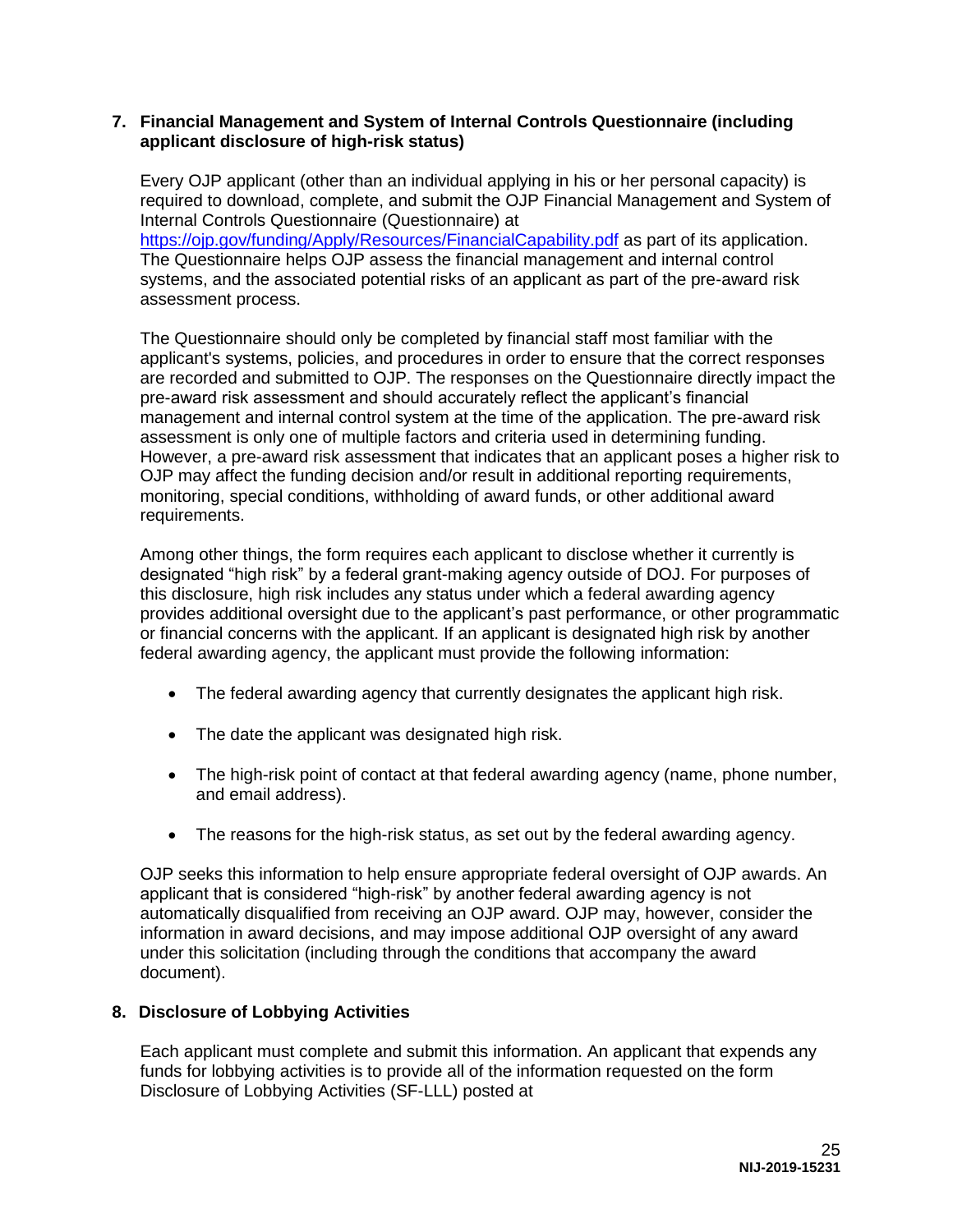[https://ojp.gov/funding/Apply/Resources/Disclosure.pdf.](https://ojp.gov/funding/Apply/Resources/Disclosure.pdf) An applicant that does not expend any funds for lobbying activities is to enter "N/A" in the text boxes for item 10 ("a. Name and Address of Lobbying Registrant" and "b. Individuals Performing Services").

### **9. Additional Attachments**

## **a. Applicant disclosure of pending applications<sup>10</sup>**

Each applicant is to disclose whether it has (or is proposed as a subrecipient under) any pending applications for federally-funded grants or cooperative agreements that (1) include requests for funding to support the same project being proposed in the application under this solicitation, and (2) would cover the identical cost items outlined in the budget submitted to OJP under this solicitation. The applicant is to disclose both applications made directly to federal awarding agencies, and also applications for subawards of federal funds (e.g., applications to State agencies that will subaward ("subgrant") federal funds).

OJP seeks this information to help avoid inappropriate duplication of funding. Leveraging multiple funding sources in a complementary manner to implement comprehensive programs or projects is encouraged and is not seen as inappropriate duplication.

Each applicant that has one or more pending applications as described above is to provide the following information about pending applications submitted within the last 12 months:

- The federal or State funding agency.
- The solicitation name/project name.
- The point of contact information at the applicable federal or State funding agency.

| <b>Federal or State</b><br><b>Funding Agency</b>                                                           | <b>Solicitation</b><br>Name/Project<br><b>Name</b>                                                        | Name/Phone/E-mail for Point of Contact<br>at Federal or State Funding Agency |
|------------------------------------------------------------------------------------------------------------|-----------------------------------------------------------------------------------------------------------|------------------------------------------------------------------------------|
| DOJ/ Office of<br>Community<br><b>Oriented Policing</b><br>Services (COPS<br>Office)                       | <b>COPS Hiring</b><br>Program                                                                             | Jane Doe, 202/000-0000;<br>jane.doe@usdoj.gov                                |
| Health and Human<br>Services/<br>Substance Abuse<br>and Mental Health<br><b>Services</b><br>Administration | Drug-Free<br>Communities<br>Mentoring<br>Program/North<br><b>County Youth</b><br><b>Mentoring Program</b> | John Doe, 202/000-0000; john.doe@hhs.gov                                     |

 $\overline{a}$ <sup>10</sup> Typically, the applicant is **not** the principal investigator. Rather, the applicant, most frequently, is the institution, organization, or company in which the principal investigator is employed.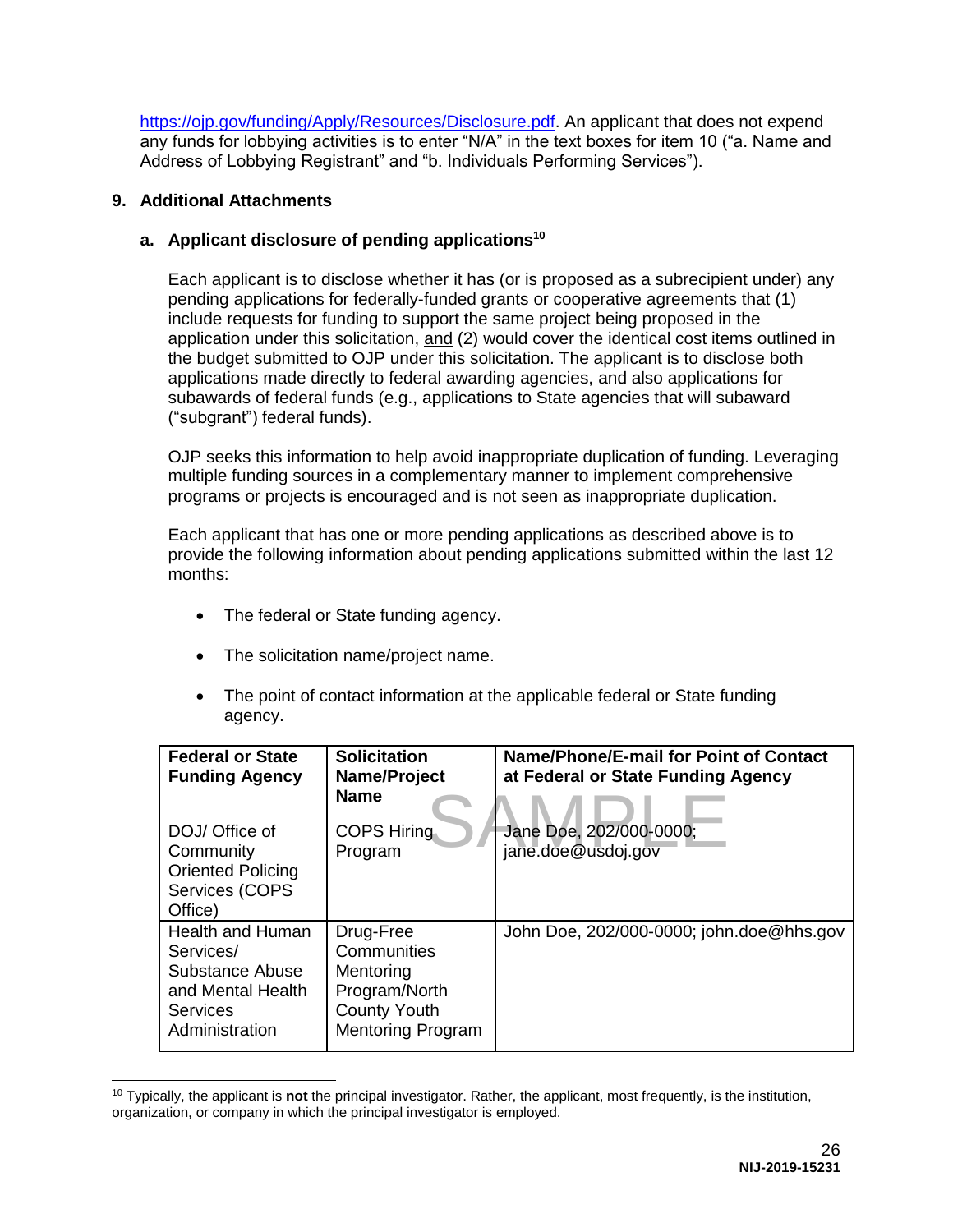Each applicant should include the table as a separate attachment to its application. The file should be named "Disclosure of Pending Applications." The applicant's Legal Name on the application must match the entity named on the disclosure of pending applications statement.

Any applicant that does not have any pending applications as described above is to submit, as a separate attachment, a statement to this effect: "[Applicant Name on SF-424] does not have (and is not proposed as a subrecipient under) any pending applications submitted within the last 12 months for federally-funded grants or cooperative agreements or for subawards under federal grants or cooperative agreements) that request funding to support the same project being proposed in this application to OJP and that would cover the identical cost items outlined in the budget submitted as part of this application."

### **b. Applicant Disclosure and Justification – DOJ High Risk Grantees<sup>11</sup> (if applicable)**

An applicant that is designated as a DOJ High Risk Grantee is to submit, as a separate attachment to its application, information that OJP will use, among other pertinent information, to determine whether it will consider or select the application for an award under this solicitation. The file should be named "DOJ High Risk Grantee Applicant Disclosure and Justification." (See also, "Review Process," below, under Section E. Application Review Information, for a brief discussion of how such information may considered in the application review process.)

OJP constantly seeks to optimize its investments in criminal- and juvenile justicefocused programs and activities, increase program effectiveness, and maximize the return – and program impact – from limited programmatic resources. Therefore, OJP may remove from consideration or not select for award a "DOJ High Risk Grantee" applicant that is determined to pose a substantial risk of program implementation failure. In making such determinations, OJP will consider one or more of the following factors: the applicant's lack of sufficient progress in addressing required corrective actions necessary for removal of the DOJ High Risk Grantee designation; the nature and severity of the issues leading to or accompanying the applicant's DOJ High Risk Grantee designation; or the applicant's expected ability to manage grant funds and achieve grant goals and objectives.

In this attachment, the applicant is to provide any additional information or justification – especially with regard to corrective actions yet to be implemented (as of the application date) – that may help demonstrate how the applicant has addressed or otherwise mitigated such uncorrected matters, such that any negative impact on the proposed program and its implementation would be immaterial or would be significantly reduced or eliminated. (To the extent that the applicant believes that any of the information provided pursuant to this disclosure may be confidential in nature, the applicant should specifically identify it.)

<sup>11</sup> A "DOJ High Risk Grantee" is a recipient that has received a DOJ High-Risk designation based on a documented history of unsatisfactory performance, financial instability, management system or other internal control deficiencies, or noncompliance with award terms and conditions on prior awards, or that is otherwise not responsible.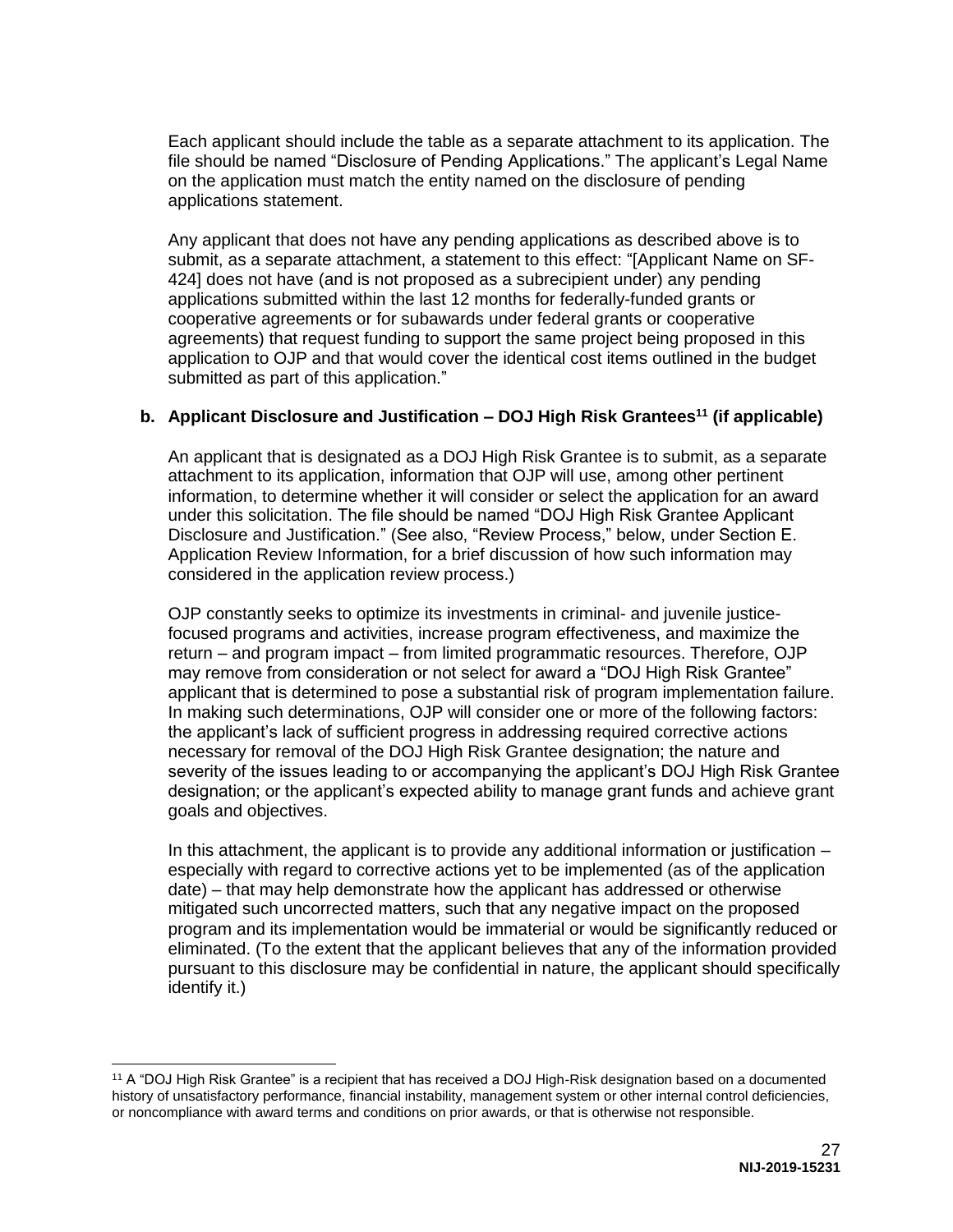#### **c. Research and Evaluation Independence and Integrity**

When an application proposes research (including research and development) and/or evaluation, the applicant must demonstrate research/evaluation independence and integrity, including appropriate safeguards, before it may receive award funds. The applicant must demonstrate independence and integrity regarding both this proposed research and/or evaluation, and any current or prior related projects.

Each application should include an attachment that addresses **both** i. and ii. below.

- i. For purposes of this solicitation, each applicant is to document research and evaluation independence and integrity by including one of the following two items:
	- a. A specific assurance that the applicant has reviewed its application to identify any actual or potential apparent conflicts of interest (including through review of pertinent information on the principal investigator, any co-principal investigators, and any subrecipients), and that the applicant has identified no such conflicts of interest – whether personal or financial or organizational (including on the part of the applicant entity or on the part of staff, investigators, or subrecipients) – that could affect the independence or integrity of the research, including the design, conduct, and reporting of the research.

OR

- b. A specific description of actual or potential apparent conflicts of interest that the applicant has identified – including through review of pertinent information on the principal investigator, any co-principal investigators, and any subrecipients – that could affect the independence or integrity of the research, including the design, conduct, or reporting of the research. These conflicts may be personal (e.g., on the part of investigators or other staff), financial, or organizational (related to the applicant or any subrecipient entity). Some examples of potential investigator (or other personal) conflict situations are those in which an investigator would be in a position to evaluate a spouse's work product (actual conflict), or an investigator would be in a position to evaluate the work of a former or current colleague (potential apparent conflict). With regard to potential organizational conflicts of interest, as one example, generally an organization would not be given an award to evaluate a project, if that organization had itself provided substantial prior technical assistance to that specific project or a location implementing the project (whether funded by OJP or other sources), because the organization in such an instance might appear to be evaluating the effectiveness of its own prior work. The key is whether a reasonable person understanding all of the facts would be able to have confidence that the results of any research or evaluation project are objective and reliable. Any outside personal or financial interest that casts doubt on that objectivity and reliability of an evaluation or research product is a problem and must be disclosed.
- ii. In addition, for purposes of this solicitation, each applicant is to address possible mitigation of research integrity concerns by including, at a minimum, one of the following two items: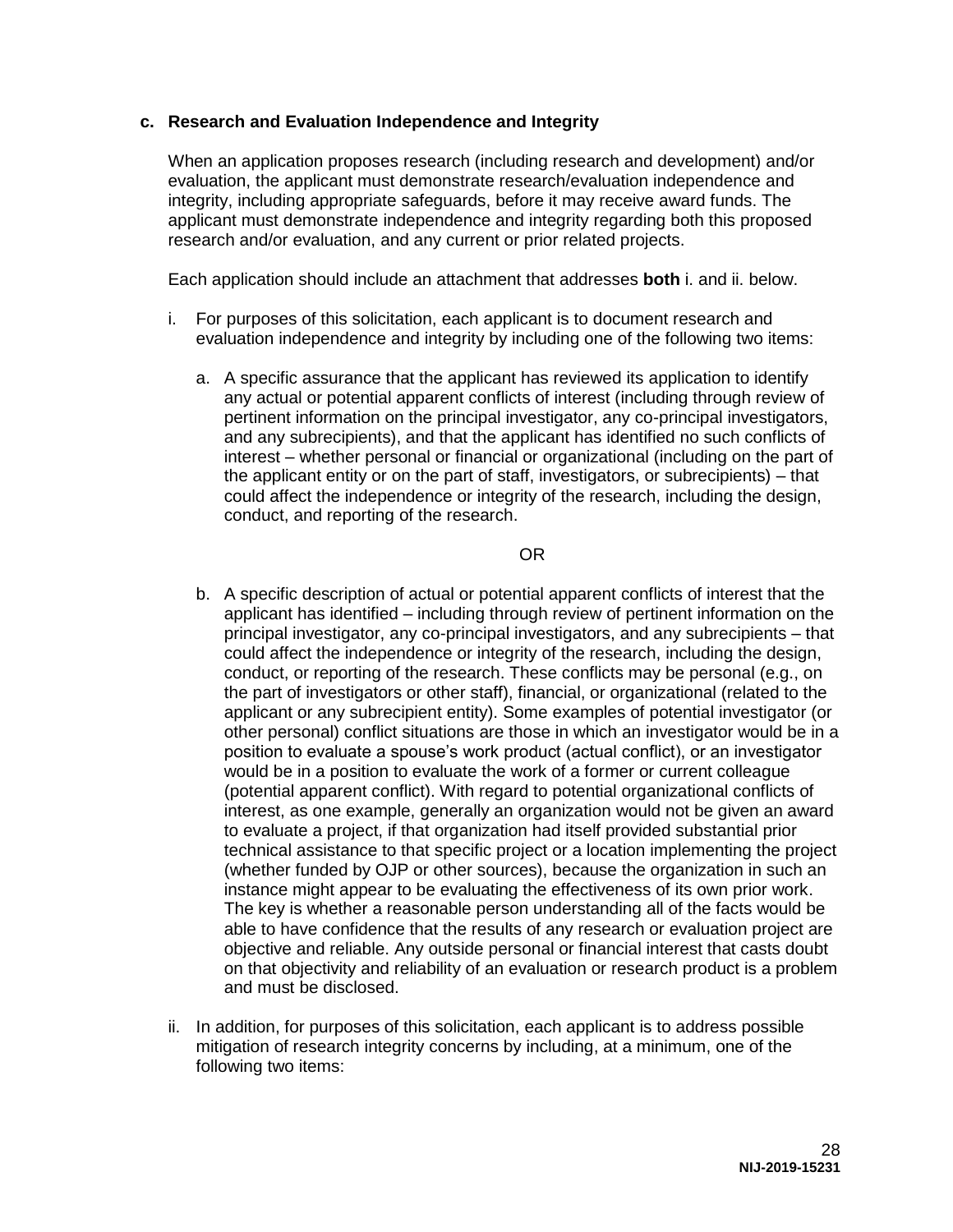a. If an applicant reasonably believes that no actual or potential apparent conflicts of interest (personal, financial, or organizational) exist, then the applicant should provide a brief narrative explanation of how and why it reached that conclusion. The applicant also is to include an explanation of the specific processes and procedures that the applicant has in place, or will put in place, to identify and prevent (or, at the very least, mitigate) any such conflicts of interest pertinent to the funded project during the period of performance. Documentation that may be helpful in this regard may include organizational codes of ethics/conduct and policies regarding organizational, personal, and financial conflicts of interest. There is no guarantee that the plan, if any, will be accepted as proposed.

#### OR

b. If the applicant has identified actual or potential apparent conflicts of interest (personal, financial, or organizational) that could affect the independence and integrity of the research, including the design, conduct, or reporting of the research, the applicant is to provide a specific and robust mitigation plan to address each of those conflicts. At a minimum, the applicant is expected to explain the specific processes and procedures that the applicant has in place, or will put in place, to identify and eliminate (or, at the very least, mitigate) any such conflicts of interest pertinent to the funded project during the period of performance. Documentation that may be helpful in this regard may include organizational codes of ethics/conduct and policies regarding organizational, personal, and financial conflicts of interest. There is no guarantee that the plan, if any, will be accepted as proposed.

OJP will assess research and evaluation independence and integrity based on considerations such as the adequacy of the applicant's efforts to identify factors that could affect the objectivity or integrity of the proposed staff and/or the applicant entity (and any subrecipients) in carrying out the research, development, or evaluation activity; and the adequacy of the applicant's existing or proposed remedies to control any such factors.

#### **d. Documentation of Anticipated Benefit to Qualified Opportunity Zones (if applicable)**

As is mentioned above, OJP will, as appropriate, give priority consideration in award decisions to applications that propose projects that will generate information about enhancing public safety in the specified QOZs. Each applicant proposing a project it anticipates will generate information about enhancing public safety in one or more QOZs should provide a sufficient narrative explanation in order for OJP to identify clearly the public safety benefit the applicant anticipates that information generated under its project will have on a specified QOZ(s). The attachment(s) should be clearly labeled as addressing QOZs. The applicant may also include tables, charts, graphs, or other relevant illustrations that may be useful in comprehending the manner in which the proposed project is anticipated to benefit a QOZ(s).

#### <span id="page-28-0"></span>**How to Apply**

Applicants must register in and submit applications through Grants.gov, a primary source to find federal funding opportunities and apply for funding. Find complete instructions on how to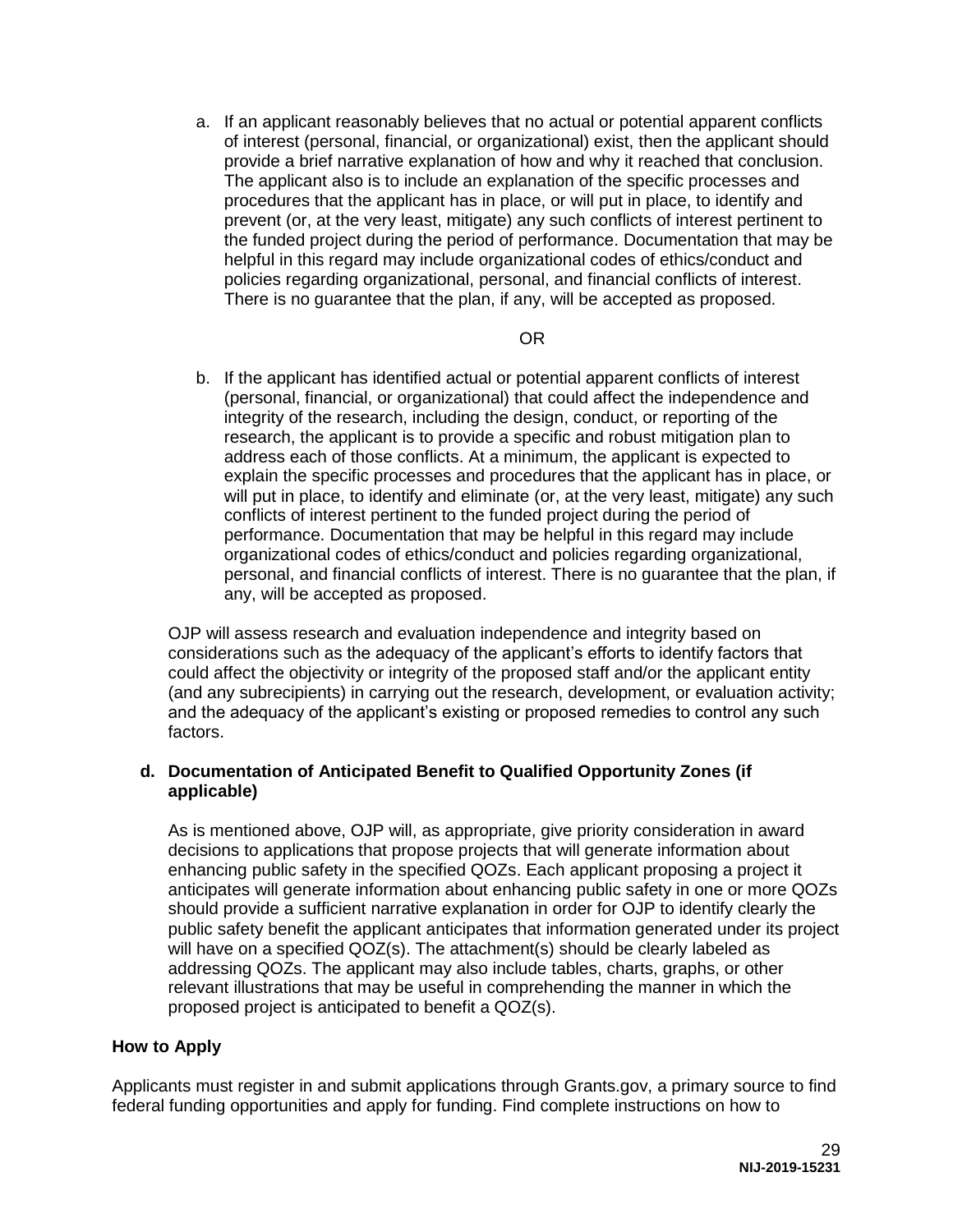register and submit an application at [https://www.grants.gov/web/grants/support.html.](https://www.grants.gov/web/grants/support.html) Applicants that experience technical difficulties during this process should call the Grants.gov Customer Support Hotline at **800**-**518**-**4726** or **606–545–5035**, which operates 24 hours a day, 7 days a week, except on federal holidays.

Registering with Grants.gov is a one-time process; however, **processing delays may occur, and it can take several weeks** for first-time registrants to receive confirmation of registration and a user password. OJP encourages applicants to **register several weeks before** the application submission deadline. In addition, OJP urges applicants to submit applications at least 72 hours prior to the application due date, in order to allow time for the applicant to receive validation messages or rejection notifications from Grants.gov, and to correct in a timely fashion any problems that may have caused a rejection notification.

OJP strongly encourages all prospective applicants to sign up for Grants.gov email notifications regarding this solicitation at [https://www.grants.gov/web/grants/manage-subscriptions.html.](https://www.grants.gov/web/grants/manage-subscriptions.html) If this solicitation is cancelled or modified, individuals who sign up with Grants.gov for updates will be automatically notified.

**Browser Information:** Grants.gov was built to be compatible with Internet Explorer. For technical assistance with Google Chrome, or another browser, contact Grants.gov Customer Support.

**Note on Attachments.** Grants.gov has two categories of files for attachments: "mandatory" and "optional." OJP receives all files attached in both categories. Attachments are also labeled to describe the file being attached (e.g., Project Narrative, Budget Narrative, Other). Please ensure that all required documents are attached in the correct Grants.gov category and are labeled correctly. Do not embed "mandatory" attachments within another file.

An applicant must use the **Add Attachment** button to attach a file to its application. Do not click the paperclip icon to attach files. This action will not attach the files to the application. After adding an attachment, select the **View Attachment** button to confirm you attached the correct file. To remove the file, select the **Delete Attachment** button.

An application can be checked for errors via the **Check Application** button on the **Forms** tab of the **Manage Workspace** page. The button is active if the set of forms in the workspace matches those required in the application package. If you receive a **Cross-Form Errors** message after clicking the **Check Application** button, refer to the Cross-Form Errors help article for more detailed information about this validation error.

**Note on File Names and File Types:** Grants.gov only permits the use of certain specific characters in file names of attachments. Valid file names may include only the characters shown in the table below. Grants.gov rejects any application that includes an attachment(s) with a file name that contains any characters not shown in the table below. Grants.gov forwards successfully-submitted applications to the OJP Grants Management System (GMS).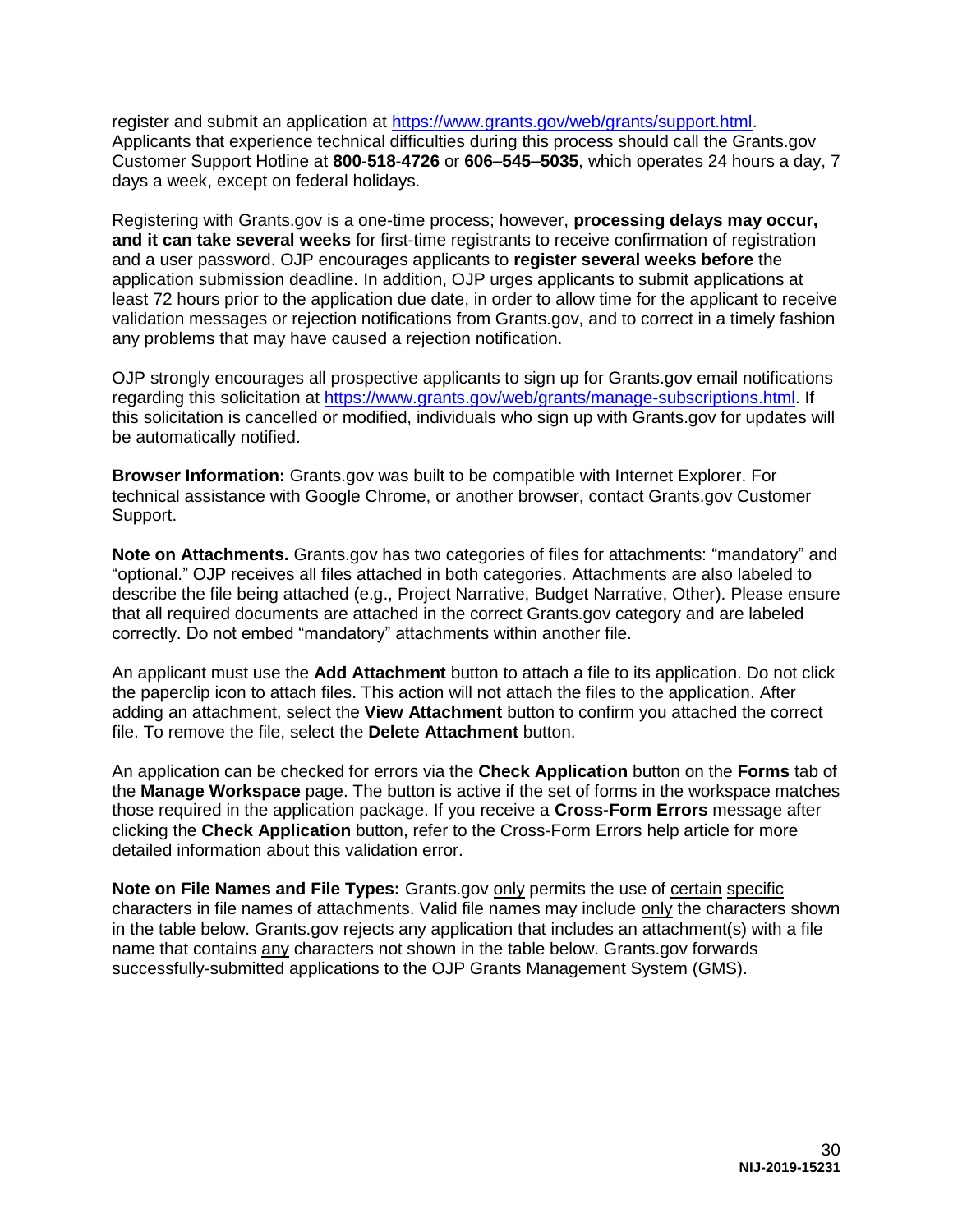| <b>Characters</b>    | <b>Special Characters</b> |                     |                       |
|----------------------|---------------------------|---------------------|-----------------------|
| Upper case $(A - Z)$ | Parenthesis (             | Curly braces $\{\}$ | Square brackets [     |
| Lower case $(a - z)$ | Ampersand (&)*            | Tilde $(-)$         | Exclamation point (!) |
| Underscore (         | Comma (, `                | Semicolon (;        | Apostrophe (          |
| Hyphen ( -           | At sign $(\mathcal{Q})$   | Number sign (#)     | Dollar sign (\$)      |
| Space                | Percent sign (%)          | Plus sign $(+)$     | Equal sign $(=)$      |
| Period (.)           |                           |                     |                       |

\*When using the ampersand (&) in XML, applicants must use the "&" format.

**GMS does not accept executable file types as application attachments**. These disallowed file types include, but are not limited to, the following extensions: ".com," ".bat," ".exe," ".vbs," ".cfg," ".dat," ".db," ".dbf," ".dll," ".ini," ".log," ".ora," ".sys," and ".zip." GMS may reject applications with files that use these extensions. It is important to allow time to change the type of file(s) if the application is rejected.

All applicants are required to complete the following steps:

#### **Unique Entity Identifier (DUNS Number) and System for Award Management (SAM)**

Every applicant entity must comply with all applicable SAM and unique entity identifier (currently, a DUNS number) requirements. SAM is the repository for certain standard information about federal financial assistance applicants, recipients, and subrecipients. A DUNS number is a unique nine-digit identification number provided by the commercial company Dun and Bradstreet. More detailed information about SAM and the DUNS number is in the numbered sections below.

If an applicant entity has not fully complied with the applicable SAM and unique identifier requirements by the time OJP makes award decisions, OJP may determine that the applicant is not qualified to receive an award and may use that determination as a basis for making the award to a different applicant.

#### **Applying as an Individual**

An individual who wishes to apply in his/her personal capacity should search Grants.gov for funding opportunities for which individuals are eligible to apply. Use the Funding Opportunity Number (FON) to register. (An applicant applying as an individual must comply with all applicable Grants.gov individual registration requirements.)

Enter the FON at<https://apply07.grants.gov/apply/IndCPRegister>to complete the registration form and create a username and password for Grants.gov. (An applicant applying as an individual should complete all steps except 1, 2, and 4.)

#### **Registration and Submission Steps**

**1. Acquire a unique entity identifier (currently, a DUNS number)**. The Office of Management and Budget requires every applicant for a federal award (other than an individual) to include a "unique entity identifier" in each application, including an application for a supplemental award. Currently, a DUNS number is the required unique entity identifier.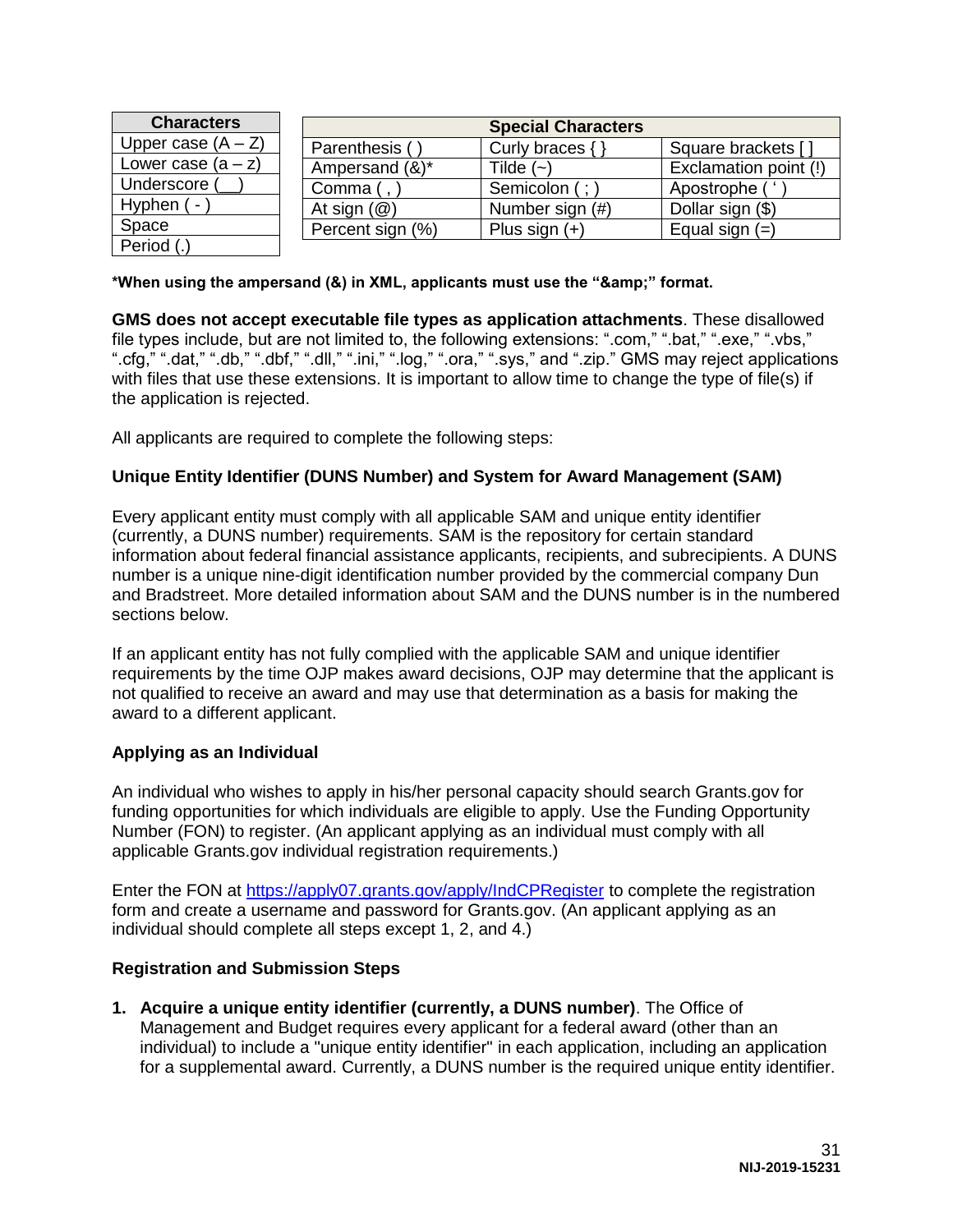This unique entity identifier is used for tracking purposes, and to validate address and point of contact information for applicants, recipients, and subrecipients. It will be used throughout the life cycle of an OJP award. Obtaining a DUNS number is a free, one-time activity. Call Dun and Bradstreet at 866–705–5711 to obtain a DUNS number or apply online at [www.dnb.com.](https://www.dnb.com/) A DUNS number is usually received within 2 business days.

**2. Acquire or maintain registration with SAM**. Any applicant for an OJP award creating a new entity registration (or updating or renewing a registration) in SAM.gov must submit an original, signed notarized letter appointing the authorized Entity Administrator within thirty (30) days of the registration activation. **Notarized letters must be submitted via U.S.**  Postal Service Mail. Read the Alert at [sam.gov/SAM/](https://sam.gov/SAM/) to learn more about what is required in the notarized letter, and read the Frequently Asked Questions (FAQs) at [www.gsa.gov/samupdate](https://www.gsa.gov/samupdate) to learn more about this process change. All applicants for OJP awards (other than individuals) must maintain current registrations in the SAM database. Applicants will need the authorizing official of the organization and an Employer Identification Number (EIN). Information about SAM registration procedures can be accessed at [sam.gov/SAM/.](https://sam.gov/SAM/)

An application cannot be successfully submitted in Grants.gov until Grants.gov receives the SAM registration information. Once the SAM registration/renewal is complete, **the information transfer from SAM to Grants.gov can take as long as 48 hours.** OJP recommends that the applicant register or renew registration with SAM as early as possible.

- **3. Acquire an Authorized Organization Representative (AOR) and a Grants.gov username and password**. Complete the AOR profile on Grants.gov and create a username and password. An applicant entity's "unique entity identifier" (DUNS number) must be used to complete this step. For more information about the registration process for organizations and other entities, go to [https://www.grants.gov/web/grants/applicants/organization](https://www.grants.gov/web/grants/applicants/organization-registration.html)[registration.html.](https://www.grants.gov/web/grants/applicants/organization-registration.html) Individuals registering with Grants.gov should go to [https://www.grants.gov/web/grants/applicants/registration.html.](https://www.grants.gov/web/grants/applicants/registration.html)
- **4. Acquire confirmation for the AOR from the E-Business Point of Contact (E-Biz POC)**. The E-Biz POC at the applicant organization must log into Grants.gov to "confirm" the applicant organization's AOR. The E-Biz POC will need the Marketing Partner Identification Number (MPIN) password obtained when registering with SAM to complete this step. Note that an organization can have more than one AOR.
- **5. Search for the funding opportunity on Grants.gov**. Use the following identifying information when searching for the funding opportunity on Grants.gov. The Catalog of Federal Domestic Assistance (CFDA) number for this solicitation is 16.560*;* National Institute of Justice Research, Evaluation, and Development Project Grants and the funding opportunity number is NIJ-2019-15231.
- **6. Access Funding Opportunity and Application Package from Grants.gov**. Select "Apply for Grants" under the "Applicants" column. Enter your email address to be notified of any changes to the opportunity package before the closing date. Click the Workspace icon to use Grants.gov Workspace.
- **7. Submit a valid application consistent with this solicitation by following the directions**  in Grants.gov. Within 24-48 hours after submitting the electronic application, the applicant should receive two notifications from Grants.gov. The first will confirm the receipt of the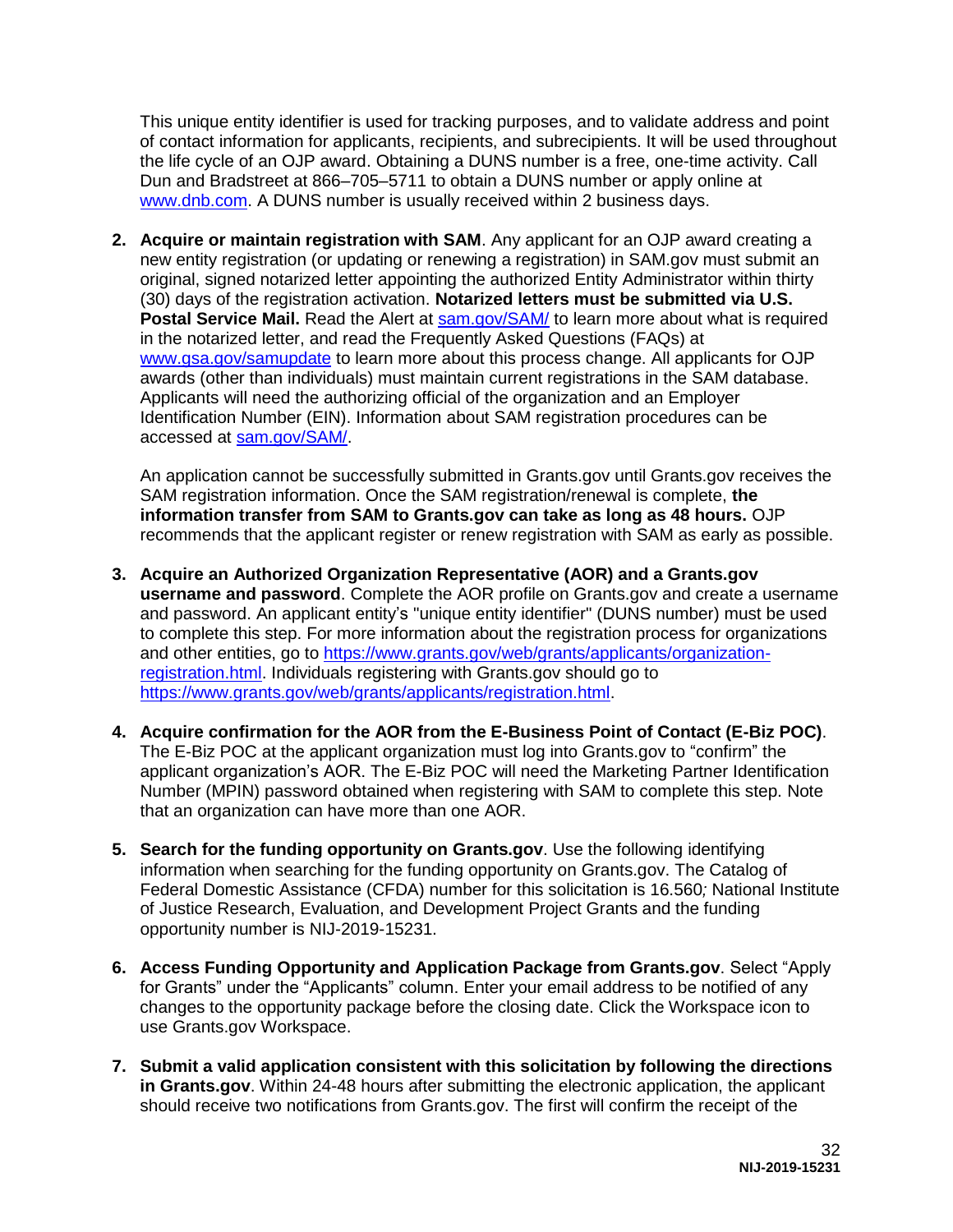application. The second will state whether the application has been validated and successfully submitted, or whether it has been rejected due to errors, with an explanation. It is possible to first receive a message indicating that the application is received, and then receive a rejection notice a few minutes or hours later. Submitting an application well ahead of the deadline provides time to correct the problem(s) that caused the rejection. **Important:**  OJP urges each applicant to submit its application **at least 72 hours prior** to the application due date, to allow time to receive validation messages or rejection notifications from Grants.gov, and to correct in a timely fashion any problems that may have caused a rejection notification. Applications must be successfully submitted through Grants.gov by 11:59 p.m. eastern time on May 8, 2019.

Go to<https://www.grants.gov/web/grants/applicants/organization-registration.html>for further details on DUNS numbers, SAM, and Grants.gov registration steps and timeframes.

### **Note: Application Versions**

If an applicant submits multiple versions of the same application, OJP will review only the most recent system-validated version submitted.

### **Experiencing Unforeseen Grants.gov Technical Issues**

An applicant that experiences unforeseen Grants.gov technical issues beyond its control that prevent it from submitting its application by the deadline must contact the [Grants.gov Customer](mailto:support@grants.gov)  [Support Hotline](mailto:support@grants.gov) at [https://www.grants.gov/web/grants/support.html](https://www.grants.gov/web/grants/support.htmlo) or the [SAM Help Desk](https://www.fsd.gov/) (Federal Service Desk) at<https://www.fsd.gov/fsd-gov/home.do>to report the technical issue and receive a tracking number. The applicant must e-mail the NIJ contact identified in the Contact Information section on the title page **within 24 hours after the application deadline** to request approval to submit its application after the deadline. The applicant's e-mail must describe the technical difficulties, and must include a timeline of the applicant's submission efforts, the complete grant application, the applicant's DUNS number, and any Grants.gov Help Desk or SAM tracking number(s).

**Note: OJP does not automatically approve requests to submit a late application***.* After OJP reviews the applicant's request, and contacts the Grants.gov or SAM Help Desks to verify the reported technical issues, OJP will inform the applicant whether the request to submit a late application has been approved or denied. If OJP determines that the untimely application submission was due to the applicant's failure to follow all required procedures, OJP will deny the applicant's request to submit its application.

The following conditions generally are insufficient to justify late submissions:

- Failure to register in SAM or Grants.gov in sufficient time (SAM registration and renewal can take as long as 10 business days to complete. The information transfer from SAM to Grants.gov can take up to 48 hours.)
- Failure to follow Grants.gov instructions on how to register and apply as posted on its website.
- Failure to follow each instruction in the OJP solicitation.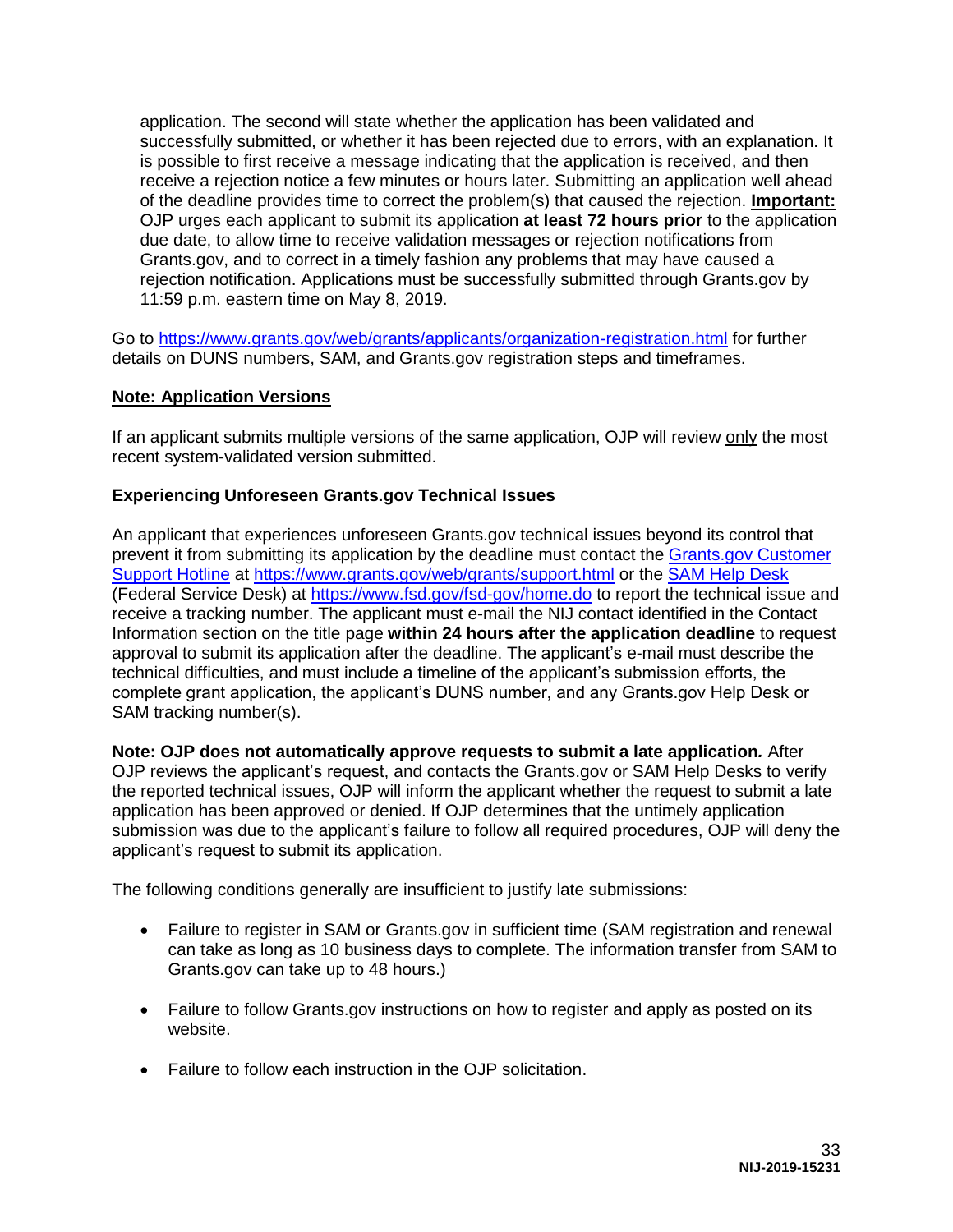Technical issues with the applicant's computer or information technology environment, such as issues with firewalls or browser incompatibility.

**Notifications regarding known technical problems with Grants.gov, if any, are posted at the top of the OJP Funding Resource Center at [https://ojp.gov/funding/index.htm.](https://ojp.gov/funding/index.htm)**

# <span id="page-33-0"></span>**E. Application Review Information**

#### <span id="page-33-1"></span>**Review Criteria**

Applications that meet basic minimum requirements will be evaluated by peer reviewers using the following review criteria. Each individual criterion is assigned a different weight based on the percentage value listed. For example, the first criterion, Statement of the Problem, is worth 10 percent of the score in the assessment of the application's technical merit.

**Statement of the Problem and Research Questions** (Understanding of the problem, research questions, and their importance) – 10%

- 1. Demonstrated understanding of the problem.
- 2. Demonstrated importance of research questions, goals and objectives, including alignment with the aims of the solicitation.
- 3. Demonstrated awareness of the state of current research.

#### **Project Design and Implementation** (Quality and technical merit) – 50%

- 1. Soundness of methods and analytic and technical approach to addressing the stated aim(s) of the proposed project.
- 2. Feasibility of proposed project.
- 3. Awareness of potential pitfalls of proposed project design and feasibility of proposed actions to minimize and/or mitigate them.
- 4. Feasibility of completing the deliverables noted in the solicitation.

#### **Potential Impact** – 20%

Potential for a significant scientific or technical advance(s) that will improve criminal/juvenile justice in the United States, such as:

- Potential for significantly improved understanding of the stated criminal/juvenile justice problem.
- Potential for innovative solution to address (all or a significant part of) the stated criminal/juvenile justice problem.

**Capabilities/Competencies** (Capabilities, demonstrated productivity, and experience of the applicant organization and proposed project staff) – 20%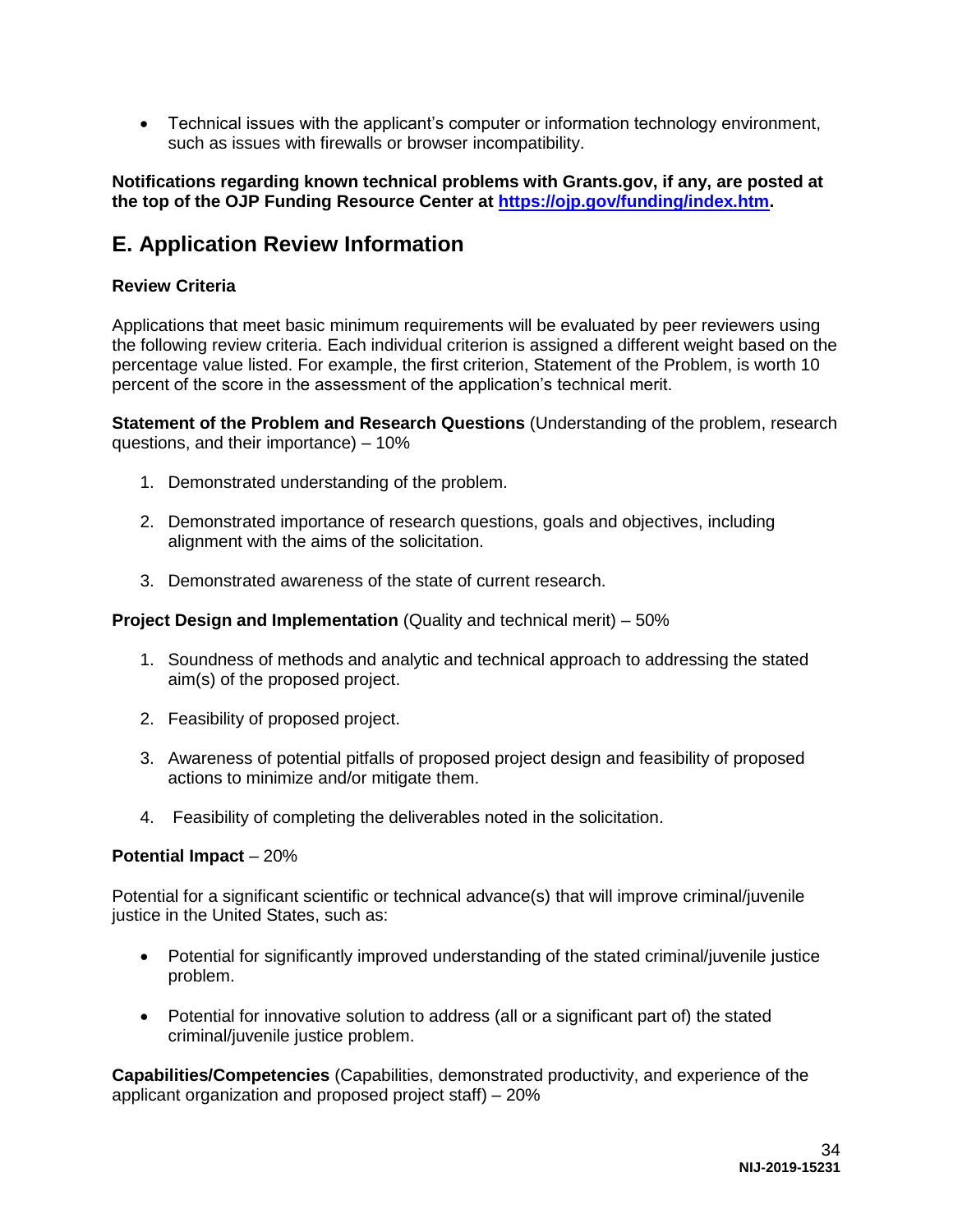- 1. Qualifications and experience of proposed project staff (that is, the principal investigator, any and all co-principal investigators, and all other individuals (and organizations) identified in the application (regardless of "investigator" status) who will be significantly involved in substantive aspects of the proposed project).
- 2. Demonstrated ability of the applicant organization to implement the proposed strategies and manage the effort.
- 3. Relationship between the capabilities/competencies of the proposed project staff (including the applicant organization) and the scope and strategies of the proposed project.

#### **Budget**

In addition, peer reviewers will consider and may comment on the following additional items in the context of scientific and technical merit.

- 1. Total cost of the project relative to the perceived benefit (cost effectiveness).
- 2. Appropriateness of the budget relative to the level of effort.
- 3. Use of existing resources to conserve costs.
- 4. Alignment of the proposed budget with proposed project activities.
- 5. Proposed plan (if any) to produce or to make available to broader interested audiences, such as criminal/juvenile justice practitioners or policymakers, summary information from the planned scholarly products of the project.

# **Plan for Dissemination to Broader Audiences (if applicable to the proposed project)**

Peer reviewers may comment—in the context of scientific and technical merit—on the proposed plan (if any) to produce or to make available to broader interested audiences, such as criminal/juvenile justice practitioners or policymakers, summary information from the planned scholarly products of the project.

#### <span id="page-34-0"></span>**Review Process**

OJP is committed to ensuring a fair and open process for making awards. NIJ reviews the application to make sure that the information presented is reasonable, understandable, measurable, and achievable, as well as consistent with the solicitation.

Peer reviewers will review the applications submitted under this solicitation that meet basic minimum requirements. For purposes of assessing whether an application meets basic minimum requirements and should proceed to further consideration, OJP screens applications for compliance with those requirements. Although specific requirements may vary, the following are common requirements applicable to all solicitations for funding under OJP programs: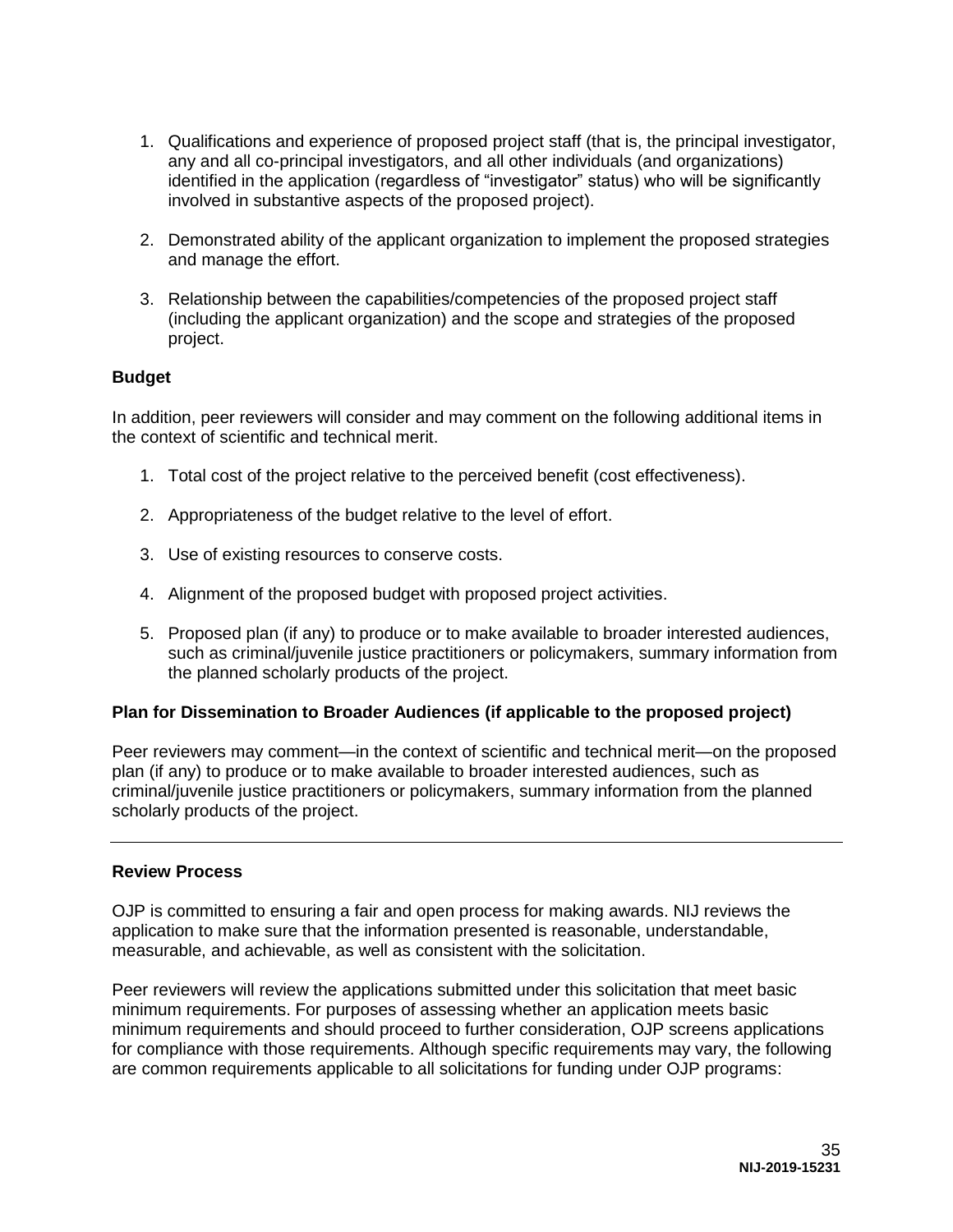- The application must be submitted by an eligible type of applicant.
- The application must request funding within programmatic funding constraints (if applicable).
- The application must be responsive to the scope of the solicitation.
- The application must include all items designated as "critical elements."
- The application, if submitted by an applicant that is a DOJ High Risk Grantee,<sup>12</sup> or is designated "high risk" by a federal grant-making agency outside of DOJ, must not have been determined by the Director/Administrator to pose a substantial risk of program implementation failure, based on 1) the applicant's lack of sufficient progress in addressing required corrective actions necessary for removal of the DOJ High Risk Grantee (or non-DOJ high risk) designation, 2) the nature and severity of the issues leading to or accompanying the DOJ High Risk Grantee (or non-DOJ high risk) designation, and/or 3) the applicant's expected ability to manage grant funds and achieve grant goals and objectives.

For a list of the critical elements for this solicitation, see "What an Application Should Include" under [Section D. Application and Submission Information.](#page-14-0)

Peer review panels will evaluate, score, and rate applications that meet basic minimum requirements. NIJ may use internal peer reviewers, external peer reviewers, or a combination, to assess applications on technical merit using the solicitation's review criteria. An internal reviewer is a current DOJ employee who is well-versed or has expertise in the subject matter of this solicitation. An external peer reviewer is an expert in the subject matter of a given solicitation who is not a current DOJ employee. Peer reviewers' ratings and any resulting recommendations are advisory only, although reviewer views are considered carefully. Other important considerations for NIJ include geographic diversity, strategic priorities, (specifically including, but not limited to, demonstrable potential enhancement to public safety in one or more federally designated Qualified Opportunity Zones), and available funding, as well as the planned scholarly products and the extent to which the budget detail worksheet and budget narrative accurately explain project costs that are reasonable, necessary, and otherwise allowable under federal law and applicable federal cost principles.

Pursuant to the Part 200 Uniform Requirements, before award decisions are made, OJP also reviews information related to the degree of risk posed by applicants. Among other things to help assess whether an applicant that has one or more prior federal awards has a satisfactory record with respect to performance, integrity, and business ethics, OJP checks whether the applicant is listed in SAM as excluded from receiving a federal award. In addition, if OJP anticipates that an award will exceed \$250,000 in federal funds, OJP also must review and consider any information about the applicant that appears in the non-public segment of the integrity and performance system accessible through SAM (currently, the Federal Awardee Performance and Integrity Information System; "FAPIIS").

**Important note on FAPIIS:** An applicant, at its option, may review and comment on any information about itself that currently appears in FAPIIS and was entered by a federal awarding

 $\overline{a}$ 

 $12$  See "Applicant Disclosure and Justification – DOJ High Risk Grantees" under "What an Application Should Include," above, for a definition of "DOJ High Risk Grantee."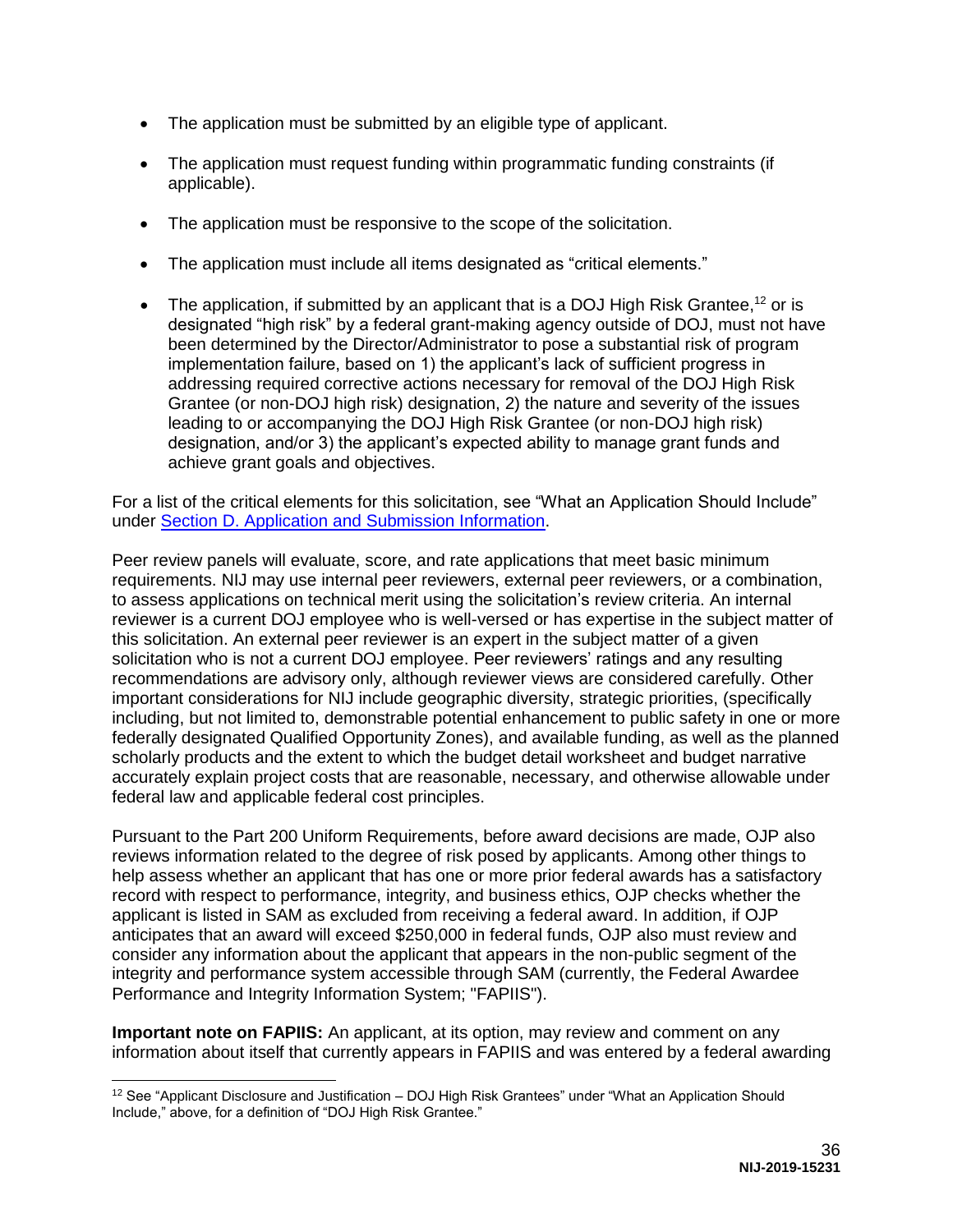agency. OJP will consider any such comments by the applicant, in addition to the other information in FAPIIS, in its assessment of the risk posed by the applicant.

The evaluation of risks goes beyond information in SAM, however. OJP itself has in place a framework for evaluating risks posed by applicants for competitive awards. OJP takes into account information pertinent to matters such as —

- 1. Applicant financial stability and fiscal integrity.
- 2. Quality of the applicant's management systems, and applicant's ability to meet prescribed management standards, including those outlined in the DOJ Grants Financial Guide.
- 3. Applicant's history of performance under OJP and other DOJ awards (including scholarly products, and compliance with reporting requirements and award conditions), as well as awards from other federal agencies.
- 4. Reports and findings from audits of the applicant, including audits under the Part 200 Uniform Requirements.
- 5. Applicant's ability to comply with statutory and regulatory requirements, and to effectively implement other award requirements.

**Note on applicants with a "high risk" designation**: Risks associated with DOJ High Risk Grantees, or applicants designated as "high risk" by a federal grant-making agency outside of DOJ, are taken into account during the review process, and each applicant with such "high risk" designations will be considered for funding on a case-by-case basis, depending on the nature and severity of the issues that led to the DOJ High Risk Grantee (or non-DOJ high risk) designation, status of progress in addressing corrective actions, and expected ability to manage grant funds and achieve grant goals and objectives. A "high risk" designated applicant is to submit disclosure and justification documentation consistent with the requirements specified, above, under "What an Application Should Include" in Section C. Application and Submission Information.

All final award decisions will be made by the Director of the National Institute of Justice*,* who may take into account not only peer review ratings and NIJ recommendations, but also other factors as indicated in this section. The NIJ Director may also take into consideration whether the principal investigator is new to his or her career and new to NIJ's research grant portfolios, and meets the criteria outlined on page 8 of this solicitation.

# <span id="page-36-0"></span>**F. Federal Award Administration Information**

#### <span id="page-36-1"></span>**Federal Award Notices**

Award notifications will be made by September 30, 2019. OJP sends award notifications by email through GMS to the individuals listed in the application as the point of contact and the authorizing official (E-Biz POC and AOR). The email notification includes detailed instructions on how to access and view the award documents, and steps to take in GMS to start the award acceptance process. GMS automatically issues the notifications at 9:00 p.m. eastern time on the award date.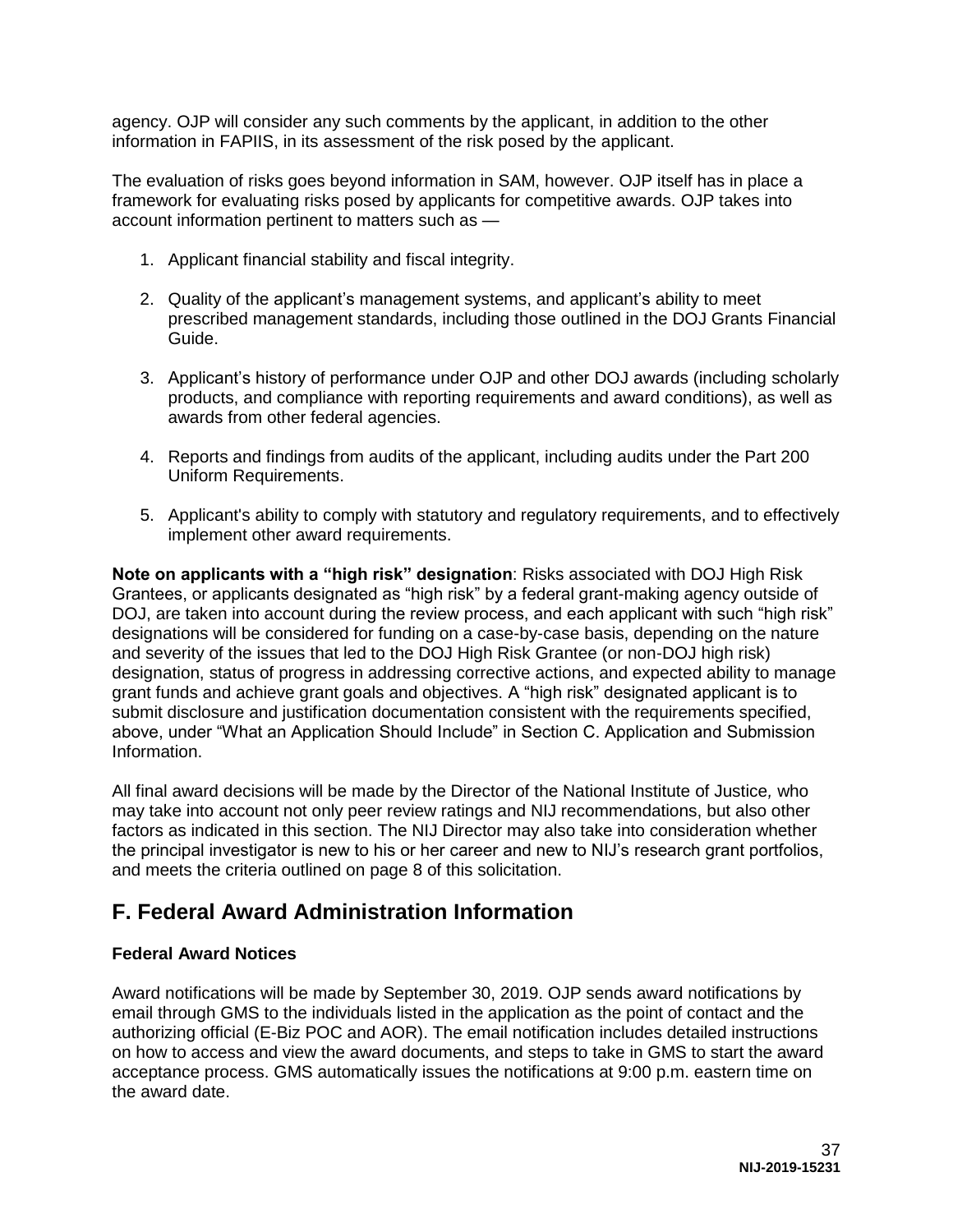For each successful applicant, an individual with the necessary authority to bind the applicant will be required to login; execute a set of legal certifications and a set of legal assurances; designate a financial point of contact; thoroughly review the award, including all award conditions; and sign and accept the award. The award acceptance process requires a physical signature on the award document by the authorized representative. The fully-executed award document must then be scanned and submitted to OJP.

## <span id="page-37-0"></span>**Administrative, National Policy, and Other Legal Requirements**

If selected for funding, in addition to implementing the funded project consistent with the OJPapproved application, the recipient must comply with all award conditions, as well as all applicable requirements of federal statutes and regulations (including applicable requirements referred to in the assurances and certifications executed in connection with award acceptance). OJP strongly encourages prospective applicants to review information on post-award legal requirements and common OJP award conditions **prior** to submitting an application.

Applicants should consult the ["Overview of Legal Requirements Generally Applicable to OJP](https://ojp.gov/funding/Explore/LegalOverview/index.htm)  [Grants and Cooperative Agreements – FY 2018 Awards,](https://ojp.gov/funding/Explore/LegalOverview/index.htm)" available in the OJP Funding Resource Center at [https://ojp.gov/funding/index.htm.](https://ojp.gov/funding/index.htm) In addition, applicants should examine the following two legal documents, as each successful applicant must execute both documents before it may receive any award funds. (An applicant is not required to submit these documents as part of an application.)

- Certifications Regarding Lobbying; Debarment, Suspension and Other Responsibility [Matters; and Drug-Free Workplace Requirements.](https://ojp.gov/funding/Apply/Resources/Certifications.pdf)
- **[Certified Standard Assurances.](https://ojp.gov/funding/Apply/Resources/StandardAssurances.pdf)**

The webpages accessible through the "Overview of Legal Requirements Generally Applicable to [OJP Grants and Cooperative Agreements – FY 2018 Awards"](https://ojp.gov/funding/Explore/LegalOverview/index.htm) are intended to give applicants for OJP awards a general overview of important statutes, regulations, and award conditions that apply to many (or in some cases, all) OJP grants and cooperative agreements awarded in FY 2019. Individual OJP awards typically also will include additional award conditions. Those additional conditions may relate to the particular statute, program, or solicitation under which the award is made; to the substance of the funded application; to the recipient's performance under other federal awards; to the recipient's legal status (e.g., as a for-profit entity); or to other pertinent considerations.

As stated above, NIJ expects that it will make any award under this solicitation in the form of a grant or cooperative agreement. Any award made via a cooperative agreement will include a condition in the award document that sets out the nature of the "substantial federal involvement" in carrying out the award and program. Generally stated, under OJP cooperative agreement awards, responsibility for the day-to-day conduct of the funded project rests with the recipient. OJP, however, may have substantial involvement in matters such as substantive coordination of technical efforts and site selection, as well as review and approval of project work plans, research designs, data collection instruments, and major project-generated materials. In addition, OJP often indicates in the award terms and conditions that it may redirect the project if necessary.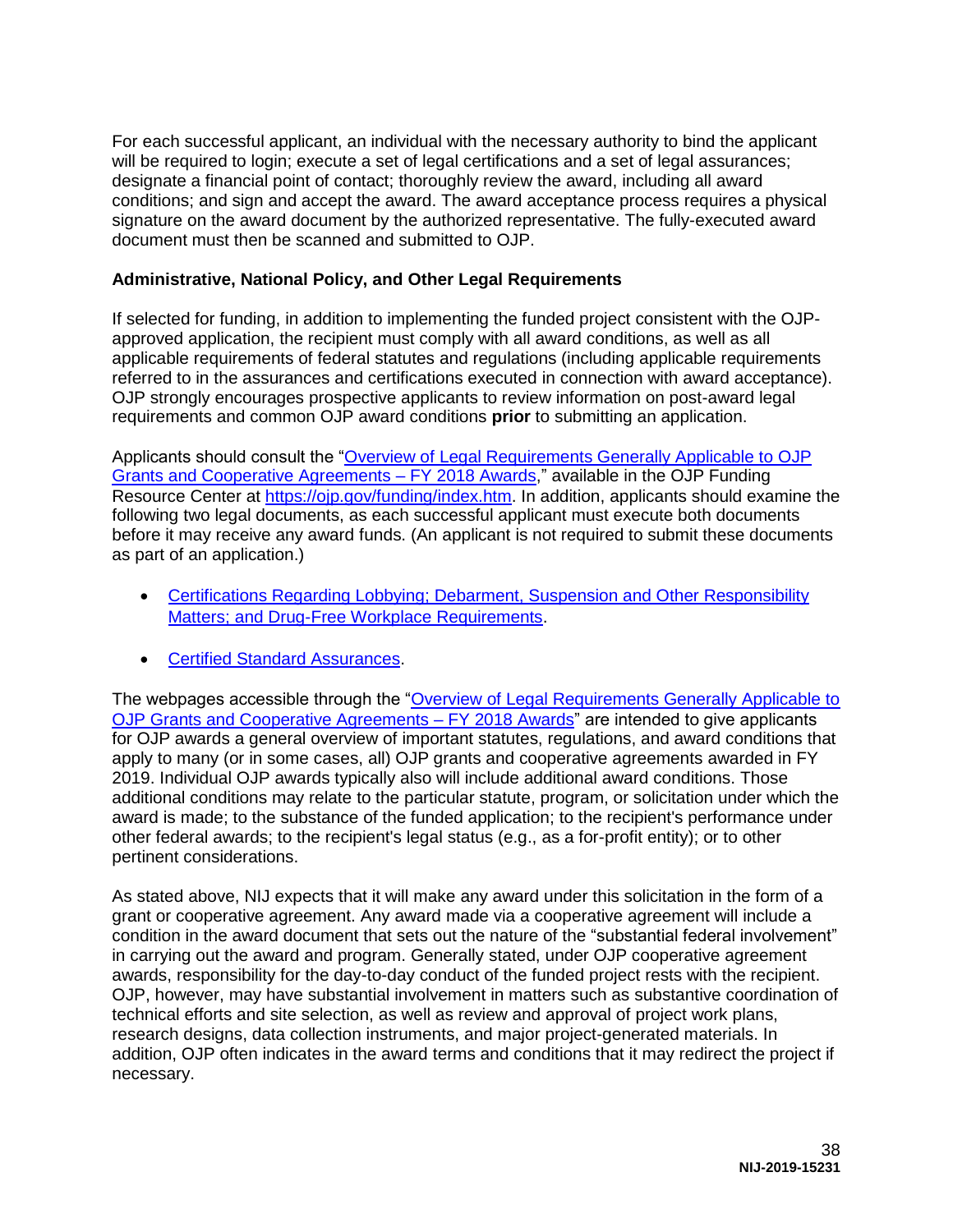In addition to an award condition that sets out the nature of the anticipated "substantial federal involvement" in the award, cooperative agreements awarded by OJP include an award condition the requires specific reporting in connection with conferences, meetings, retreats, seminars, symposium, training activities, or similar events funded under the award.

Awards under this solicitation will include a condition (the specific terms of which will govern the award) related to verification of employment eligibility. The condition will, generally speaking, require the recipient (and any subrecipient) that accepts the award to verify the employment eligibility of any individual hired under the award, consonant with 8 U.S.C. § 1324a(1).

Awards under this solicitation will include a condition (the specific terms of which will govern the award) related to competition requirements set forth at 2 C.F.R. § 200.319. The condition will, generally speaking, prohibit recipients (and any subrecipients) from procuring goods and services with award funds by means of any competition that disadvantages or excludes vendors on the basis of their having (or their having had) a prior or existing contractual relationship with the federal government.

### <span id="page-38-0"></span>**General Information about Post-Federal Award Reporting Requirements**

In addition to the deliverables and expected scholarly products described in [Section A. Program](#page-3-0)  [Description,](#page-3-0) any recipient of an award under this solicitation will be required to submit the following reports and data.

Required reports. Recipients typically must submit quarterly financial reports, semi-annual progress reports, final financial and progress reports, and, if applicable, an annual audit report in accordance with the Part 200 Uniform Requirements or specific award conditions. Applicants should anticipate that progress reports will be required to follow the non-budgetary components of the Research Performance Progress Report (RPPR) template/format. General information on RPPRs may be found at [www.nsf.gov/bfa/dias/policy/rppr/.](https://www.nsf.gov/bfa/dias/policy/rppr/) Future awards and fund drawdowns may be withheld if reports are delinquent. (In appropriate cases, OJP may require additional reports.)

Awards that exceed \$500,000 will include an additional condition that, under specific circumstances, will require the recipient to report (to FAPIIS) information on civil, criminal, and administrative proceedings connected with (or connected to the performance of) either the OJP award or any other grant, cooperative agreement, or procurement contract from the federal government. Additional information on this reporting requirement appears in the text of the award condition posted on the OJP webpage at [https://ojp.gov/funding/FAPIIS.htm.](https://ojp.gov/funding/FAPIIS.htm)

Data on performance measures. In addition to required reports, an award recipient under this solicitation also must provide data that measure the results of the work done under the award. To demonstrate program progress and success, as well as to assist DOJ with fulfilling its responsibilities under the Government Performance and Results Act of 1993 (GPRA), Public Law 103-62, and the GPRA Modernization Act of 2010, Public Law 111–352, OJP will require any award recipient, post award, to provide performance data listed as part of regular progress reporting. Successful applicants will be required to access OJP's performance measurement page at [www.ojp.gov/performance](https://www.ojp.gov/performance) for an overview of performance measurement activities at OJP.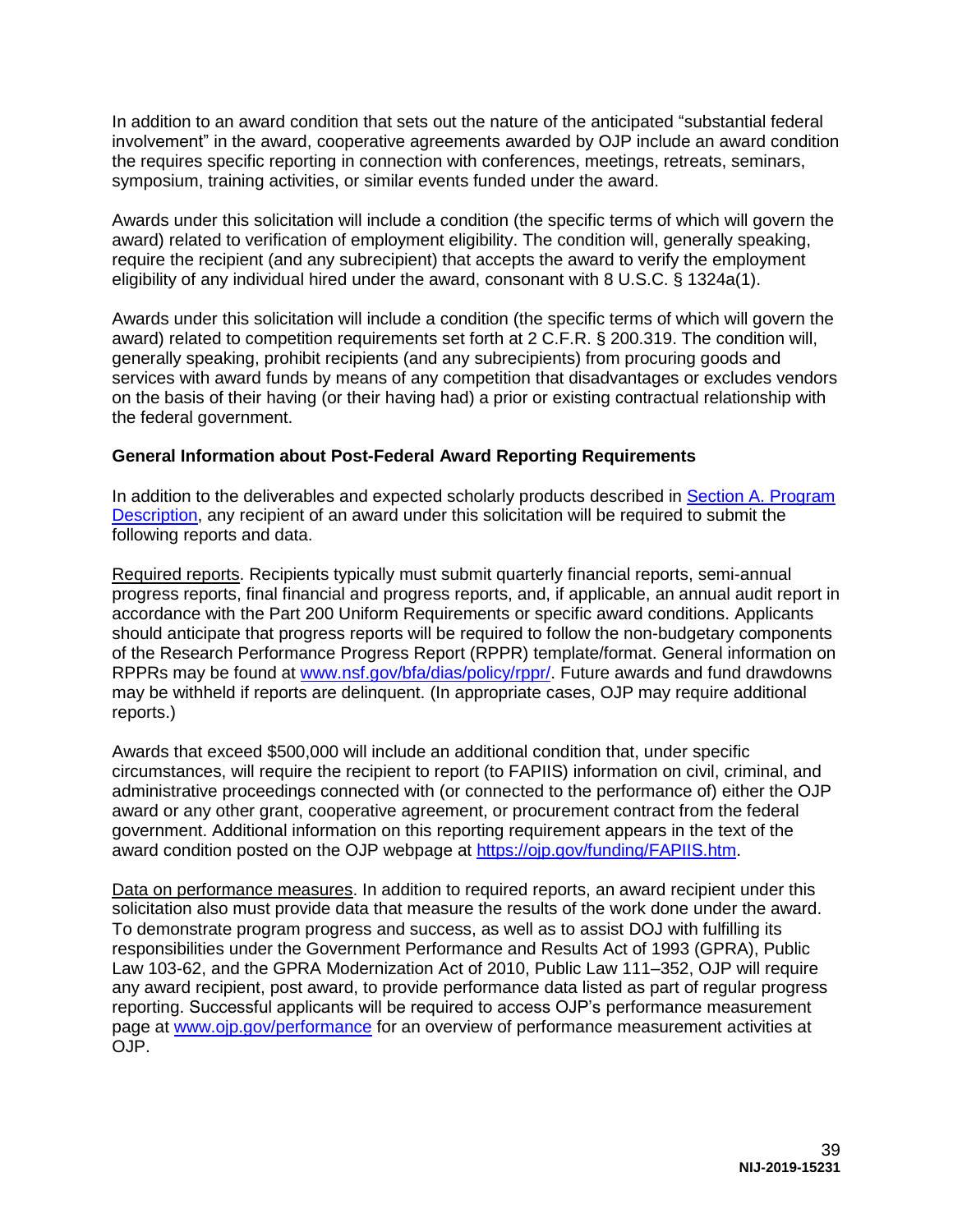# <span id="page-39-0"></span>**G. Federal Awarding Agency Contact(s)**

For questions directed to the Federal Awarding Agency, see NCJRS contact information on the title page.

For contact information for Grants.gov, see the title page.

# <span id="page-39-1"></span>**H. Other Information**

# <span id="page-39-2"></span>**Freedom of Information Act and Privacy Act (5 U.S.C. 552 and 5 U.S.C. 552a)**

All applications submitted to OJP (including all attachments to applications) are subject to the federal Freedom of Information Act (FOIA) and to the Privacy Act. By law, DOJ may withhold information that is responsive to a request pursuant to FOIA if DOJ determines that the responsive information either is protected under the Privacy Act or falls within the scope of one of nine statutory exemptions under FOIA. DOJ cannot agree in advance of a request pursuant to FOIA not to release some or all portions of an application.

In its review of records that are responsive to a FOIA request, OJP will withhold information in those records that plainly falls within the scope of the Privacy Act or one of the statutory exemptions under FOIA. (Some examples include certain types of information in budgets, and names and contact information for project staff other than certain key personnel.) In appropriate circumstances, OJP will request the views of the applicant/recipient that submitted a responsive document.

For example, if OJP receives a request pursuant to FOIA for an application submitted by a nonprofit or for-profit organization or an institution of higher education, or for an application that involves research, OJP typically will contact the applicant/recipient that submitted the application and ask it to identify -- quite precisely -- any particular information in the application that the applicant/recipient believes falls under a FOIA exemption, the specific exemption it believes applies, and why. After considering the submission by the applicant/recipient, OJP makes an independent assessment regarding withholding information. OJP generally follows a similar process for requests pursuant to FOIA for applications that may contain law-enforcement sensitive information.

# <span id="page-39-3"></span>**Provide Feedback to OJP**

To assist OJP in improving its application and award processes, OJP encourages applicants to provide feedback on this solicitation, the application submission process, and/or the application review process. Provide feedback to [OJPSolicitationFeedback@usdoj.gov.](mailto:OJPSolicitationFeedback@usdoj.gov)

**IMPORTANT:** This e-mail is for feedback and suggestions only. OJP does not send replies from this mailbox to messages it receives in this mailbox. Any prospective applicant that has specific questions on any program or technical aspect of the solicitation **must** use the appropriate telephone number or e-mail listed on the front of this solicitation document to obtain information. These contacts are provided to help ensure that prospective applicants can directly reach an individual who can address specific questions in a timely manner.

If you are interested in being a reviewer for other OJP grant applications, please e-mail your resume to [ojpprsupport@usdoj.gov.](mailto:ojpprsupport@usdoj.gov) (Do not send your resume to the OJP Solicitation Feedback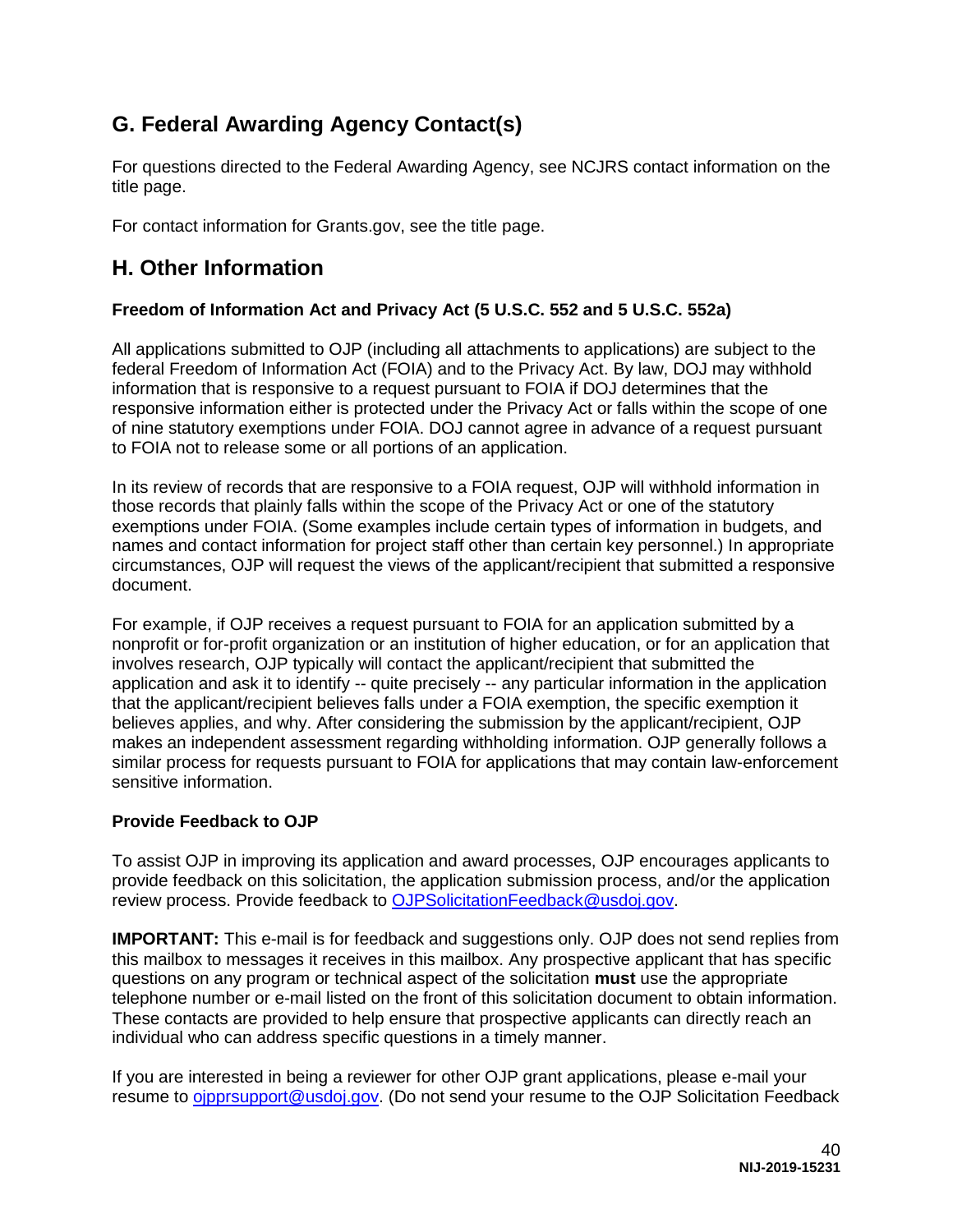email account.) **Note:** Neither you nor anyone else from your organization or entity can be a peer reviewer in a competition in which you or your organization/entity has submitted an application.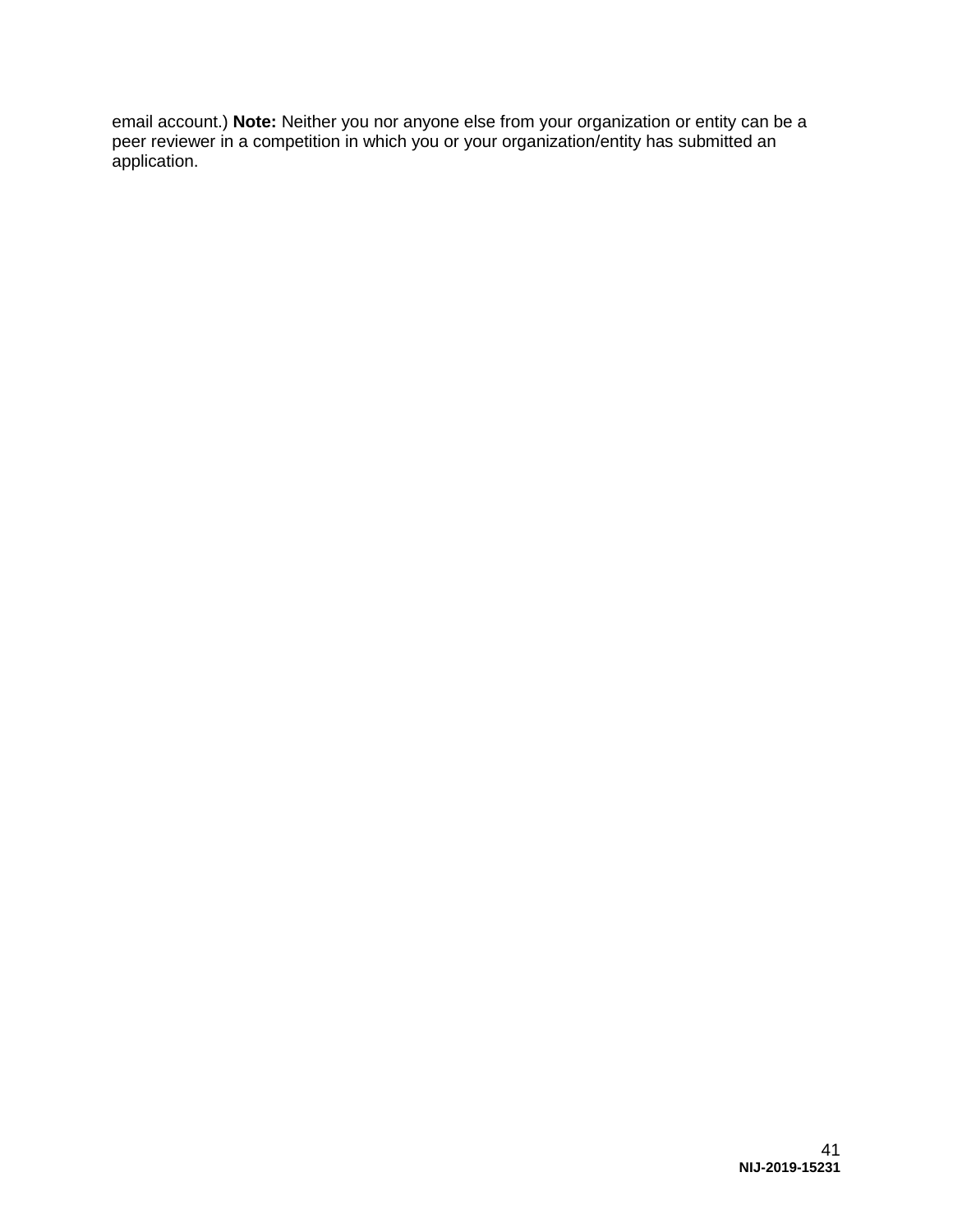# **Application Checklist**

# **Research and Evaluation on Trafficking in Persons**

<span id="page-41-0"></span>This application checklist has been created as an aid in developing an application.

# **What an Applicant Should Do:**

| Prior to Registering in Grants.gov:                                            |               |
|--------------------------------------------------------------------------------|---------------|
| Acquire a DUNS Number                                                          | (see page 31) |
| Acquire or renew registration with SAM                                         | (see page 32) |
| To Register with Grants.gov.                                                   |               |
| Acquire AOR and Grants.gov username/password                                   | (see page 32) |
| Acquire AOR confirmation from the E-Biz POC                                    | (see page 32) |
| To Find Funding Opportunity:                                                   |               |
| Search for the funding opportunity on Grants.gov                               | (see page 32) |
| Assess Funding Opportunity and Application Package                             | (see page 32) |
| Sign up for Grants.gov email notifications (optional)                          | (see page 30) |
| Read <b>Important Notice: Applying for Grants in Grants.gov</b>                |               |
| Read OJP policy and guidance on conference approval, planning, and reporting   |               |
| available at oin gov/financialquide/DO I/PostawardRequirements/chapter3 10a ht |               |

available at <u>ojp.gov/financialguide/DOJ/PostawardRequirements/chapter3.10a.htm</u> (see page 14)

*After Application Submission, Receive Grants.gov Email Notifications That:* 

- \_\_\_\_\_ (1) application has been received
- \_\_\_\_\_ (2) application has either been successfully validated or rejected with errors (see page 33)
- *If No Grants.gov Receipt, and Validation or Error Notifications are Received:*

Please refer to the section: Experiencing Unforeseen Grants.gov Technical Issues (see page 33)

# **Overview of Post-Award Legal Requirements**:

Review the Overview of Legal Requirements Generally Applicable to OJP Grants and [Cooperative Agreements – FY 2018 Awards](https://ojp.gov/funding/Explore/LegalOverview/index.htm) in the OJP Funding Resource Center at [https://ojp.gov/funding/index.htm.](https://ojp.gov/funding/index.htm)

# **Scope Requirement:**

The federal amount requested is within the allowable limit(s).

**Eligibility Requirement:** See cover page.

# **What an Application Should Include:**

| Application for Federal Assistance (SF-424)       | (see page 15) |
|---------------------------------------------------|---------------|
| Project Abstract (if applicable)                  | (see page 16) |
| Program Narrative (critical element)              | (see page 16) |
| <b>Budget Detail Worksheet (critical element)</b> | (see page 20) |
| <b>Budget Narrative (critical element)</b>        | (see page 21) |
| Indirect Cost Rate Agreement (if applicable)      | (see page 24) |
| Tribal Authorizing Resolution (if applicable)     | (see page 24) |